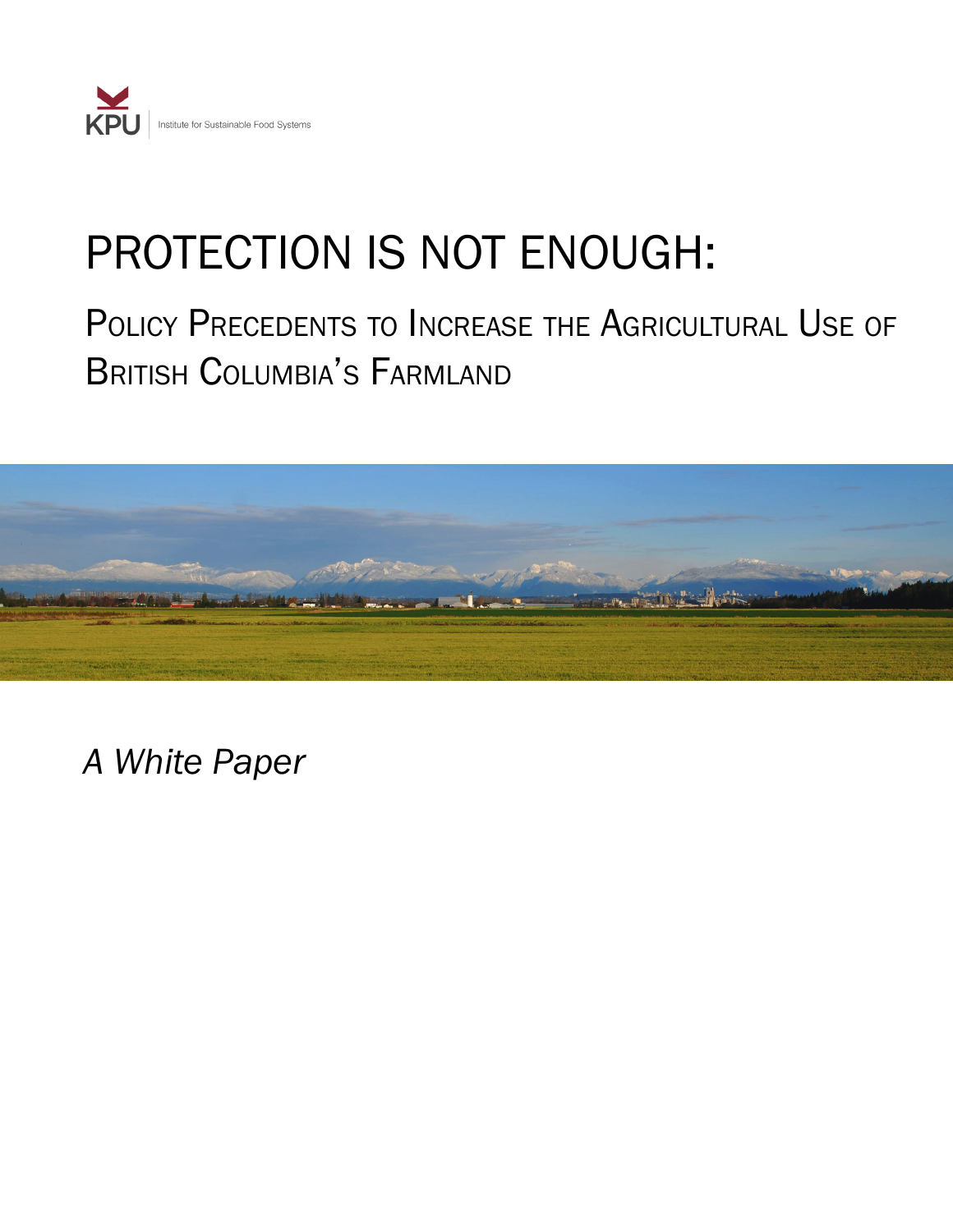

The Institute for Sustainable Food Systems (ISFS) is an applied research and extension unit at Kwantlen Polytechnic University that investigates and supports sustainable agriculture and regional food systems as key elements of sustainable communities. We focus predominantly on British Columbia but also extend our programming to other regions. Our applied research focuses on the potential of regional food systems in terms of agriculture and food, economics, community health, policy, and environmental integrity. Our extension programming provides information and support for farmers, communities, business, policy makers, and others. Community collaboration is central to our approach.

#### <http://www.kpu.ca/isfs>

Protection is Not Enough: Policy Precedents to Increase the Agricultural Use of British Columbia's Farmland © 2018 by the Institute for Sustainable Food Systems. March 5th, 2018.

Authors: Kristi Tatebe, Naomi Robert, Russell Liu, Angeli dela Rosa, Eric Wirsching and Kent Mullinix

Corresponding author: Kent Mullinix Director, Institute for Sustainable Food Systems kent.mullinix@kpu.ca

To access the White Paper Brief and Appendix: [https://www.kpu.ca/isfs/agricultural-land-use-in-the-alr](https://www.kpu.ca/isfs/agricultural-land-use-in-the-alr )

Citation: Tatebe, K., N. Robert, R. Liu, A. dela Rosa, E. Wirsching, and K. Mullinix. *Protection is Not Enough: Policy Precedents to Increase the Agricultural Use of BC's Farmland.* Richmond, British Columbia: Institute for Sustainable Food Systems, Kwantlen Polytechnic University, 2018.

*Cover photo credit Gord McKenna, creative commons*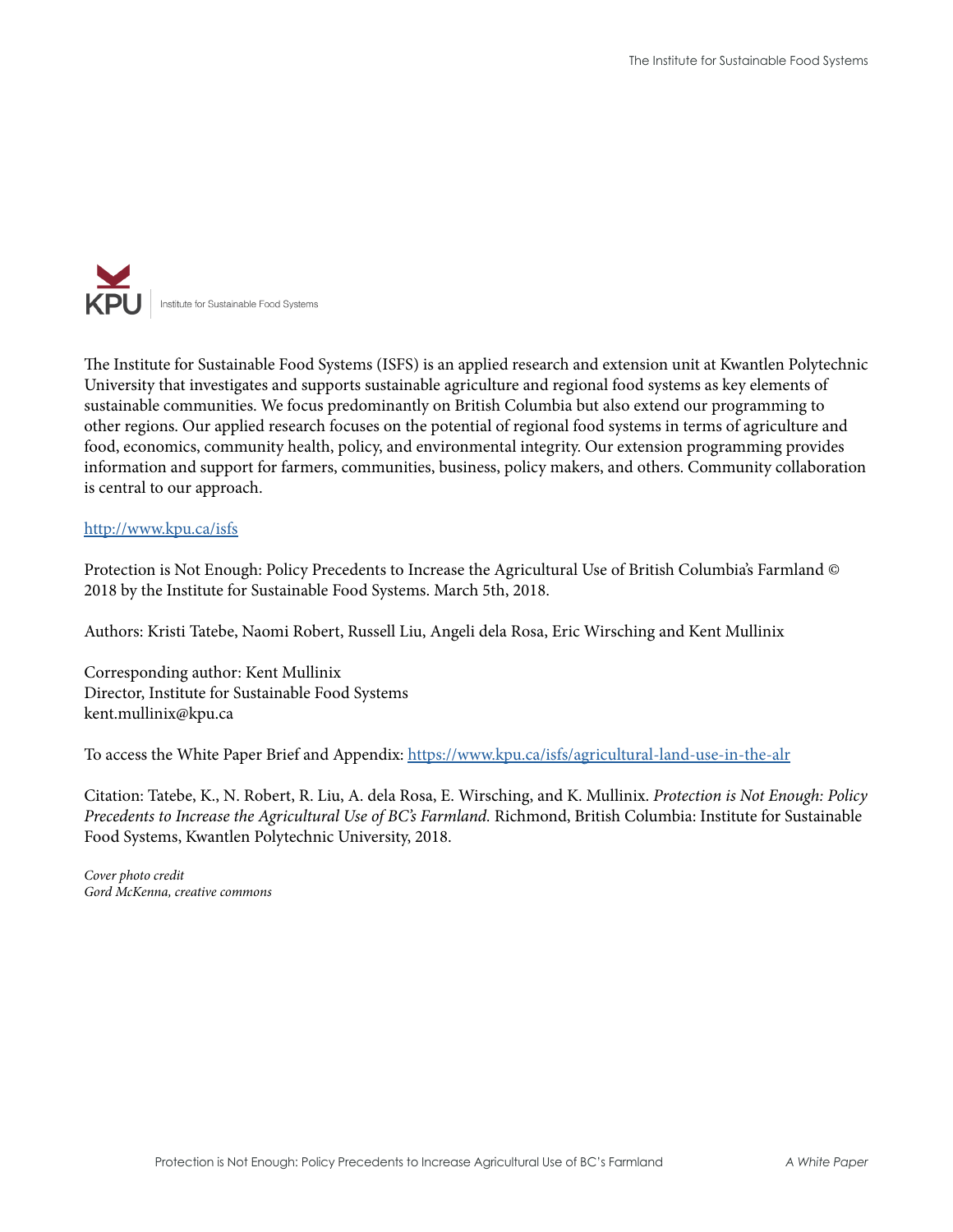# <span id="page-2-0"></span>**FOREWARD**

### **Richard Bullock**

#### *Orchardist, Kelowna, BC*

*Former Chair, Agricultural Land Commission- June 11, 2010 - May 14, 2015*

Agricultural land not only feeds us, it is the heart around which stable communities have and will continue to develop and prosper over the long term. In this province, where farmland scarcity is so obvious, a diversity of large and small scale agriculture importantly binds our communities and province together to provide any semblance of control over our food security and food self-reliance. It is imperative that we keep agricultural land and food production front and center in debates regarding natural resources such as pipelines, LNG, hydro-electricity generation and beyond. We forget, and at our great peril, that the most fundamentally important resource is agricultural land and its ability to produce food for us when put to its only proper use.

The original drafters of the Agricultural Land Commission (ALC) and Agricultural Land Reserve (ALR) conceived and implemented legislation and regulation that, at the time, was unique to North America. But it was not unique in other parts of the world where the critical importance of farmland preservation, food production, and food security was recognized. In order to guard against potential errors in the demarcation of the original ALR boundary, the legislation was strongly biased toward accommodating ALR exclusion applications. This bias has long since served its purpose and now threatens the integrity of the ALR and viability of the ALC. Serious consideration should be given to eliminating the ability to exclude land from the ALR and to ensure that agricultural vitality of land within the ALR is maintained.

The work of this White Paper is a fine example of how our academic institutions can help us; in this instance how applied research, new information, and new thinking can inform our discourse and deliberations and help move the ALC legislation forward for the next generation. I would like to commend the Institute for Sustainable Food Systems for its relentless support of agriculture, for its pursuit of food systems that benefit our communities, and for championing a vital ALC and ALR.

The White Paper reports that there is lots of agricultural land laying fallow, not being actively farmed. While this is the case, it is not any sort of indication that this land should be used for purposes other than farming- it should not. On the contrary it is indicative of two things: 1) first and foremost that the ALC has effectively prevented the loss of a precious, non-renewable resource- BC's farmland, and 2) there has been a larger failure to foster wider economic viability and a diversity of opportunities in our food production sector. The ALC has in fact made sure that these lands were not lost to future generations. As the population of our province grows and new crops and opportunities are developed, society will find a way of getting this resource into the hands of a new generation of farmers who will put it to work, sustainably, and to all our benefit.

After 40 years of experience, the ALC is positioned to move to the next stage, one in which the ALR is accepted as simply being a part of who we are. A future in which constant arguments as to whether the ALR is good or bad cease. The timing of the white paper couldn't be better. This work should fit nicely into the deliberations of the Minister's Task Force reviewing and strengthening the ALC. The Task Force should be able to forward a set of recommendations to the Minister that entrench the ALC as part of who we are. Then the Minister must be bold in her recommendations to move this key legislation forward.

At this juncture, simply tweaking the legislation is not an option.

Richard Bullock, February 13, 2018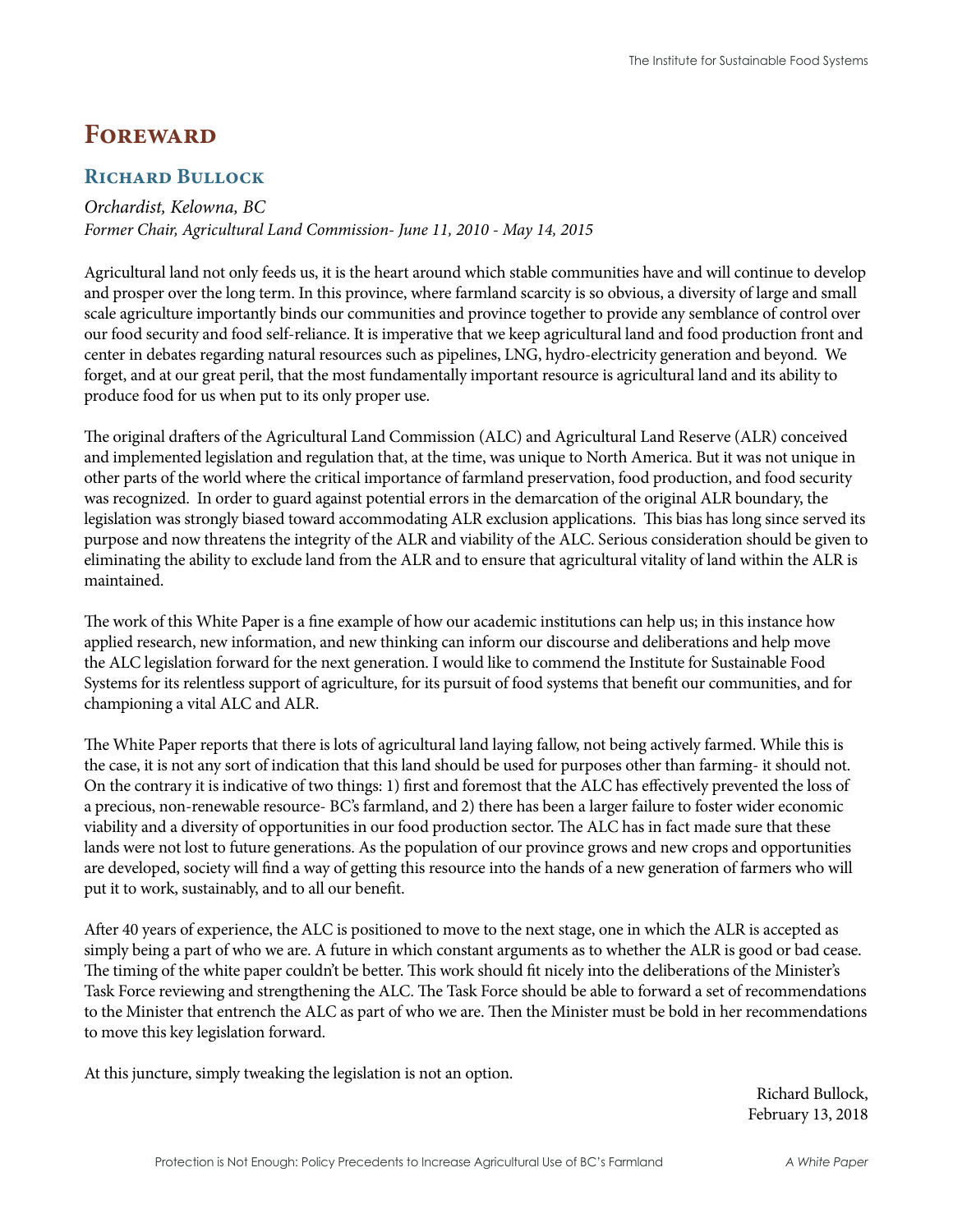# **CONTENTS**

| FOREWARD                                                                |    |
|-------------------------------------------------------------------------|----|
| 1. INTRODUCTION: REGIONAL FOOD SYSTEMS AND FARMLAND IN BRITISH COLUMBIA | 6  |
| 2. CONTEXT                                                              | 8  |
| 2.1. The Underutilization of British Columbia's Farmland                | 8  |
| 2.3. Competing Land Uses                                                | 9  |
| 2.4. Current Fiscal Policies                                            | 10 |
| 2.5. Speculation on Farmland                                            | 10 |
| 3. METHODOLOGY                                                          | 11 |
| 3.1. Global Policy Precedent Research                                   | 11 |
| 3.2. Projected Outcomes                                                 | 12 |
| 3.3. Policy Evaluation                                                  | 12 |
| 3.4. Organization of Policy Precedents                                  | 13 |
| 4. POLICIES TO INCREASE AGRICULTURAL USE OF BC'S FARMLAND               | 15 |
| 4.1. Farm Property Tax Relief                                           | 15 |
| 4.2. Farmland Conversion Tax                                            | 16 |
| 4.3. Farm Income Tax Relief                                             | 18 |
| 4.4. Urban Growth Boundary                                              | 19 |
| 4.5. Agricultural Enterprise Zones                                      | 21 |
| 4.6. Required Mitigation of Rezoned Farmland                            | 22 |
| 4.7. Farmland Lease Regulations                                         | 23 |
| 4.8. Farmland Ownership Restrictions                                    | 24 |
| 4.9. Tracking and Reporting Legal and Beneficial Ownership of Farmland  | 26 |
| 4.10. Multi-Sector Governance                                           | 29 |
| 4.11. Farmland Trusts                                                   | 31 |
| 4.12. Public Land Banks                                                 | 32 |
| 4.13. Land Transfer Regulatory Agencies                                 | 35 |
| 5. DISCUSSION                                                           | 37 |
| 5.1. Which policy has greatest impact                                   | 37 |
| 5.2. How can policy withstand government change                         | 38 |
| 5.3. How do we weigh public and private interests                       | 38 |
| 6. POLICIES SUGGESTED FOR FURTHER INVESTIGATION                         | 38 |
| 7. CONCLUSION                                                           | 40 |
| <b>6. REFERENCES</b>                                                    | 41 |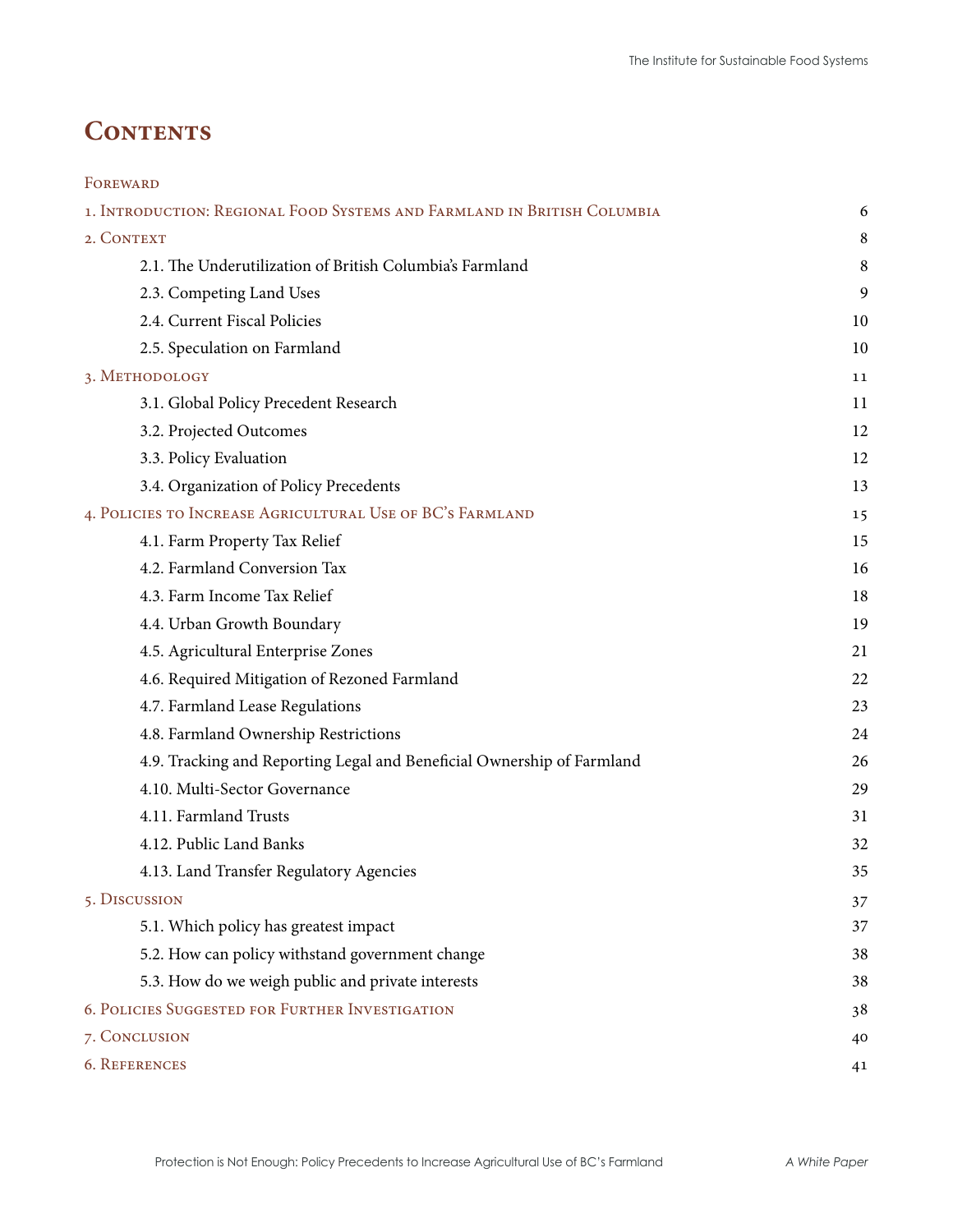# **List of Figures**

| Figure 1. Percentage of ALR used for farming           |  |
|--------------------------------------------------------|--|
| Figure 2. Number of ALR parcels by land use, by region |  |

# **List of Tables**

| Table 1. Sale price relative to assessed value of 679 Metro Vancouver ALR properties sold in 2016           | 9  |
|-------------------------------------------------------------------------------------------------------------|----|
| Table 2. Summary of policy precedents, including policy type and jurisdiction                               | 14 |
| Table 3. Comparison of farm property tax exemption threshold in BC and other jurisdictions                  | 15 |
| Table 4. Farm income tax breaks and eligibility criteria in Michigan, USA, France and Italy                 | 18 |
| Table 5. Types and examples of farmland ownership restrictions based on residence or citizenship            | 25 |
| Table 6. Types and examples of farmland ownership restrictions not based on residence or citizenship        | 26 |
| Table 7. Summary of policy precedents based on policy objective, cost, ease of implementation, and timeline | 36 |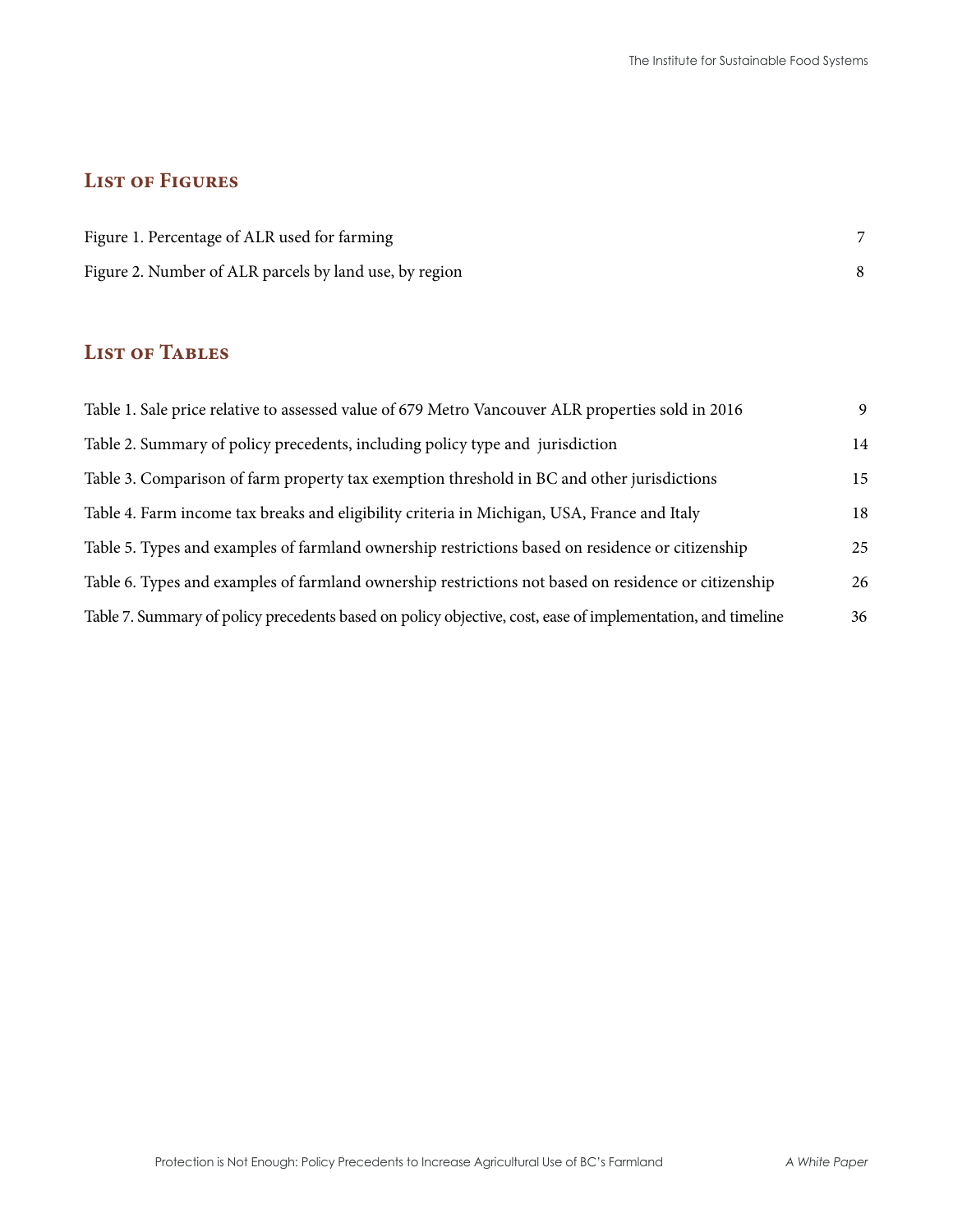# <span id="page-5-0"></span>**1. Introduction: Regional Food Systems and Farmland in British Columbia**

Our current dominant food system depends on a globalized network of supply chains that increasingly disconnect us from the processes and people responsible for bringing food to our plates. This globalized food system externalizes many social, economic and environmental costs, which are experienced by local communities throughout the world (Holt-Giménez, 2017). These include pesticide contamination, water pollution, soil degradation, diet-related diseases, biodiversity loss, the erosion of rural economies, and unjust working conditions for farmworkers, among others (Clapp, 2012; Kimbrell, 2002; Patel, 2008). However, the profits from a globalized food system accrue primarily to stakeholders who are often distanced from many of these impacts, yet maintain a disproportionate amount of power in deciding upon the terms (Clapp, 2012; Clapp, 2014; Nestle, 2002; IPES Food, 2017).

Regional food systems, which strive to shorten supply chains and increase food self-reliance, can amplify the influence of a local community on their food system. Shorter supply chains, that prioritize regional interests and reflect regional constraints, can facilitate more transparent relationships and flows of information along the supply chain, enhancing the potential for local policy and action to address food system externalities (Klassen & Wittman, 2017). Additionally, regional food systems can allow a greater portion of food system profits to flow through the local economy, increasing the economic benefit for the region. As a result, communities, governments and citizen organizations are increasingly advocating for regional food systems in order to address the growing concerns of our globalized food system (MacRae & Donahue, 2013).

Furthermore, over- reliance on global food systems raises questions for food security in BC. As the effects of climate change, such as extreme weather events, increased pest pressures, variability and drought/flooding impact global food supply networks and Canadian food prices (Charlebois et. al., 2017) it is prudent to strengthen regional food systems (Crawford & Beveridge, 2013) and advance British Columbia's (BC) regional food self-reliance as one way to address potential global food system instability.

While the global food trade will remain a significant component of the food system, strengthening regional food systems presents a substantial opportunity to improve community and environmental wellbeing. Advancing regional food systems in BC requires that the limited agricultural land in the province be both protected and productively used. Only 5% of BC's land base is designated as agricultural land (Agricultural Land Commission, 2017). However, much of the province's limited farmland is currently not used for agricultural purposes (BC Ministry of Agriculture, n.d.). As such, the underutilization of BC's farmland is at the forefront of any discussion of regional food systems.

While BC's Agricultural Land Reserve has been established to protect agricultural lands by regulating land uses, it has been observed that farmland protection is not sufficient to ensure its productive use (Mullinix et al., 2013). Only 50% of the province's agricultural land is under production (BC Ministry of Agriculture, 2016). In light of these challenges, and in recognition that policy drives change, this White Paper identifies policies adopted in other jurisdictions in Canada and abroad that address various dimensions of this issue. We provide policy precedents to illustrate and examine the utility of these options and to promote and inform discussion, government action and civic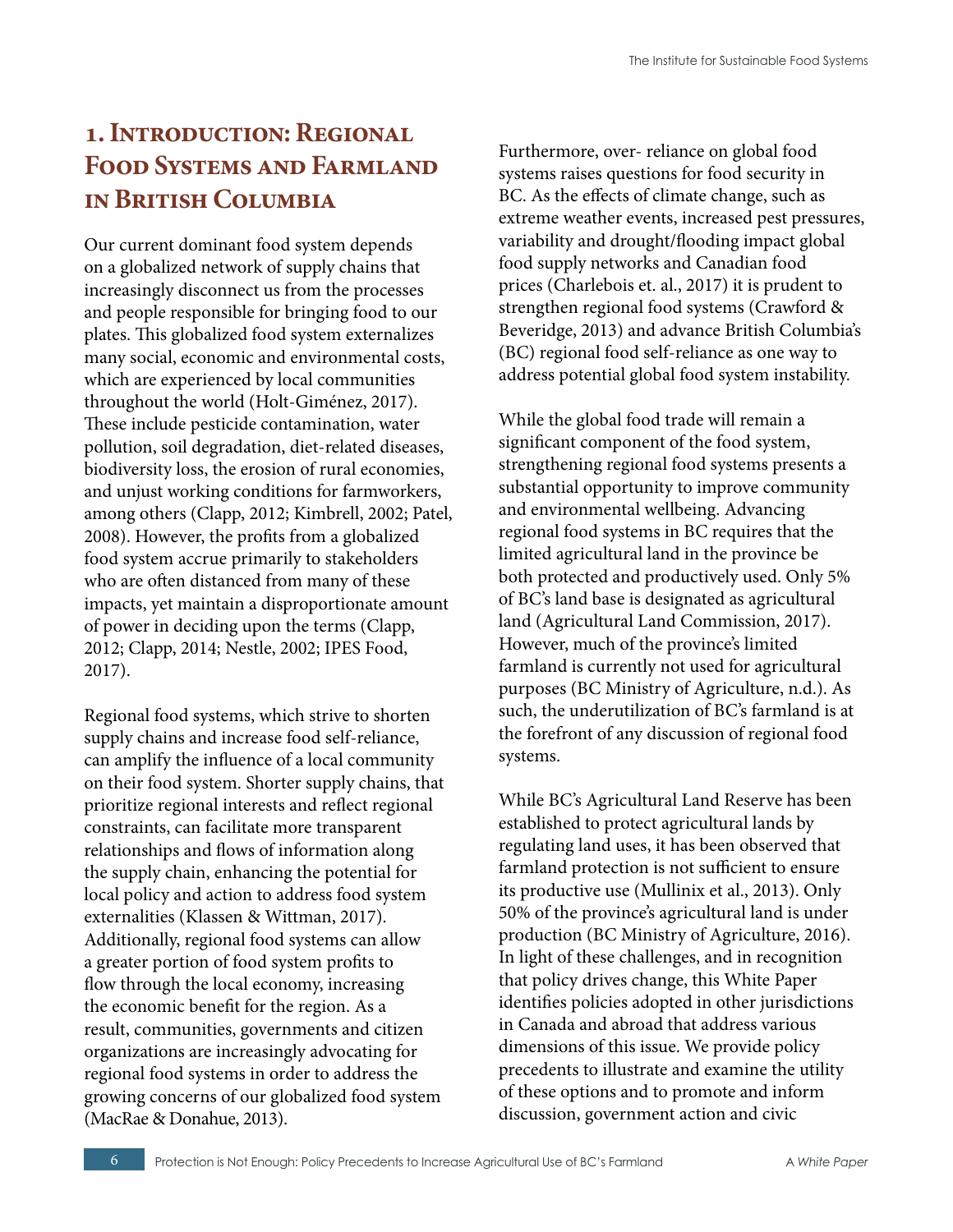engagement in policy development.

A significant amount of work has been done recognizing and exploring this issue. Sussmann et al. (2016) describe the prohibitive cost of farmland in specific areas, and make general policy recommendations to address agricultural land prices and the viability of farming, but do not provide policy precedents. The Institute for Sustainable Food System's Southwest BC Bioregion project (Mullinix et al., 2016) reveals the importance of farming more arable land for increasing regional food self-reliance, for buffering against food system uncertainties in the face of climate change and for stimulating regional economic activity. While it does not address supportive policy, it does speak to the need for its development. A recent Metro Vancouver report (2016) recommends farm property tax reform to increase production on agricultural land. Curran and Stobbe (2010) highlighted the range of policy tools that could

be relevant in BC and inspired the evaluation framework utilized in this White Paper. This White Paper also includes information from Cooper (2017) and Tomlinson (2017) regarding speculative trends in the real estate sector.

In this White Paper we first examine three primary contributing factors to the underutilization of BC farmland, 1) **competing land uses**, 2) c**urrent fiscal policies**, and 3) **speculation**. We then describe and compare 13 policies using five evaluative criteria and provide examples of precedents from jurisdictions outside of B.C. – both in Canada and abroad.

The discussion section poses important questions about implementation and next steps for policymakers to consider. We conclude by suggesting a suite of policies that warrant further investigation into how they can work to promote the use of BC's agricultural land for its intended use – farming and food production.



*Figure 1. Percentage of ALR used for farming. Source: Agricultural Land Use Inventories (BC Ministry of Agriculture, various). Central Kootenay Regional District 2016, Regional District of the North Okanagan 2013-2014, Fraser Valley Region 2011-2013, Metro Vancouver Region 2010-2011, Comox Valley Regional District 2013.*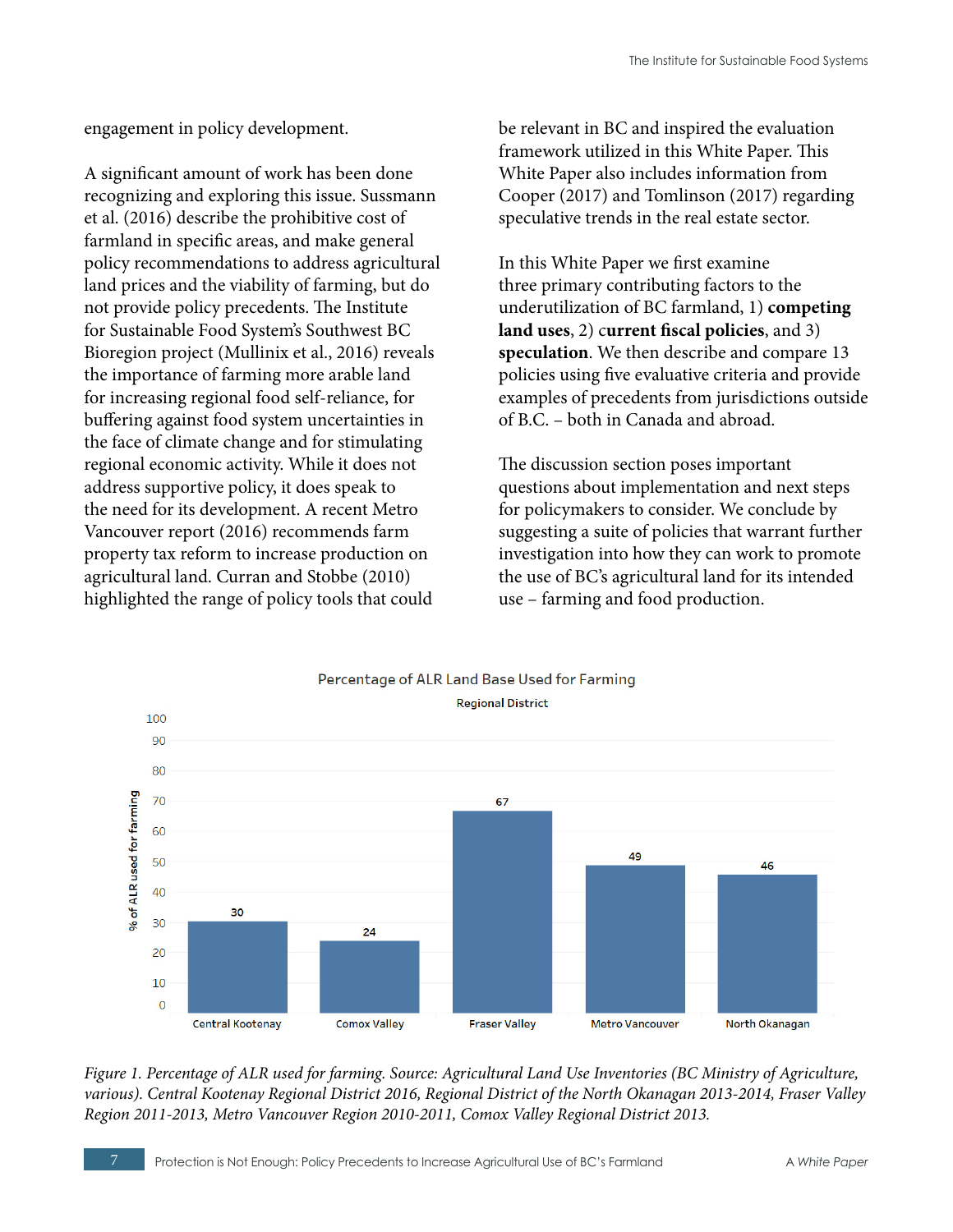# <span id="page-7-0"></span>2. CONTEXT

# **2.1. The Underutilization of British Columbia's Farmland**

The Agricultural Land Reserve (ALR) was established in British Columbia in 1973 to stop the rapid loss of the province's limited agricultural land to urbanization. While the establishment of the ALR reduced the rate of farmland loss from an estimated 4,000-6,000 ha/year (2% annually) to approximately 600 ha/ yr (Smith, 2012), a large portion of the ALR is currently not used for farming (BC Ministry of Agriculture, n.d.). The Fraser Valley has a relatively high portion of its ALR land base actively farmed (67%), however this number drops to below 50% for a number of agricultural regions in the province (Figure 1). Furthermore, in several of these agricultural

regions, such as Metro Vancouver, the Comox Valley, and the Central Kootenays, the number of ALR parcels used for residences exceeds those used for agriculture (Figure 2). While the ALR has had important influence on curtailing the loss of agricultural land to rampant urban sprawl, there is a need for additional policy and action to ensure that protected agricultural land is used for its intended purpose - agriculture.

The cost of farmland is often prohibitive to those wanting to farm. While the assessed value of ALR land is relatively low, the market value of agricultural land is not based on its intended agricultural use or potential farm business income, but on its value for other uses such as country estates, industrial and residential development, speculation, or a relatively risk free place to sequester and protect one's wealth (Sussmann et al., 2016). As such, agricultural land often sells for many times its





*Figure 2. Number of ALR Parcels by land use, by region. Source: Agricultural Land Use Inventories (BC Ministry of Agriculture, n.d.). Central Kootenay Regional District 2016, Regional District of the North Okanagan 2013-2014, Fraser Valley Region 2011-2013, Metro Vancouver Region 2010-2011, Comox Valley Regional District 2013.*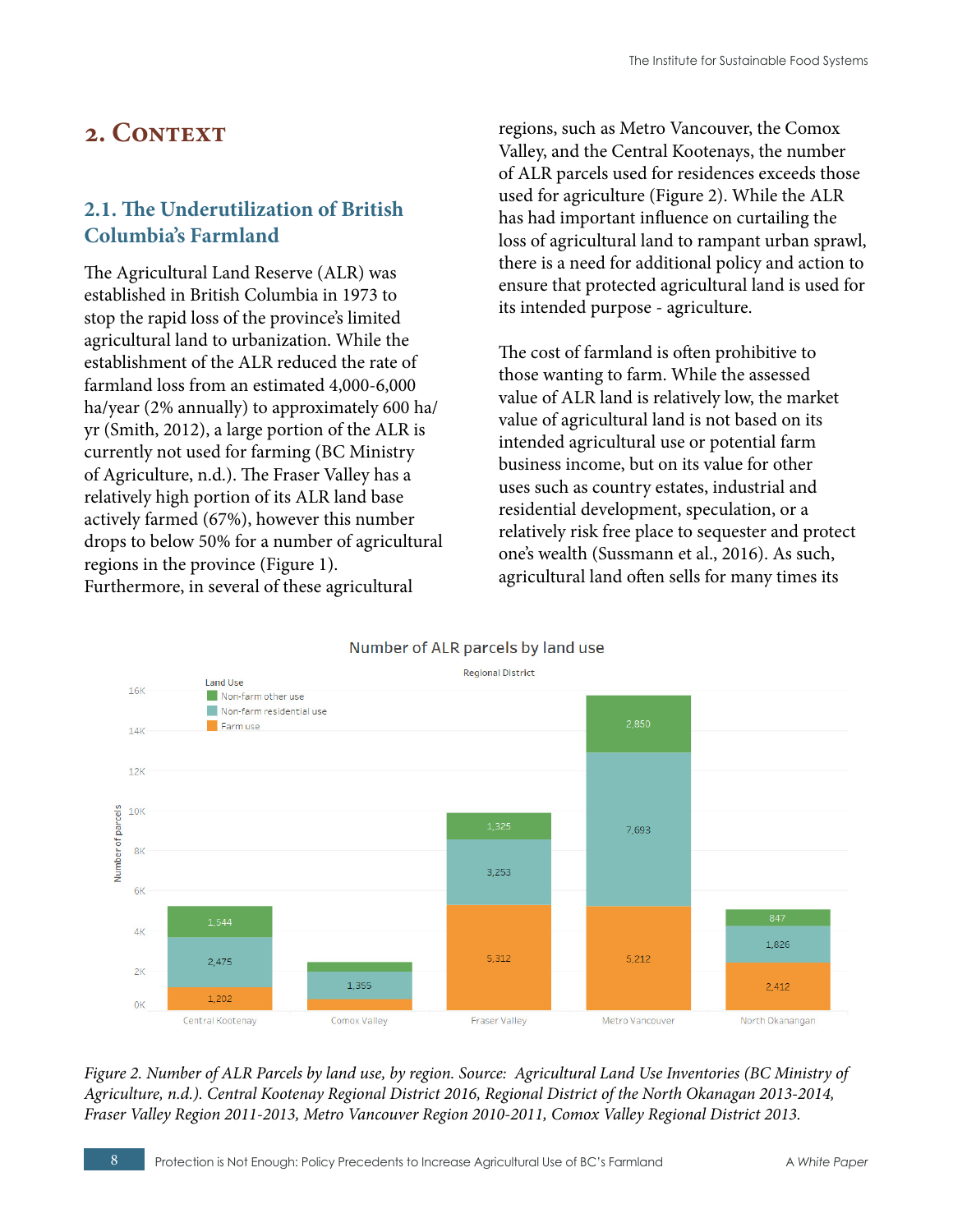<span id="page-8-0"></span>assessed value, prohibiting purchase for any viable farming operation. (Sussmann et al., 2016). This problem is particularly acute in the populous peri-urban regions of the province such as Metro Vancouver, which, in addition to high populations, also contain some of the best quality agricultural land in the country (Metro Vancouver, 2014). An analysis of BC Assessment data for ALR properties sold in Metro Vancouver in 2016 revealed that 38% of 679 properties sold for over twice their assessed value. (Table 1). A recent extreme example of this trend occurred in late 2017, when an eight hectare Richmond farm property sold for \$9.2 M, over 100 times its assessed value (Brend, 2017). The extraordinarily high price of farmland makes it inaccessible to entrant farmers, and contributes to the unprofitability of agriculture for new and established farmers (Curran & Stobbe, 2010; Sussmann et al., 2016). This paper will explore three related but distinct factors that contribute to the issue of high agricultural land values: pressure from competing land uses, current fiscal policies, and farmland speculation.

# **2.3. Competing Land Uses**

Expensive farmland prices are most acutely felt at the urban-rural interface of the province's most populous regions, such as the Lower Mainland, Southern Vancouver Island, and the Central

Okanagan. In these regions, population and economic growth combine to place pressure on agricultural land to be excluded from the ALR and converted into residential, industrial, and other non-agricultural uses (Provincial Agricultural Land Commission, 2011). It is quite likely that the housing affordability crisis in Metro Vancouver has spilled over and exacerbated the agricultural land valuation and affordability conundrum (Sussmann et al., 2016).<sup>1</sup> Metro Vancouver projects that the region's population will grow from 2.36 million in 2011 to 3.4 million by 2041 - further intensifying competition for housing, transportation, industry, and agriculture on the region's limited land base (Metro Vancouver, 2017).

#### **Demand for residential land**

Demand for residential development grows with population, and the proximity of farmland to urban development boundaries creates an upward pressure on farmland prices. Smaller parcels (under 5 acres), in close proximity to urban amenities, are particularly attractive for rural estate development and command higher land prices per acre (Colliers International, 2014). Metro Vancouver's farmland is extensively parcelized (i.e. divided into relatively small units)

<sup>1</sup> Cooper (2017) cites an investigation that found an upswing in the purchase of farmland immediately after the 15% foreign buyers tax was implemented in Vancouver.

| Property sale price as % of assessed value | No. properties sold |
|--------------------------------------------|---------------------|
| <100%                                      | 40                  |
| 100%                                       | $\overline{4}$      |
| 100%-125%                                  | 99                  |
| 125%-150%                                  | 138                 |
| 150%-200%                                  | 139                 |
| $>200\%$                                   | 259                 |
| <b>TOTAL</b>                               | 679                 |

*Table 1. Sale price (conveyance price) relative to assessed value of 679 ALR properties sold in 2016 in the City of Richmond, Surrey, Maple Ridge, Pitt Meadows, the Township of Langley and the Corporation of Delta. Source: Requested BC Assessment Conveyance Price (sale price) (2016) and Assessment Value (2016). Full report forthcoming from the Institute for Sustainable Food System (2018).*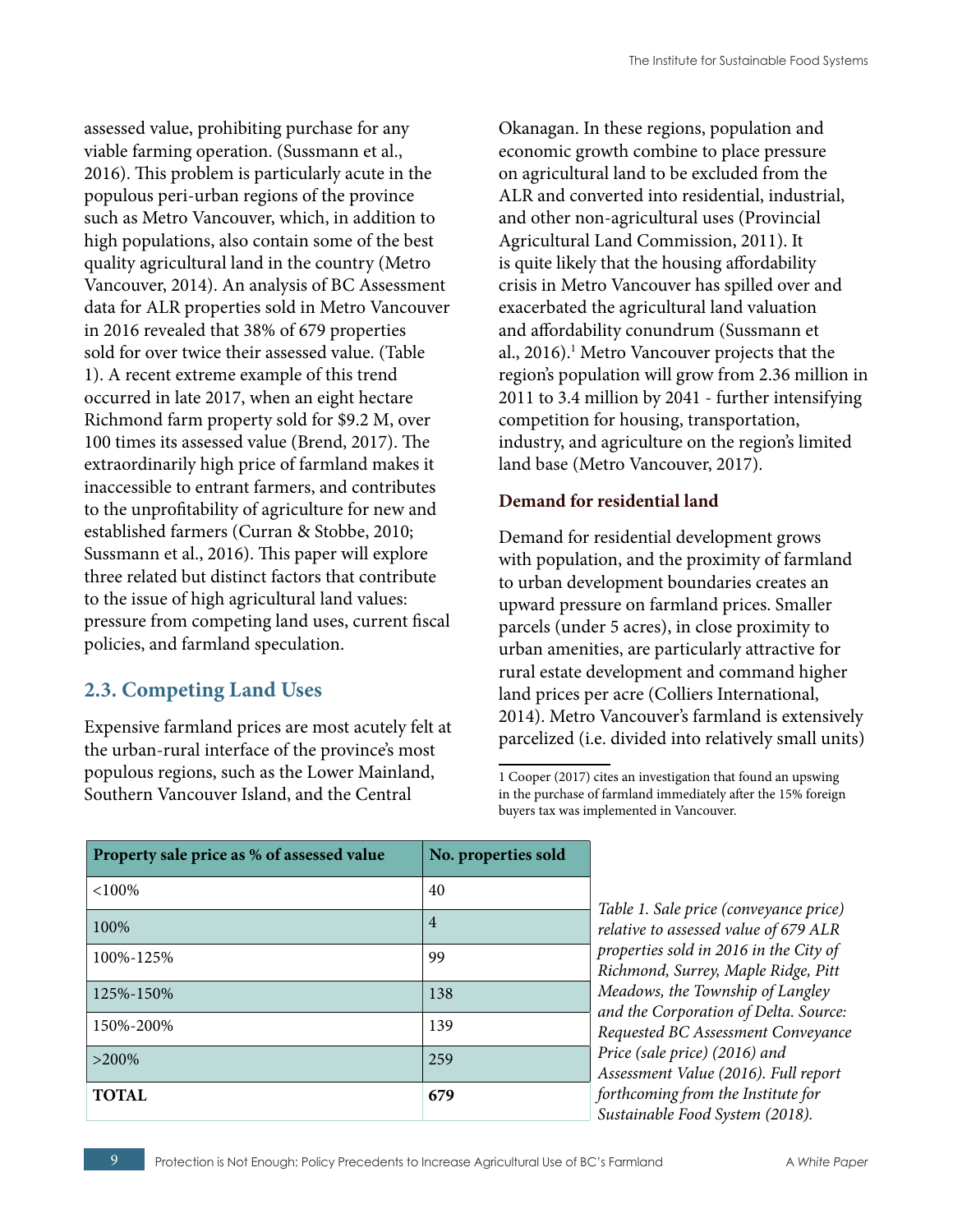<span id="page-9-0"></span>making it particularly desirable for residential use (Colliers International, 2014; Metro Vancouver, 2014). This trend is reflected in the large proportion of ALR parcels used for residential purposes in the Metro Vancouver region (Figure 2).

#### **Demand for industrial land**

Urban industrial land faces similar pressures as farmland. Metro Vancouver projects a shortage of industrial land in the region over the next 10-15 years (Metro Vancouver, n.d.). Removing land from the ALR and converting it to industrial use has been identified by industry stakeholders and local governments as a possible strategy for addressing projected shortages of industrial land (Avison Young, 2015; City of Abbotsford, n.d.; Site Economics Ltd, 2015). This, of course, contravenes the objective of the ALR but is nonethe-less considered.

### **2.4. Current Fiscal Policies**

The current farm property tax regime unintentionally provides incentives for the non-agricultural use of farmland. Current tax policies provide significant financial benefit to non-farming property owners (Metro Vancouver, 2016) who wish to use agricultural land solely for residential purposes. Reform is needed to ensure that tax benefits go to those who are investing in agriculture and food production over the longterm. Challenges with the following tax policies have been identified in a Metro Vancouver (2016) report:

*• A significantly reduced property tax rate for properties that achieve farm class status:* A primarily residential property can qualify for farm class status with minimal farming activity. This is in addition to the low assessment values for ALR properties relative to similar properties in the Urban Containment Boundary.

- *• A 50% school tax exemption that applies to all ALR properties:* Residential properties have been identified as the primary recipients of financial benefit from this exemption. Of the \$4 million in exemptions in 2015, 78% went to residential class properties and only 16% went to farm class properties.
- *• Buildings constructed for farm use receive a tax exemption in order to promote capital investments in farm businesses*: While farm buildings can be essential components of economically viable farm businesses, it can be difficult to characterize and monitor a building's contribution to farming operations. Consequently, buildings that are converted to non-farm use may continue to receive farm building property tax exemptions.

The current tax regime is intended to benefit farmers and encourage farm activity on ALR land, but in practice, it can provide significant benefits to those using the land for nonfarm purposes, and may encourage farmland speculation (Metro Vancouver, 2016).

### **2.5. Speculation on Farmland2**

Although thought to be less common than the aforementioned upward forces on farmland, trading farmland as a commodity effectively removes parcels from the land base available to farmers. Farmland in BC has proven to be an extremely lucrative investment proposition, the impact of which is difficult to assess, in part due to incomplete ownership data and tracking.

<sup>2</sup> The US Commodity Futures Trading Commission defines a speculator as someone who trades "with the objective of achieving profits through the successful anticipation of price movements." (n.d.). In this report, purchases of farmland for the purpose of reselling and deriving significant profits from land value increases, rather than from agricultural production and investment, are considered speculative.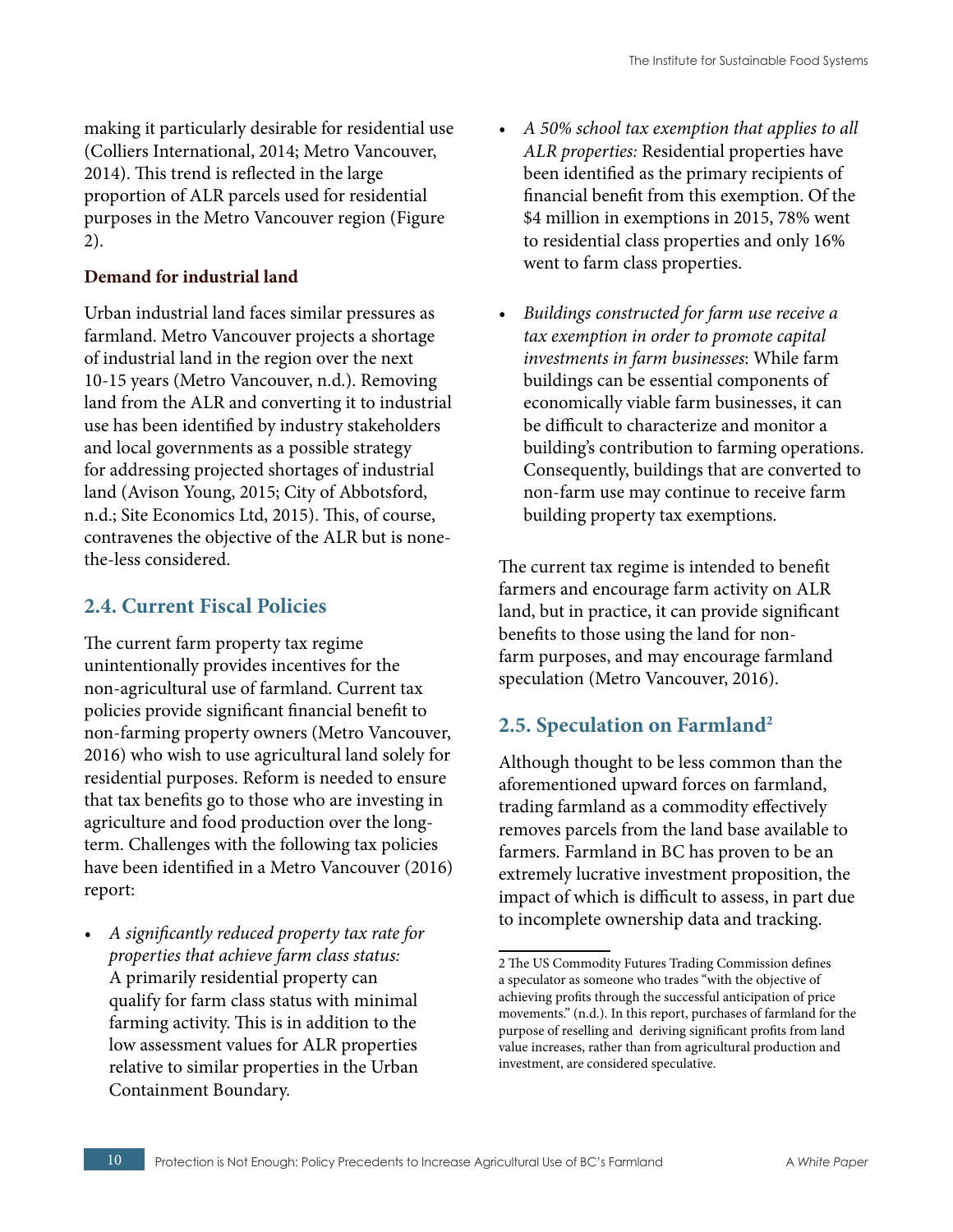#### <span id="page-10-0"></span>**Farmland as a lucrative investment**

An investigation by the Globe and Mail found that, of 122 farm properties in Metro Vancouver that sold for over \$2 million each (between mid-2015 and mid-2016), at least 73 (60%) involved speculators and investors rather than farmers. The same article offered a glimpse into how farm properties are being advertised locally and outside of BC as "good holding properties" with "potential for future development" (Tomlinson, 2017). Other reports point to similar trends in agricultural real estate advertisement (Cooper, 2017). It seems apparent that in the Lower Mainland, farmland is being promoted for its investment value and development potential. Municipalities that allow very large<sup>3</sup> residential buildings on farmland, or do not regulate the footprint of residential uses commensurate with urban/suburban areas, may be particularly attractive to speculators and investors. The expectation that land can be removed from the

 ALR may also promote speculation, despite the difficulty of successfully applying for an exclusion (Sussmann, et al., 2016). The likelihood of a successful exclusion may be small, but the potential payoff (return on investment) is huge,<sup>4</sup> with minimal risk since land values tend to increase regardless. These conditions make agricultural land a safe, and potentially extremely lucrative, investment (Condon et al., 2010).

#### **Incomplete ownership data**

Incomplete ownership data precludes us from empirically assessing the prevalence of farmland speculation in BC. A lack of transparency prevents us from definitively understanding who owns farmland in BC, who is benefiting from tax exemptions that are meant to promote viable agriculture, and who stands to make windfall profit from future development of agriculture land. Title information is currently collected by BC Land Title and Survey, but it is not made available publicly, aggregated, or analyzed. For example, it is not known how much property in BC is owned by individual people versus incorporated entities, even though that information is collected on title documents. Beyond legal ownership, there is minimal regulation, monitoring, or collection of data related to the identification and registration of beneficial ownership (those who control and profit from property ownership and use).5 The current regulatory framework does not require beneficial owners of land to disclose their identity, which can be obscured through the use of legal arrangements such as trusts and holding companies (Martini, 2017). For example, holding companies can retain legal title to farmland in trust, while the beneficial owner controls and benefits from the asset anonymously.

# **3. Methodology**

# **3.1. Global Policy Precedent Research**

The goal of this White Paper is to present instructive policy precedents to stimulate dialogue and promote policy development that addresses the underutilization of BC's

<sup>3</sup> The BC Ministry of Agriculture suggests a farm residential footprint maximum (total footprint of residential land uses) as the lesser of; a footprint commensurate with urban areas, or 2,000 m<sup>2</sup>, excluding additional residential uses where they are permitted (e.g. temporary farm worker accommodations). The maximum farm residence floor area is suggested as; the lesser of a floor area commensurate with urban areas, or  $500 \text{ m}^2$  for a principal farm residence. A number of municipalities that regulate farm residential footprints are in excess of these recommendations (BC Ministry of Agriculture, 2011).

<sup>4</sup> When land changes from agricultural to urban use, the value lift can go from \$40,000 per acre to as high as \$1M per acre depending on location and development capacity (Condon et al., 2010).

<sup>5</sup> A beneficial owner is a natural person who (often indirectly) ultimately controls a legal person or instrument, or on whose behalf a transaction is made (Financial Action Task Force [FATF], n.d.).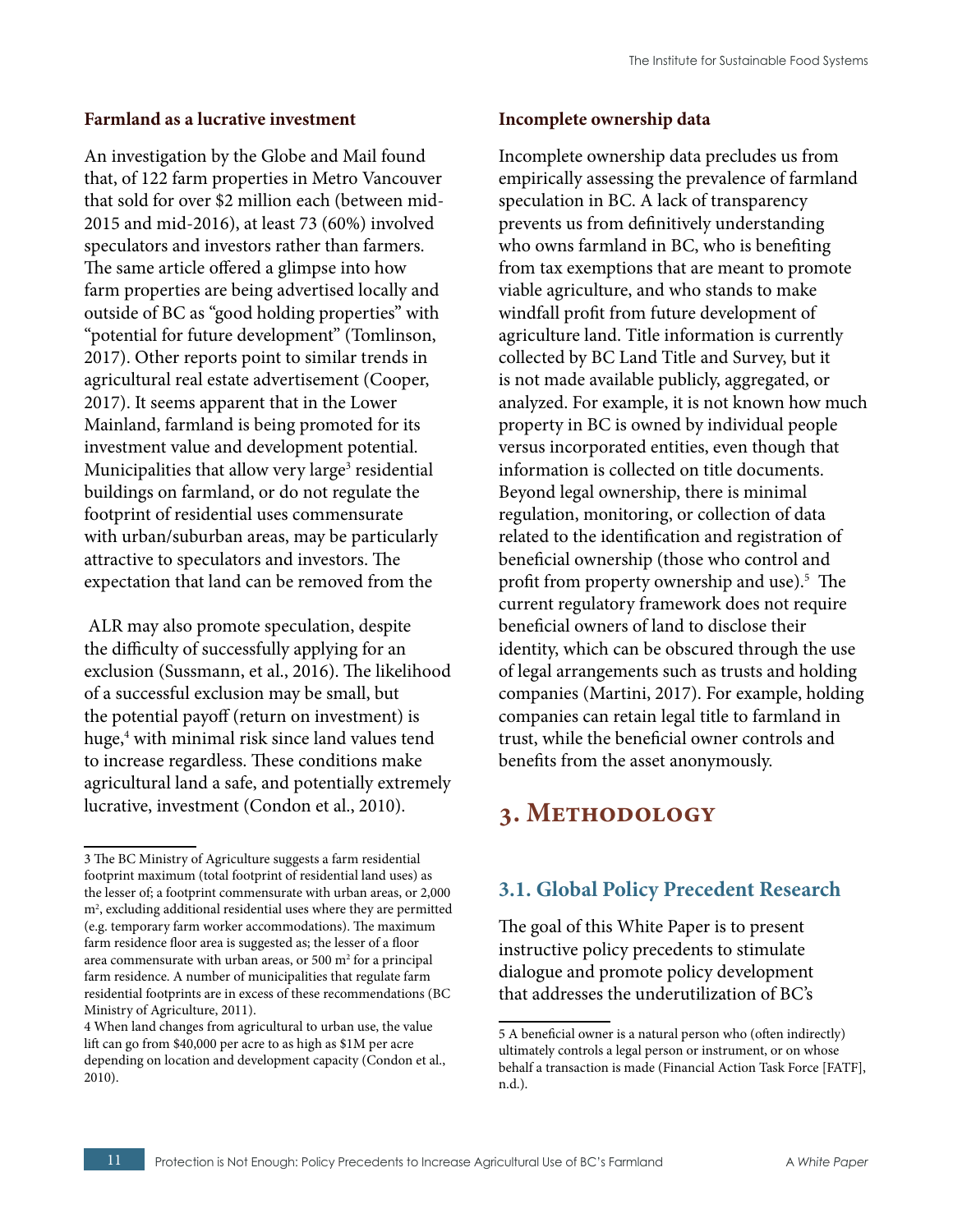<span id="page-11-0"></span>agricultural land. In doing so, we hope to raise the profile of the issue of farmland valuation, ownership, and access, and to stimulate debate by bringing forward existing policy precedents that may otherwise be overlooked, or not readily imagined, in the dominant socio-economicpolitical environment. Our research into policy precedents was extensive, but not exhaustive. Academic literature, policy briefs, institutional and government reports and interviews were included. Language barriers limited the access to policy information from some jurisdictions. In some cases, policies have since been repealed or amended (this is noted). An initial collection of approximately 80 policies was reduced to the 13 most relevant examples based on our subjective assessment of their utility. The resultant set of policies is evaluated using criteria delineated below. A complete list of policy precedents is provided in a separate [Appendix](https://www.kpu.ca/isfs/agricultural-land-use-in-the-alr).

# **3.2. Projected Outcomes**

Section 4 presents 13 policy precedents that aim to achieve one of four identified outcomes (listed below). This outcome matrix, based on the work of Curran and Stobbe (2010), was developed to help understand how policy tools can conjointly work to address the multifaceted challenge of increasing the productive use of farmland in BC.

**1. Increase farmers' ability to access or acquire farmland:** Prioritizing bona-fide farmers as farm property owners, reducing farmland prices, and improving leasing options to increase farmers' access to land.

**2. Reduce non-farm use of farmland:** Reducing non-agricultural uses such as fill dumping, truck parking, or rural estate development that permanently compromises the quality and/or usability of the agricultural land base.

**3. Raise farm incomes and/or improve the economic viability of farming:** Improving farm net income potential can make land ownership more economical and increase the financial viability of farms and the agricultural industry.

**4. Increase availability and transparency of farmland ownership data:** Transparent and accessible farmland ownership data is necessary for the development and enforcement of policies related to farmland ownership, as well as for monitoring policy outcomes.

# **3.3. Policy Evaluation**

We devised an evaluation framework, based on Bardach (2012) and Curran and Stobbe (2010), to compare policy tools and initiate further examination of their potential applicability. Limited data availability required some aspects of our evaluation to be more subjective, while other aspects are more descriptive or generalized (e.g. relative cost, timeframe). The evaluation criteria used in this White Paper are:

**Approach:** Identifies which projected outcomes (refer to section 3.2) are addressed by the policy. Potential limitations are also considered here.

**Cost:** Estimates the relative cost to start up and implement the policy, compared to other policy tools presented. Examples with monetary values are included where available. Policies operating within an existing BC procedural or agency structure are identified as less costly relative to those requiring new programs or agencies. Categories: high, medium, and low.

**Ease of Implementation:** Estimates how easy it would be to implement the policy, relative to other reported policies. How well does the proposed policy tool fit into the existing legal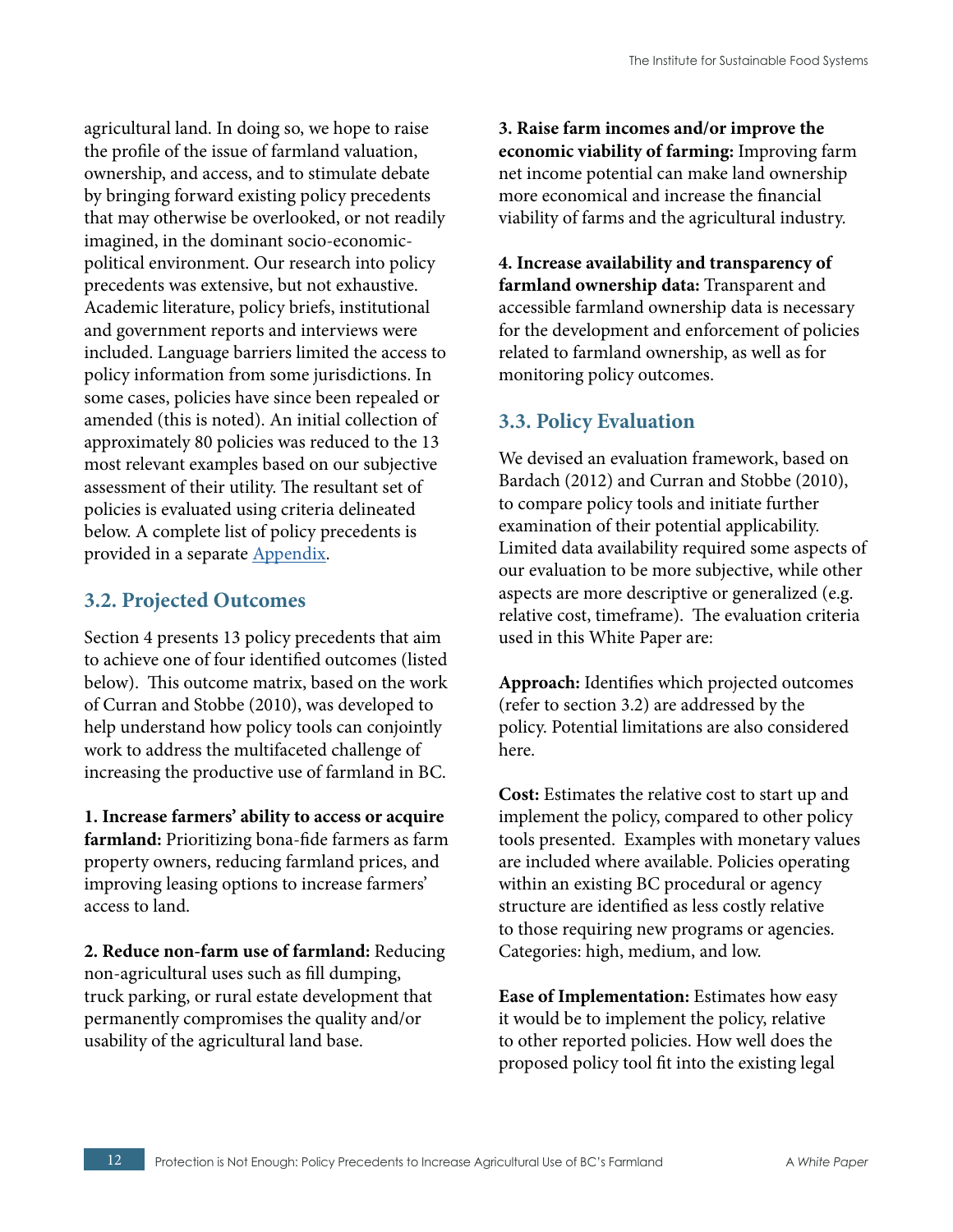<span id="page-12-0"></span>and regulatory framework? What are some considerations for implementation? Categories: easy, moderately easy, moderately difficult, and difficult.

**Timeframe:** Estimates how quickly the tool could be implemented, and when we could expect to see desired outcomes from the implementation of the policy, relative to other reported policies. Categories: short-, medium-, and long-term.

**Impacts to stakeholders:** Identifies who is primarily and most directly impacted and to what extent.

The authors collectively applied the criteria, using "best estimates" to assess the policies relative to each other. The evaluation section should therefore be interpreted in recognition that this exercise was subjective, that many assumptions were involved, and that policy performance/ impact will depend upon the exact nature of the policy as well as the actual implementation conditions and socio-political-economic environment in which it might be enacted.

# **3.4. Organization of Policy Precedents**

#### **Policies are organized as follows (Table 2):**

- 1. Fiscal policies
- 2. Land use planning policies
- 3. Regulatory policies
- 4. Policies relating to the creation of government agencies.

For each policy category, we begin with a general description, followed by description of specific policy precedents from within Canada (when available) and abroad. Last, each policy is assessed based on the aforementioned criteria: approach, cost, ease of implementation, timeframe, and impacts to stakeholders (refer to section 3.3). Table 7 provides a summary of all policies.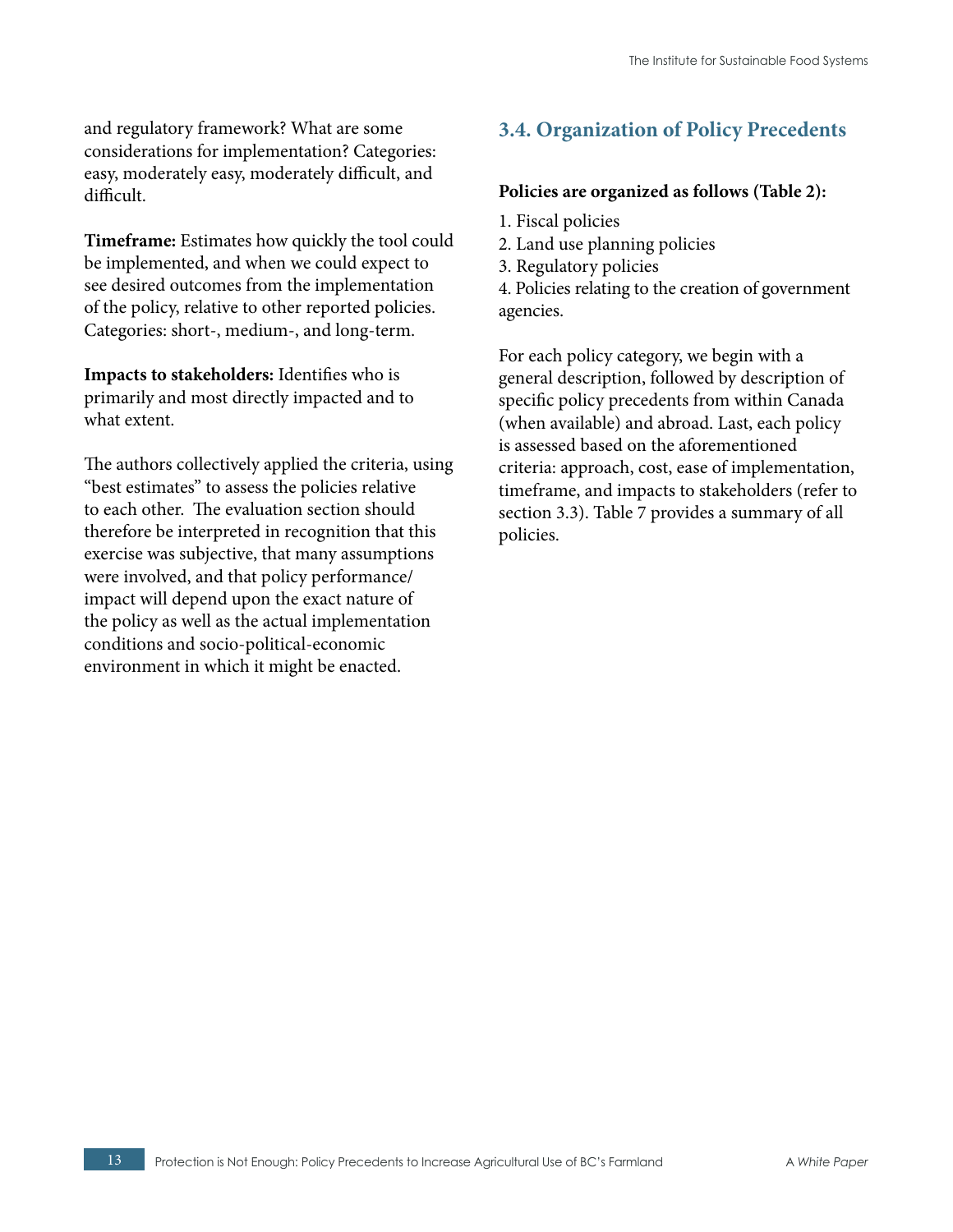| <b>Policy Precedents</b>                                           | Jurisdiction       |  |  |
|--------------------------------------------------------------------|--------------------|--|--|
| <b>Fiscal Policies</b>                                             |                    |  |  |
| 1. Farm Property Tax Relief                                        | Provincial         |  |  |
| 2. Farmland Conversion Tax                                         | Provincial         |  |  |
| 3. Farm Income Tax Relief                                          | Federal            |  |  |
| <b>Land Use Policies</b>                                           |                    |  |  |
| 4. Urban Growth Boundary                                           | Municipal/Regional |  |  |
| 5. Agriculture Enterprise Zones                                    | Municipal/Regional |  |  |
| 6. Required Mitigation of Rezoned Farmland                         | Municipal/Regional |  |  |
| <b>Regulatory Policies</b>                                         |                    |  |  |
| 7. Farmland Lease Regulations                                      | Provincial         |  |  |
| 8. Farmland Ownership Restrictions                                 | Provincial         |  |  |
| 9. Tracking & Reporting Legal and Beneficial Onwership of Farmland | Provincial/Federal |  |  |
| <b>Agency Policies</b>                                             |                    |  |  |
| 10. Multi-sectoral Governance                                      | Multiple           |  |  |
| 11. Farmland Trusts (Public)                                       | Provincial         |  |  |
| 12. Public Land Banks                                              | Provincial         |  |  |
| 13. Land Transfer Regulatory Agencies                              | Provincial         |  |  |

## *Table 2. Summary of policy precedents, including policy type and jurisdiction.*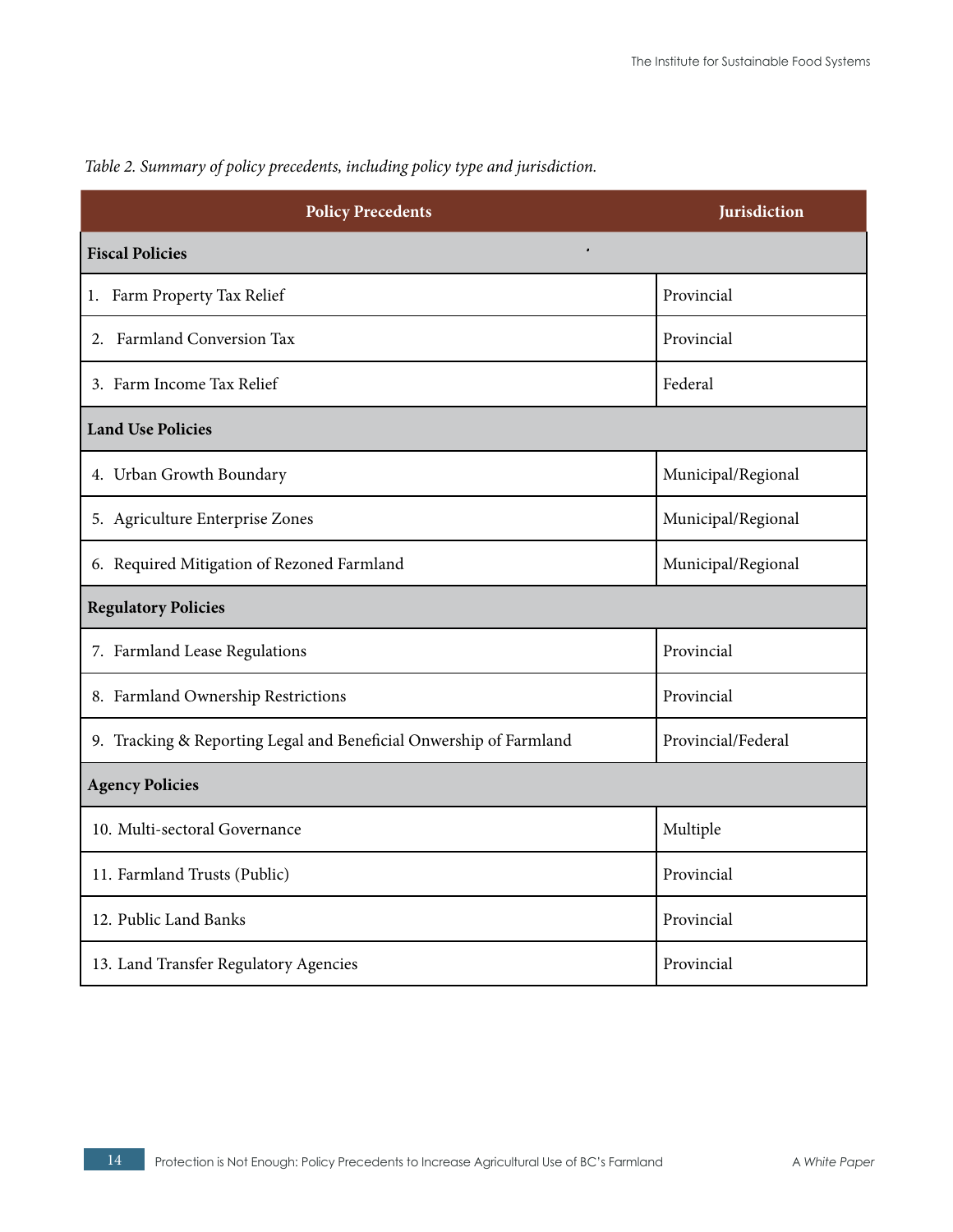# <span id="page-14-0"></span>**4. Policies to Increase Agricultural Use of BC's Farmland**

#### **4.1. Farm Property Tax Relief**

#### **Description**

Facilitating reduced taxation for farmland is a tool employed in a number of jurisdictions to support and encourage the multiple public benefits provided by farming. Eligibility is often determined from a minimum income threshold or minimum property area used for farming purposes. Such tax exemptions can significantly

reduce property taxes for landowners that, if appropriately designed, can encourage and support agricultural activity and farm capital investments.

#### **Precedents in BC**

BC has one of the lowest income thresholds for achieving farm class tax status in Canada and abroad (Table 3). In particular, the current \$2,500 gross farm income threshold for farms between 2 to 10 acres to qualify for farm class status (set in 1993) has been characterized as easily achieved, resulting in a much lower property tax burden6 for landowners who engage in minimal

| <b>State/Province</b>                                 | Farm revenue required to qualify for exemption                                                                                                                                      | Other eligibility criteria                                                                                                                           |
|-------------------------------------------------------|-------------------------------------------------------------------------------------------------------------------------------------------------------------------------------------|------------------------------------------------------------------------------------------------------------------------------------------------------|
| Ontario                                               | \$7,000                                                                                                                                                                             | Farm residence $+1$ acre of surrounding<br>land are ineligible for exemptions                                                                        |
| Quebec                                                | \$5000                                                                                                                                                                              | Must generate gross income of at least<br>\$5 per \$100 in eligible farm value                                                                       |
| Wisconsin                                             | \$6000 in preceding year, or \$18,000 over last 3<br>years                                                                                                                          |                                                                                                                                                      |
| Michigan                                              | n/a                                                                                                                                                                                 | Classification of the parcel as<br>agricultural on the current assessment<br>roll, or more than 50% of parcel acreage<br>devoted to agricultural use |
| BC - Current as of<br>2017                            | parcels < 0.8 ha (2 acres): \$10,000;<br>parcels 0.8-4 ha (2-10 acres): \$2,500;<br>parcels > 4 ha (> 10 acres): $$2,500 + 5\%$ of<br>farmland value of the land for farm purposes; |                                                                                                                                                      |
| $BC -$<br>Recommended by<br>Metro Vancouver<br>(2016) | \$3,500 regardless of parcel size                                                                                                                                                   | Full tax exemption for farms making<br>\$10,000; Partial tax exemption for farms<br>making \$3,500                                                   |

*Table 3. Comparison of farm property tax exemption threshold in BC and other jurisdictions.* 

*Note: References for farm property tax exemptions for Ontario (Ontario Ministry of Agriculture, Food and Rural Affairs (n.d.)) Quebec, (Government of Quebec (n.d.-a)), Wisconsin, (Wisc. Stat. § 91.60), Michigan (State of Michigan State Tax Commission, 2013), and for BC (Metro Vancouver, 2016). See [Appendix](https://www.kpu.ca/isfs/agricultural-land-use-in-the-alr) for details.*

<sup>6</sup> Metro Vancouver report assessed that the "...average difference in the annual taxes paid on a 10 acre (4 ha) lot with \$150,000 in building improvements for properties with, and without farm class, using tax rates for seven municipalities was \$7,088." (Metro Vancouver, 2016, p. 7)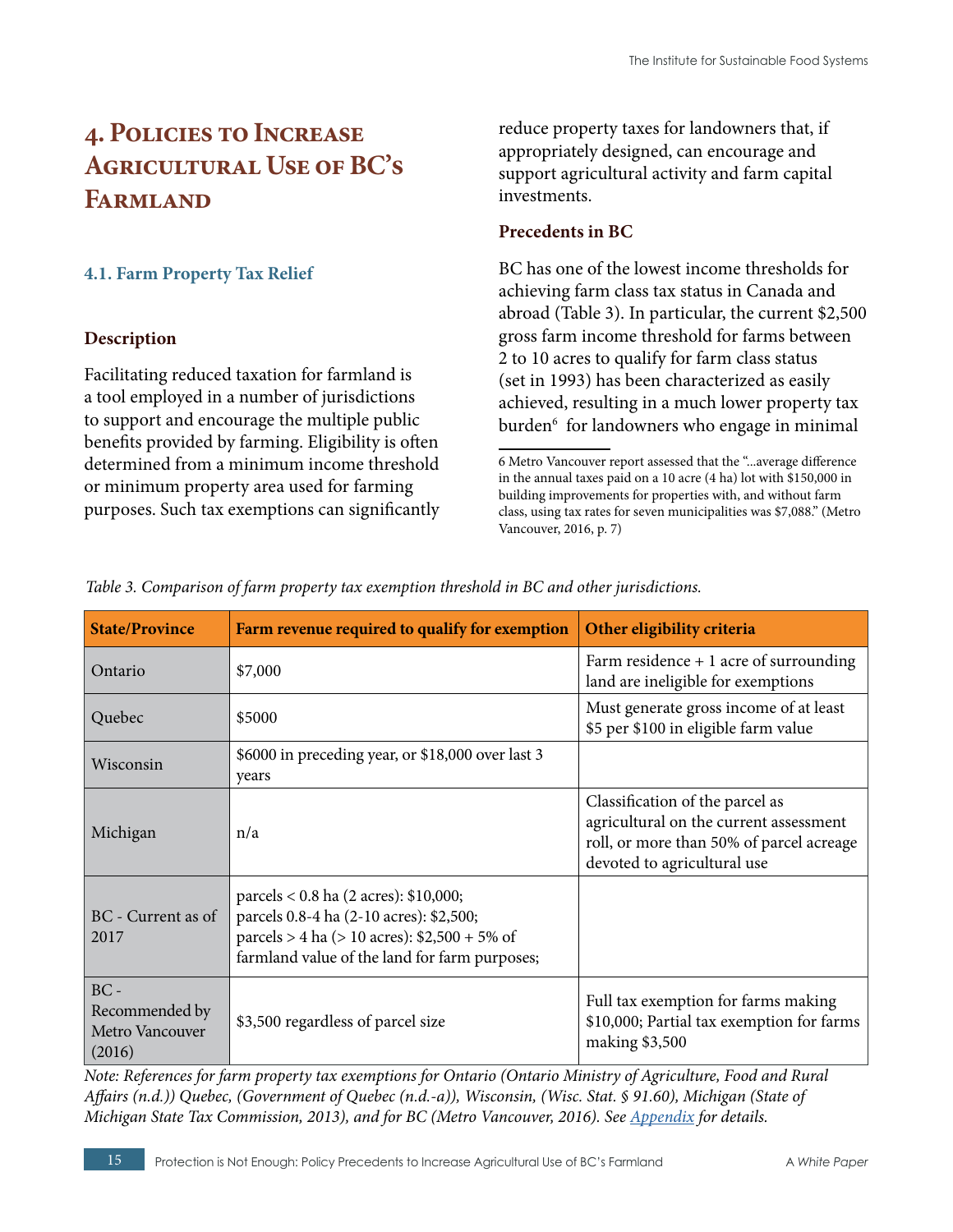<span id="page-15-0"></span>farming activity (Upland Consulting, 2015).<sup>7</sup> Reviews of BC's farm class tax exemptions have recommended an increase in the minimum farm income threshold to discourage those who engage minimally in farming for the sole purpose of seeking associated tax benefits (Metro Vancouver, 2016; Ministry of Community and Rural Development, 2009; Upland Consulting, 2015). Previous reviews of qualifying farm income thresholds propose two tax policy changes to ensure that the benefits to landowners are balanced with the public benefits they generate: 1) increase farm income threshold; and 2) establish a multi-tier system that awards

greater benefits to farms that achieve higher income thresholds.

#### **Global precedents**

Table 3 compares BC's current property tax policy to the changes recommended by Metro Vancouver (2016), and to property tax exemption thresholds in other jurisdictions.

# **4.2. Farmland Conversion Tax**

#### **Description**

Requiring a fee for the conversion of farmland to non-farm use has been implemented in some regions as a fiscal policy to deter the development and loss of agricultural land. To be effective, the fee levied would need to be sufficient to

#### **evaluation 4.1 Farm Property tax relief**

#### **Approach**

- Projected outcomes: Reduce non-farm use of farmland. Raise farm income and/or improve the economic viability of farming.
- Tax benefits encourage productive farming use of farmland. Higher farm income thresholds discourage non-farm use and incentivize commercial farm owners over hobby farmers<sup>1</sup> on agricultural land.

#### **Cost**

Low: revised tax policies can operate within current taxation systems and procedures.

#### **Ease of Implementation**

• Easy: while contingent on degree of change, a property tax relief system already exists in B.C.

#### **Timeframe**

• Short- to medium-term: impacts should be immediate and persist as long as policy is in place.

#### **Impact on stakeholders**

- Farmers should be the ones benefiting most from these tax exemptions.
- Some hobby farmers and landowners would see significant tax increases if they do not meet new thresholds.
- Local governments' property tax revenues could shift in a way that directs benefits to more productive agriculture, and captures more tax from residential properties.

1 In this white paper a hobby farm is defined as farming activities which do not aim to generate net farm income (Nibourg, T. (2016).

<sup>7</sup> Adjustments to qualifying income thresholds for farm classification represent one dimension of recommended property tax reform to encourage the agricultural use of farmland. For additional recommendations see *Encouraging Agricultural Production through Farm Property Tax Reform in Metro Vancouver* (Metro Vancouver, 2016).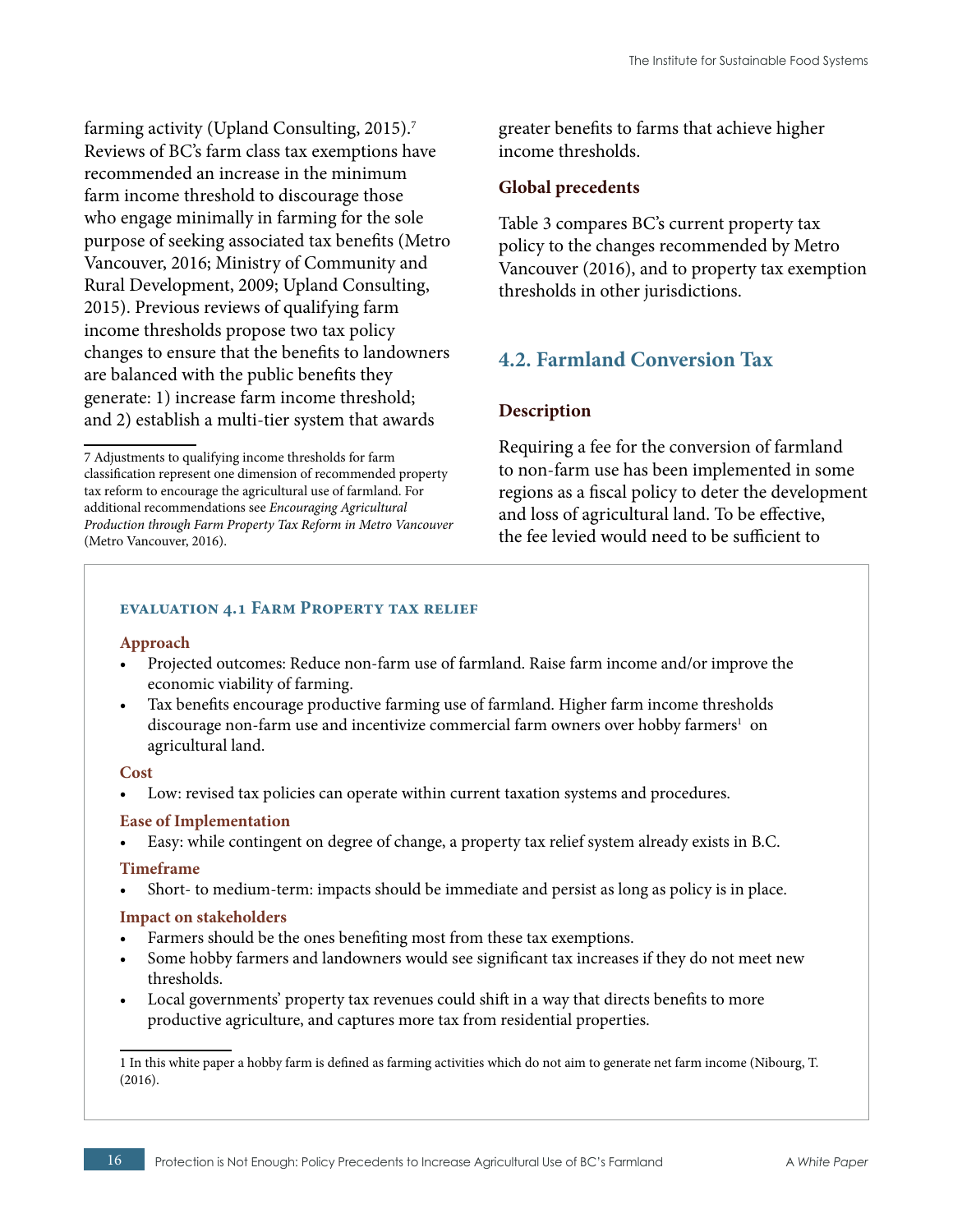significantly reduce or nullify the profit potential from development. It should be noted that in some regions of the province, such as Metro Vancouver, the value lift from development can raise land values from \$40,000 per acre as agricultural land to as high as \$1 million per acre as urban land (Condon et al, 2010). As an additional consideration, in order for such a policy to align with agricultural land protection goals, policies must stipulate that the existence of conversion taxes not be used as justification for removal of land from the ALR for development.

#### **Global precedents**

Both Slovakia and the Czech Republic impose fees when high quality agricultural land is converted to non-farm use. The size of the fee depends on the quality of the soil, with the highest quality soils requiring a higher

compensation fee as well as a special permit. However, compensation fees were criticized as too low to be effective barriers to farmland development (EEIG Agrosynergie, 2013).

The state of Vermont has a voluntary program that landowners may choose to enroll in, called "Current Use" that aims to keep lands in farming/ forestry use, and withdrawal of enrolled land from the program incurs a land use change tax of 10% of market land value. Subdivision of land into parcels smaller than 25 acres is considered development and is taxable regardless if any land use change actually occurs (State of Vermont, n.d.).

The state of Michigan applies a 'recapture tax' on farmland that receives property tax benefits. If the subject property is converted to non-farm use after a land sale, the buyer (or the seller, in some

#### **evaluation 4.2 Farmland Conversion Tax Evaluation**

#### **Approach**

- Projected outcomes: Reduce non-farm use of farmland.
- This policy tool makes conversion of farmland less desirable through taxation.
- To be effective, the tax must be high enough to eliminate or at least substantially reduce the potential profit. This tax may not be sufficiently effective in areas like Metro Vancouver where the value lift from development is extremely high (Condon et al., 2010). Calculating tax on a percentage basis, that is, tax away a significant percentage of the value lift, could be a method for addressing this.

#### **Cost**

• Low: This policy can potentially generate revenue. However, if successful in discouraging development on agricultural land, it could lead to a net loss of tax revenue.

#### **Ease of implementation**

• Easy: With relevant tax agencies already existing in BC, implementation would operate within existing structures.

#### **Timeline**

Short-term: Due to limited scope and focus of the policy.

- Farmers looking to acquire farmland may benefit from greater availability of farmland.
- Government could gain revenue from conversion tax, but lose revenue from reduced development.
- Would require monitoring of land use to enforce tax.
- Current farmland owners interested in developing their land would face higher cost of doing so.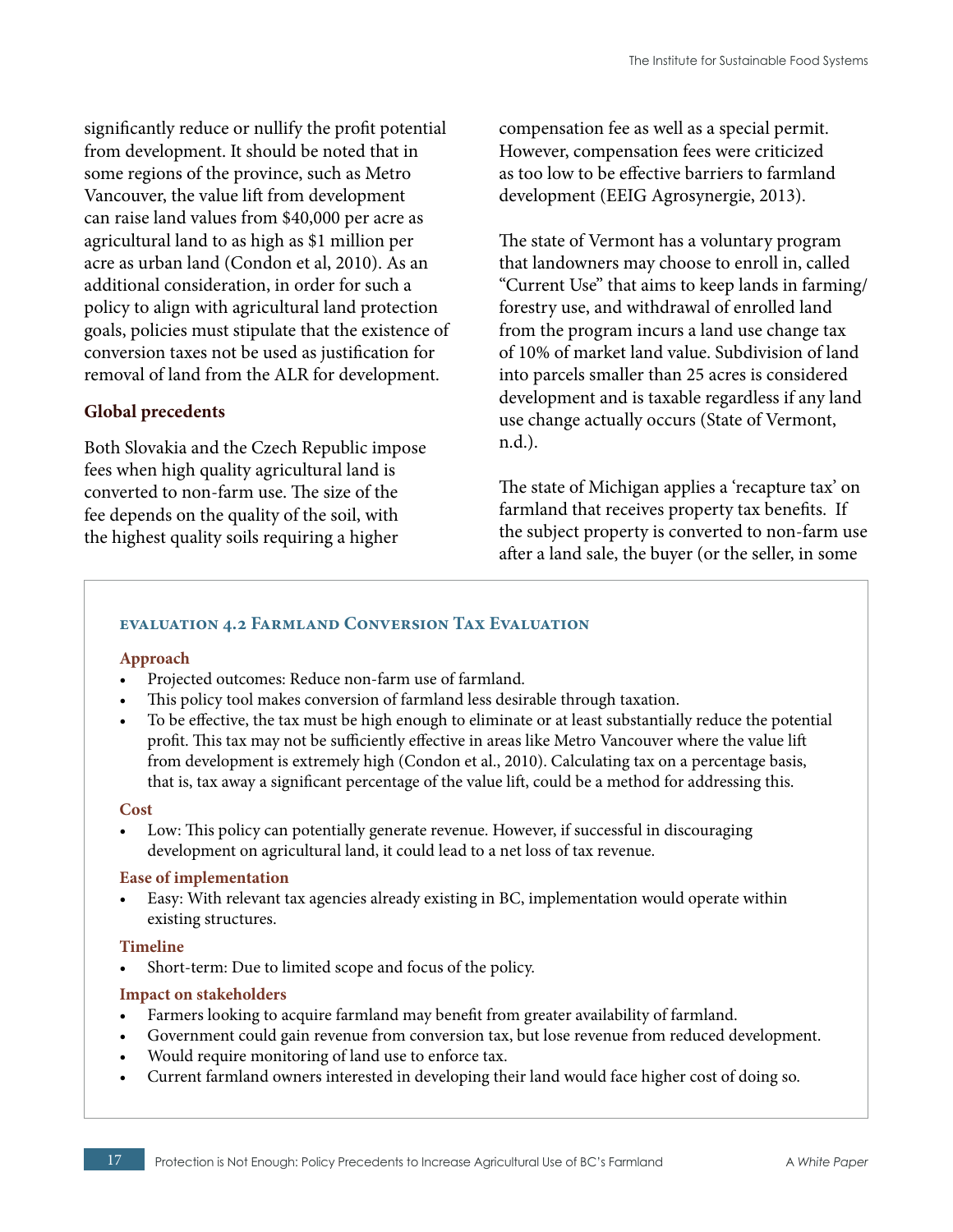<span id="page-17-0"></span>cases) is liable to repay the property tax benefits that were received for up to 7 years before the land use change occurred (State of Michigan State Tax Commission, 2013).

## **4.3. Farm Income Tax Relief**

#### **Description**

Farm income tax relief, like farm property tax relief, aims to ease the tax burden of farmers, thereby enhancing the economic viability of farming. Farm income focused tax relief can more directly target individuals who farm, rather than landowners who may not be engaged in farming themselves. Additionally, "[i]ncome tax credit approaches are more directly relevant to alleviating the cost squeeze that farmers in urbanizing areas find themselves caught in, because they are based on the farmer's net income rather than just one element (property

taxes) which affects [their] net income" (Caughlin, 1981, p.19). By distinguishing between farm income and non-farm income, a farm income tax break directly targets supporting farmers rather than speculators or non-farmers.

#### **Global precedents**

Table 4 summarizes how three different jurisdictions have structured their farm income tax structure along with eligibility criteria. One approach includes property tax in the calculation (Michigan), another grants young farmers greater tax breaks for a limited time (France), and a third method calculates farm tax as a cadastral property yield<sup>8</sup> (Italy).

<sup>8</sup> Cadastral property yield is a standardized value based on the value of what the land is expected to produce from farming, rather than using actual income. The resulting calculated cadastral yield value is usually very low (Ministry of Economy and Finance, 2016).

| <b>State/Country</b>                                                                                | Income tax structure                                                                                                                                                                         | Criteria to qualify for income tax benefits                                                                                                                                                                                                                                 |  |
|-----------------------------------------------------------------------------------------------------|----------------------------------------------------------------------------------------------------------------------------------------------------------------------------------------------|-----------------------------------------------------------------------------------------------------------------------------------------------------------------------------------------------------------------------------------------------------------------------------|--|
| State Income Tax Credit = Total Property<br>Michigan, USA<br>Tax Amount - (Household Income x 3.5%) |                                                                                                                                                                                              | a) Must maintain land as farmland for 10<br>years<br>$b$ ) > 51% of land must be farmed<br>c) If under 40 acres, must produce gross<br>annual income of > \$200 per tillable acre<br>d) specialty farms must be at least 15 acres,<br>and have gross annual income >\$2,000 |  |
| France                                                                                              | 20% reduction in taxable farm income<br>for all farmers, 50% reduction for up to 5<br>consecutive years for young farmers just<br>starting out                                               | Must keep records of farm income                                                                                                                                                                                                                                            |  |
| Italy                                                                                               | As of 2017, abolished all income tax for<br>professional farmers Farm income was<br>previously calculated using a standardized<br>value based on what the farmland is<br>expected to produce | Designation of professional farmer requires<br>that one spends at least 50% of work time<br>and gets at least 50% of income from<br>agricultural activity, and has farming<br>expertise                                                                                     |  |

*Table 4. Farm income tax breaks and eligibility criteria in Michigan, USA, France and Italy.*

*Note. References for farm income tax breaks for Michigan (State of Michigan, n.d.), France (Direction générale des finances publiques, 2017; EEIG Agrosynergie, 2013), and Italy (Ministry of Economy and Finance, 2016; Albisinni, 2017).*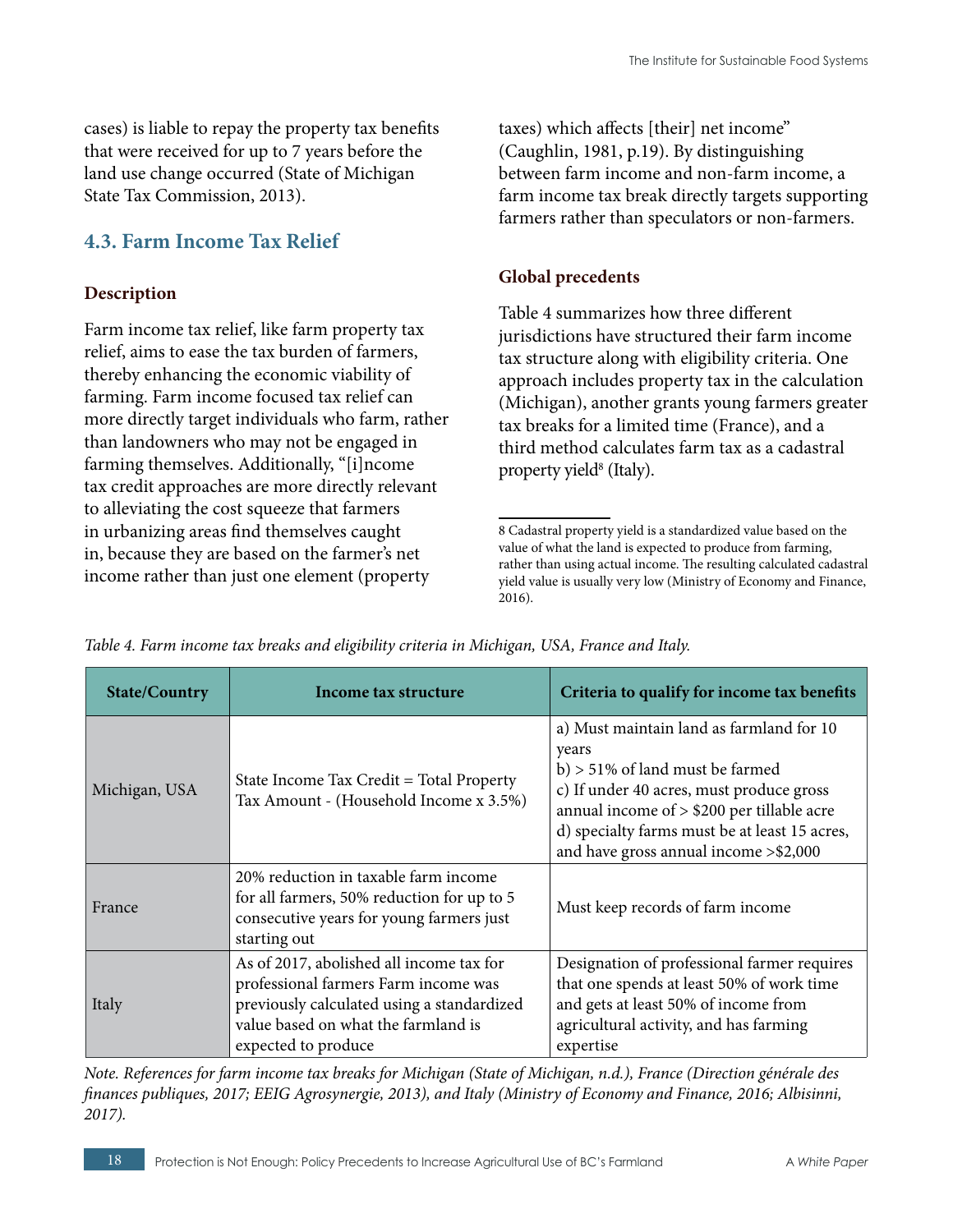### <span id="page-18-0"></span>**4.4. Urban Growth Boundary**

An Urban Growth Boundary (UGB) delineates the limit of urban development in a region, protects rural lands from development, and promotes compact community planning as well as the efficient delivery of services. Reinforcing ALR boundaries with strong urban growth boundary policies can clearly communicate a region's commitment to protect agricultural land and work to limit the appeal of speculative buying and selling of farmland. Conversely, frequent changes to urban growth boundaries can create uncertainty for farmers and developers, encouraging farmland sales for nonfarming uses (Adelaja, Sullivan, & Hailu, 2011, as cited in Paül & McKenzie, 2013).

Supportive urban growth boundary policies include:

• Regional growth strategies, official community plans, and development permit areas that reinforce the ALR boundary, prevent subdivision of parcels, and reduce flexibility for exclusion applications.

• Strong affordable housing policy to proactively address the redirection of urbanization pressure from the strengthened urban growth boundary.

#### **Precedents in BC**

The District of Saanich's UGB has only been extended twice (Curran, 2003) since its enactment in 1968 to incorporate approximately 100 hectares of additional rural land. The UGB is strongly supported by growth management policies in the District's Official Community Plan, which stipulate that major expansions cannot be granted without assent from the electors through a referendum or plebiscite (Curran, 2003; District of Saanich, 2008).

#### **Global precedents**

In 1990, the Dutch national government established an UGB to conserve the "Green Heart", an open space and agricultural area surrounded by the major cities of Amsterdam, Rotterdam, and The Hague (Zonneveld, 2007). In 2001, the national government required provinces to demarcate urban development

#### **evaluation: 4.3 Farm Income tax**

#### **Approach**

• Projected outcomes: Raise farm incomes and/or improve the economic viability of farming.

#### **Cost**

• Medium: Reduced tax revenue from income tax. Costs for coordination of government agencies.

#### **Ease of implementation**

• Moderately difficult: This is not existing policy in BC, and would require coordination across multiple levels of government.

#### **Timeline**

• Medium-term: Impact should persist as long as policy is in place.

- Farmers would benefit from lower income tax payments.
- Governments could face reduced tax revenues, particularly provincial and federal governments whose jurisdiction includes income taxes.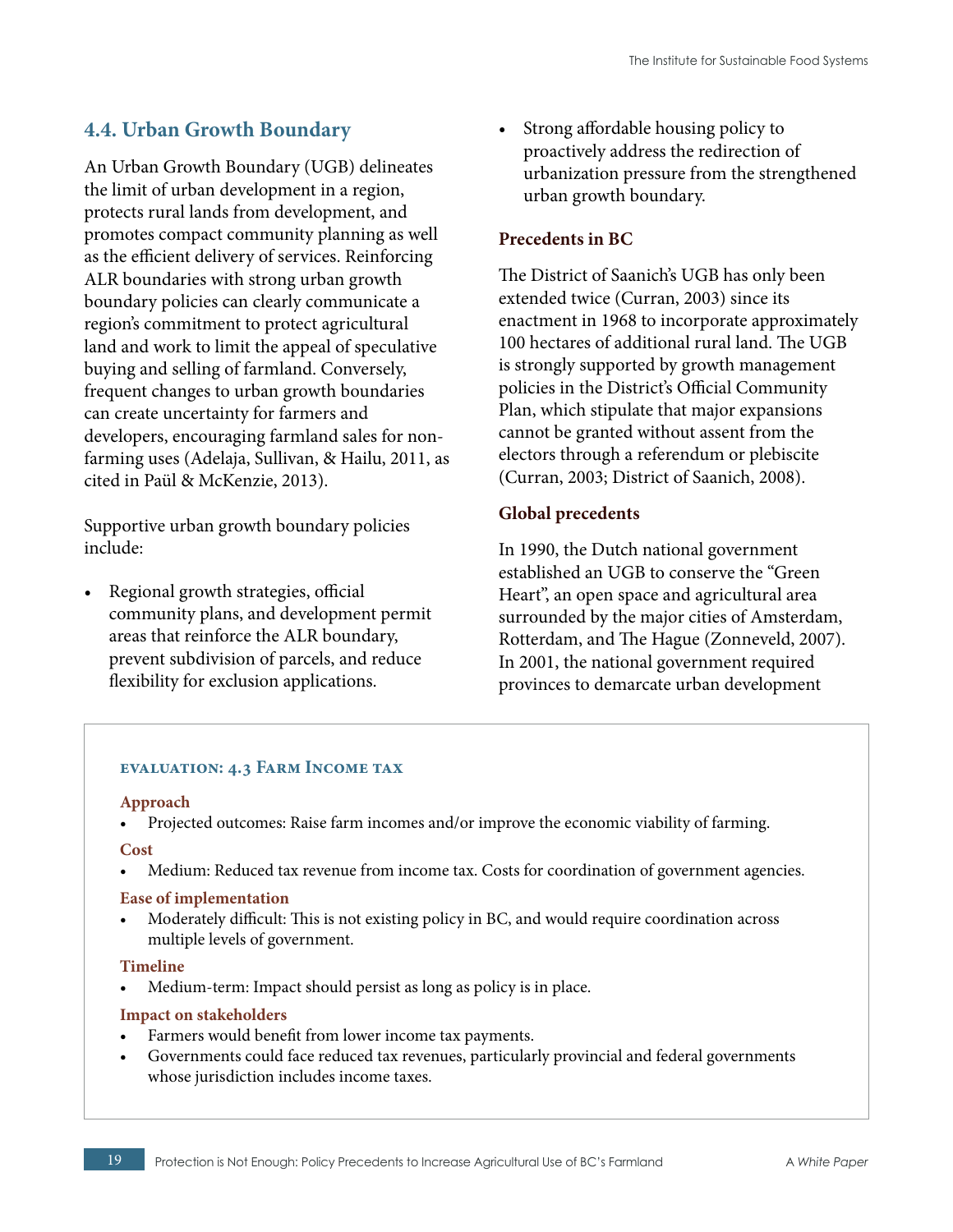boundaries for the next 10 years, as well as mark "concentration areas" within cities for increased housing and commercial activity. Before this planning process could be completed, a new government relaxed regulations and reduced the role of the national government in spatial planning (Zonneveld, 2007). Although initial planning goals were only partially achieved, the Green Heart conservation policy is cited as "one of the most successful examples of meticulous urban containment and countryside preservation" (Hall, 1984, as cited in Alterman, 1997, p. 230).

#### **Global precedents - affordable housing**

Policies aiming at relieving urbanization pressures are important support measures for strengthening UGBs (Koomen, Dekkers, & Van Dijk, 2008). Having a strong affordable housing strategy may relieve pressure on farmland to be developed for residential uses as residents are drawn to relatively lower land prices in the urban periphery. Singapore and Vienna are both recognized as having successful,

comprehensive public housing programs, which benefit from broad public support (Kalugina, 2016). Other housing policy options for regional/ municipal governments include planning for infill development, supporting land banks or community land trusts to develop housing (see section 4.14 for further discussion), or as in the case of the Netherlands, directly purchasing land for housing.

#### **Global precedents - public purchase of urban fringe farmland**

The City of Zurich has used the direct purchase of farmland in order to preserve open space and manage urban expansion. The green space management department has combined responsibilities of land use planning, agriculture, and nature conservation. The department owns 500 ha (1200 acres) of farmland and leases to, or operates, a total of 10 farms. The City aims to protect green spaces by favoring increases in density over urban expansion (Schmid & Jahrl, 2014).

#### **Evaluation: 4.4 Urban Growth Boundary**

#### **Approach**

• Projected outcome: Reduce non-farm use of farmland.

#### **Cost**

• Medium: Policy review and change would require resources. Redirecting urbanization pressure through affordable housing policy could incur significant costs.

#### **Ease of implementation**

• Easy to Moderately Easy. Regional planning processes are established in BC.

#### **Timeframe**

• Medium- to long-term: Regional planning efforts operate within medium to long-term planning horizons.

- This approach may be politically difficult for local governments that are under pressure to accommodate development for urban expansion. Tax revenue implications may exist for local governments.
- Greater farmland protection implies reduced land availability for industrial and residential development.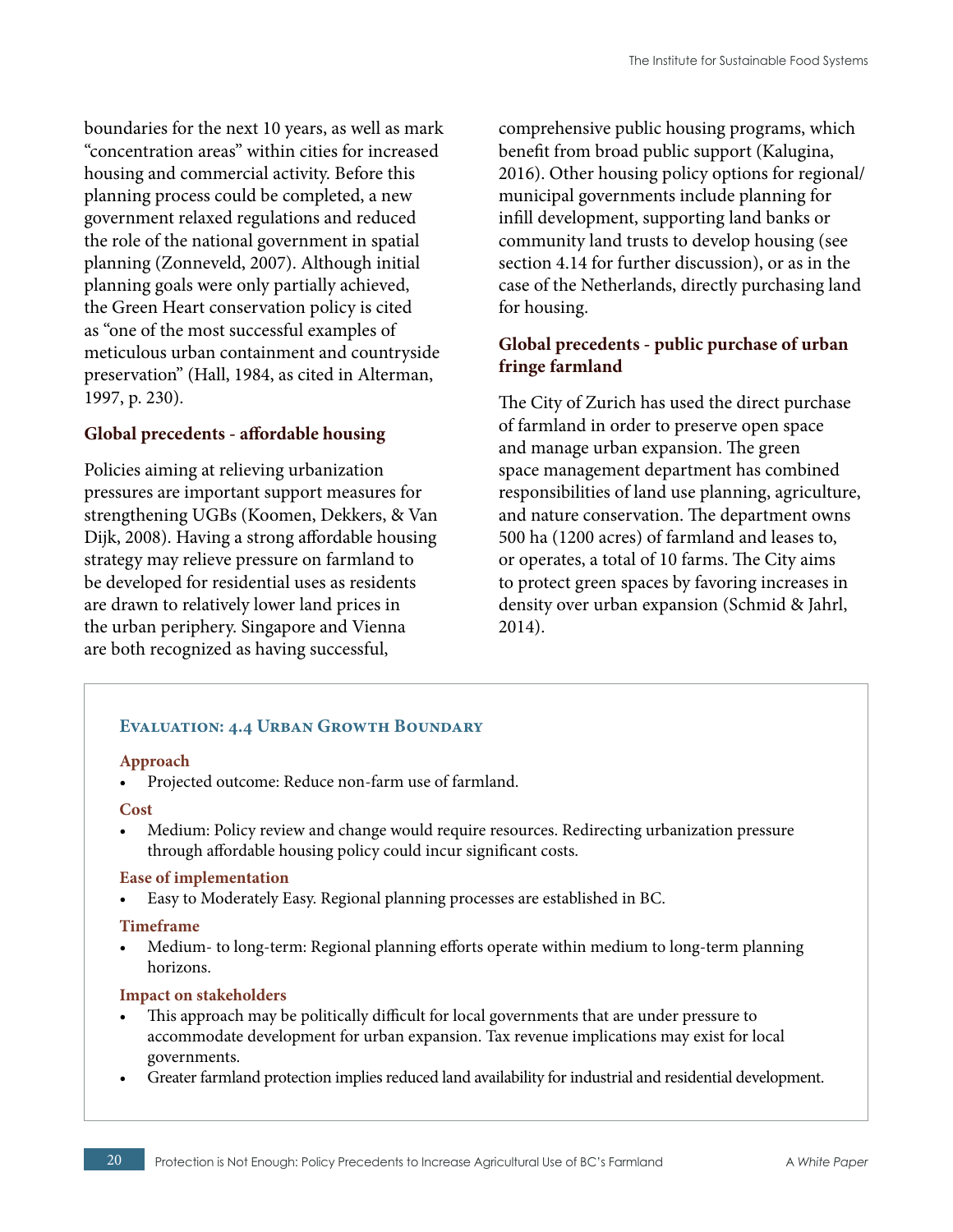# <span id="page-20-0"></span> **4.5. Agricultural Enterprise Zones**

#### **Description**

Local governments can use zoning to promote the economic viability of farming at or near the urban-rural edge by encouraging the colocation of critical farm businesses and services, such as processing and storage facilities, equipment sales and repairs, etc. Establishing a zoning designation specifically for agricultural enterprises on commercial and industrial lands, outside the ALR, in close proximity to farmland and farms, and paired with incentives for appropriate development, can provide local producers with better access to essential agricultural services (Curran & Stobbe, 2010). Agricultural enterprise zones have the potential to stimulate economic development through competition and collaboration (Porter, 2000, as cited in Curran & Stobbe, 2010) and through an increasing access to processing and post-harvest infrastructure (Mullinix et al., 2016). Access to post-harvest infrastructure can allow smaller,

independent producers to add value or better preserve products, potentially commanding higher prices (Grando & Ortolany, 2015).

#### **Precedents in BC**

The City of Pitt Meadows has established an Agricultural and Farm Industrial Zone with the intent of enhancing the economic viability of agriculture and the diversification of the agricultural industry in the region (City of Pitt Meadows, 2017).

#### **Global Precedent**

Hawaii's Enterprise Zone Program offers a number of tax and procedural benefits to eligible businesses that locate in the designated Enterprise Zones. The program is designed to help stimulate growth and increase employment in a number of sectors, including agriculture. As such, the State and select counties offer incentives such as tax exemptions, income tax credits, fee waivers and priority permitting to businesses that meet hiring requirements and annual income

#### **evaluation: 4.5 Agricultural Enterprise Zones**

#### **Approach**

• Projected outcomes: Raise farm incomes and/or improve the economic viability of farming, especially smaller scale, alternate/direct market, regional focused farm operations.

#### **Cost**

Low to medium: May require additional resources to implement.

#### **Ease of implementation**

• Moderately easy: Research and consultation required for rezoning process.

#### **Timeframe**

• Medium-term: Zoning can be amended but businesses may take years to get established. Appropriate incentives could encourage establishment.

- Farmers could have greater access to infrastructure and services (storage, processing, etc.)
- Agricultural businesses could benefit from increased profile of agriculture locally.
- Consumers could have greater access to local food. Region could benefit from greater food system economic activity.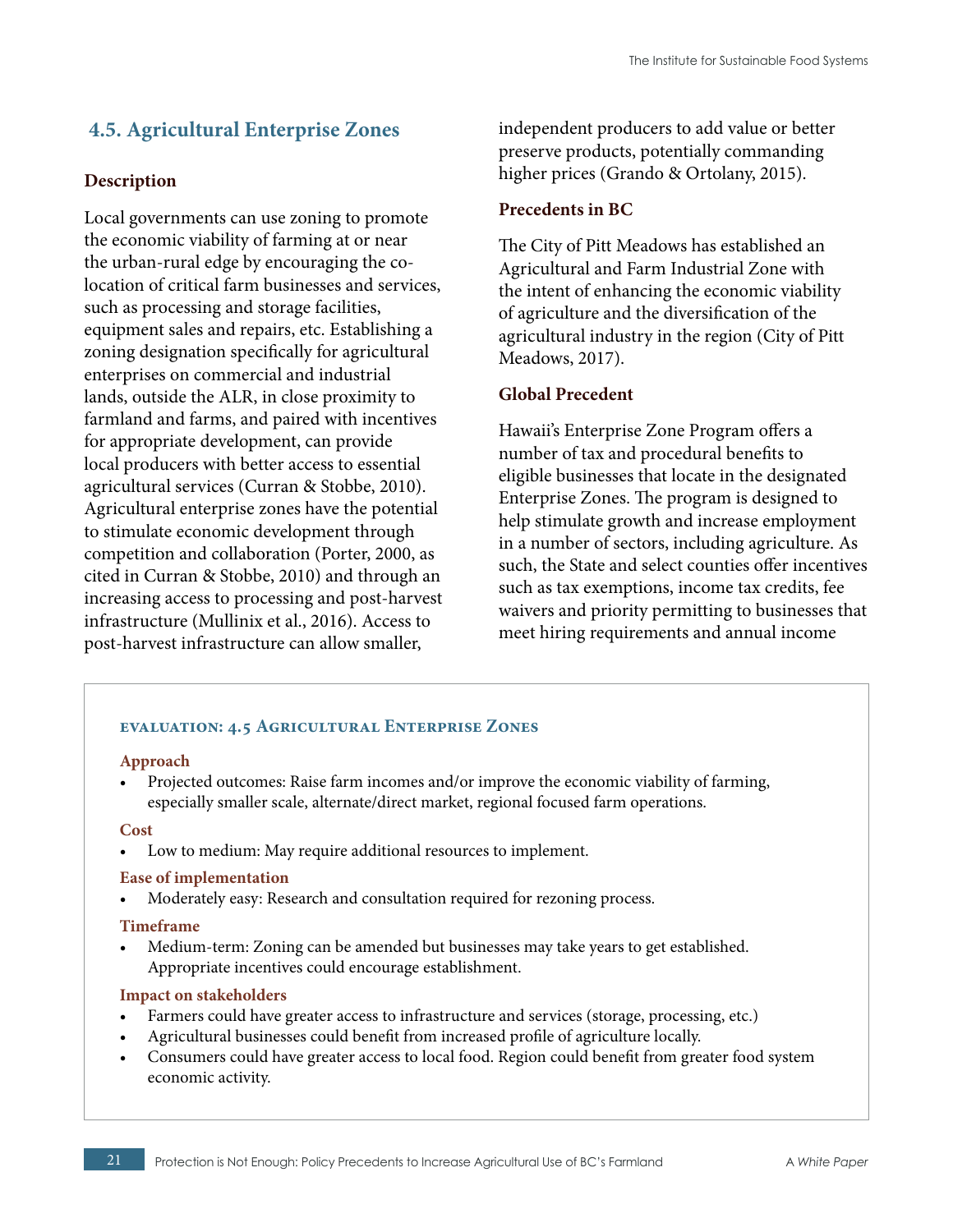<span id="page-21-0"></span>thresholds from eligible agricultural activities (State of Hawaii, n.d.). A 2016 annual report identified agricultural production and processing as the business activity reporting the greatest number of jobs in the Enterprise Zone (State of Hawaii, 2016).

# **4.6. Required Mitigation of Rezoned Farmland**

#### **Description**

Agricultural land loss mitigation policies require that for each unit of agricultural land rezoned for non-agricultural use, a corresponding area of agricultural land must be protected for farm use

as compensation. This may be achieved through the use of covenants, dedicating the new land to agriculture in perpetuity. Municipalities may choose to collect fees from developers in lieu of direct protection, with the fees used by the municipality to fund other farmland preservation programs (California Council of Land Trusts [CCLT], 2014). In addition to stemming the loss of farmland, this type of policy tool may serve to discourage developers or investors from targeting ALR land for development.

#### **Precedents in BC**

The City of Surrey requires that every hectare of land excluded from the ALR be mitigated by the addition of two hectares of land of equivalent

#### **evaluation: 4.6 Required Mitigation of Rezoned farmland**

#### **Approach**

- Projected outcomes: Reduce non-farm use of farmland, by slowing the rate of farmland conversion to non-farm use. Possibly reduce the sale price of farmland by making it less attractive for development. This policy tool can preserve farmland, but does not directly promote its use for farming.
- The loss of farmland may not be offset completely, especially if mitigation requirements are low. High standards such as a 2:1 mitigation ratio, or a requirement that mitigation land to be of equivalent or higher soil quality, may slow or discourage development on agricultural land (Land Use and Natural Resources Clinic, 2015).

#### **Cost**

- Medium. Monitoring and enforcement must be funded, and this becomes important if when the property changes ownership (CCLT, 2014).
- The costs of farmland covenants protecting land are borne by developers and residential or industrial property owners.

#### **Ease of implementation**

• Moderately easy. The policy could be incorporated into current processes for development approvals or ALR exclusion applications.

#### **Timeline**

• Impacts on farmland preservation and discouraging development could be immediate.

- Local governments preserve local farmland.
- Developers and property owners face hurdles in developing agricultural land.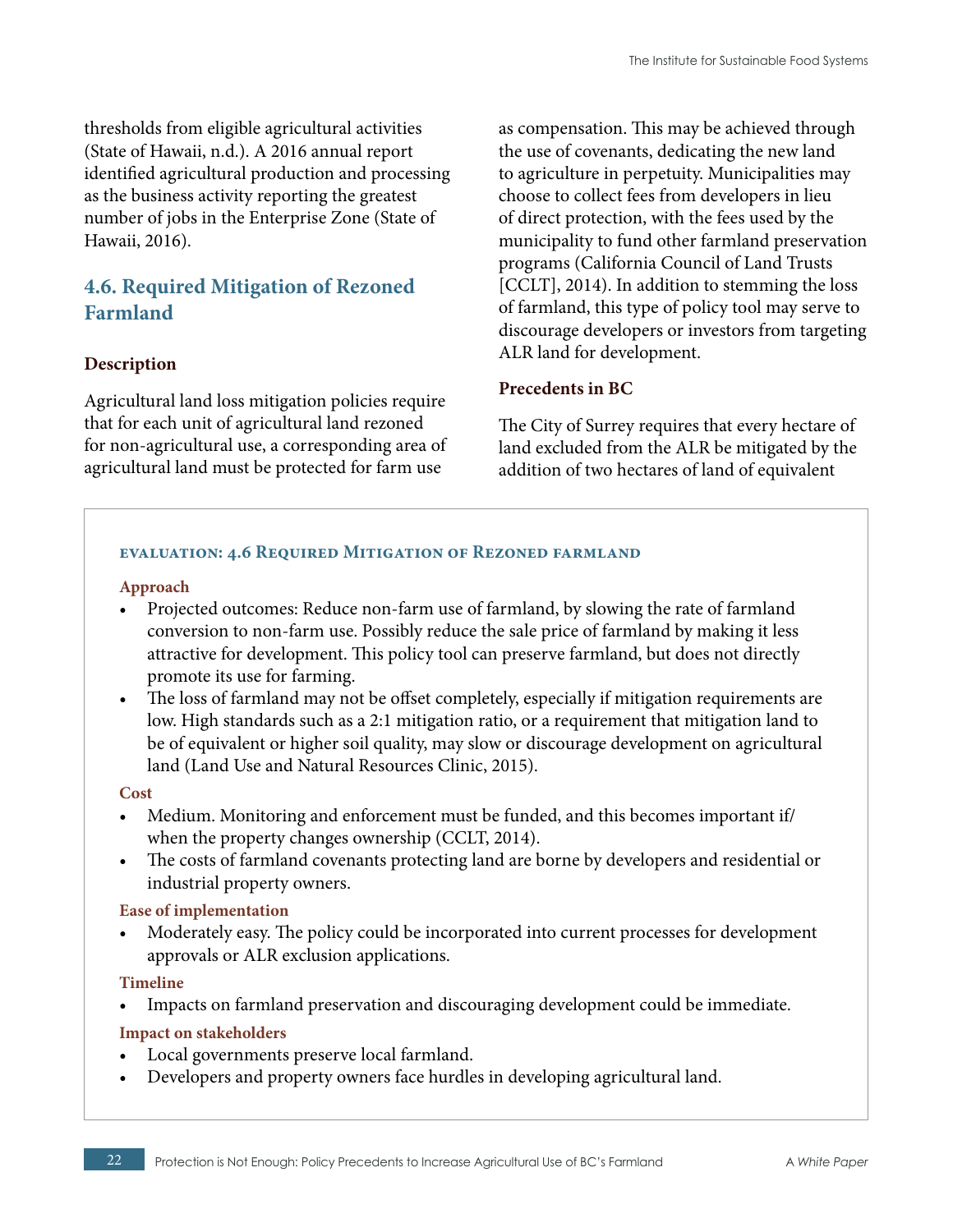<span id="page-22-0"></span>or better soil quality. While it has been reported that the policy has helped maintain a stable ALR boundary, the city is challenged by a lack of information on which lands are most suitable for inclusion/exclusion. Additionally, it has been noted that a provision allowing for monetary compensation in lieu of land has been preferred by developers (ISFS, 2017).

#### **Global precedents**

As of December 2014, seven cities and 12 counties in California had existing agricultural land mitigation policies or were considering such policies (Hausrath Economics Group, 2014). The City of Davis, California requires developers to conserve two acres of agricultural land for every one acre that is rezoned to non-farm use. Conservation is facilitated via covenants, deed restrictions, or direct purchase for a land trust (City of Davis, n.d.).

# **4.7. Farmland Lease Regulations**

#### **Description**

Leasing is an important option for agriculture land access, especially for new entrants establishing farm businesses. The insecurity of short-term leases discourages farmers from investing in farmland improvements, or utilizing more costly stewardship practices that promote long-term soil and ecosystem health. Short-term leases can also jeopardize the long-term business planning potential of a farm operation by limiting a farmer's ability to secure a bank loan (Metro Vancouver, 2015), or to engage in farming enterprises with longer-term investment payback horizons (e.g. perennial crops such as tree fruit or hops). Long-term leases are often more desirable for tenant farmers and promote more stable farming use of farmland.

## **Precedents in BC**

Metro Vancouver has proposed amendments to ALC and BC Assessment regulations in order to promote longer farmland lease terms. They recommend registering the lease to the title of the land so that it is transferred to the new owner if the land is sold. This is not compulsory in the current legislative framework (Metro Vancouver, 2015). While a 2014 survey of farmers in BC found that the predominant choice of land access was ownership (Wittman & Dennis, 2014), longterm, transferable, and intergenerational leases could be a desirable alternative to ownership, especially for start-up farm businesses.

### **Global precedents**

Many European countries as well as Japan have various regulations relating to farmland leases, in contrast to Canada and the United States where leases are less regulated and are treated as a matter of contract (Organisation for Economic Cooperation and Development [OECD], 1996). Aspects of lease regulation include longer lease terms, tenant rights to purchase, rent control, and inheritance of contracts (EEIG Agrosynergie, 2013). The minimum farmland lease terms in Belgium and France are 9 years, but longer terms of 18, 25, or even up to 99 years exist. Tenants may have preemptive rights to purchase their rented land in case of land sale. In France, tenants may benefit from sale price reduction through the power of land transfer regulatory agencies (see section 4.13). Land rental prices may be controlled using a formula that is linked to farm income from the parcel (Belgium), or linked to a state-set land price index (France). In France, contracts are inheritable if the tenant retires or dies, and some lease types may be transferred to a successor of the tenant's choosing with a cap on rental price (EEIG Agrosynergie, 2013). These types of lease regulations can promote longerterm farm use of land and provide tenant farmers with greater security and rights.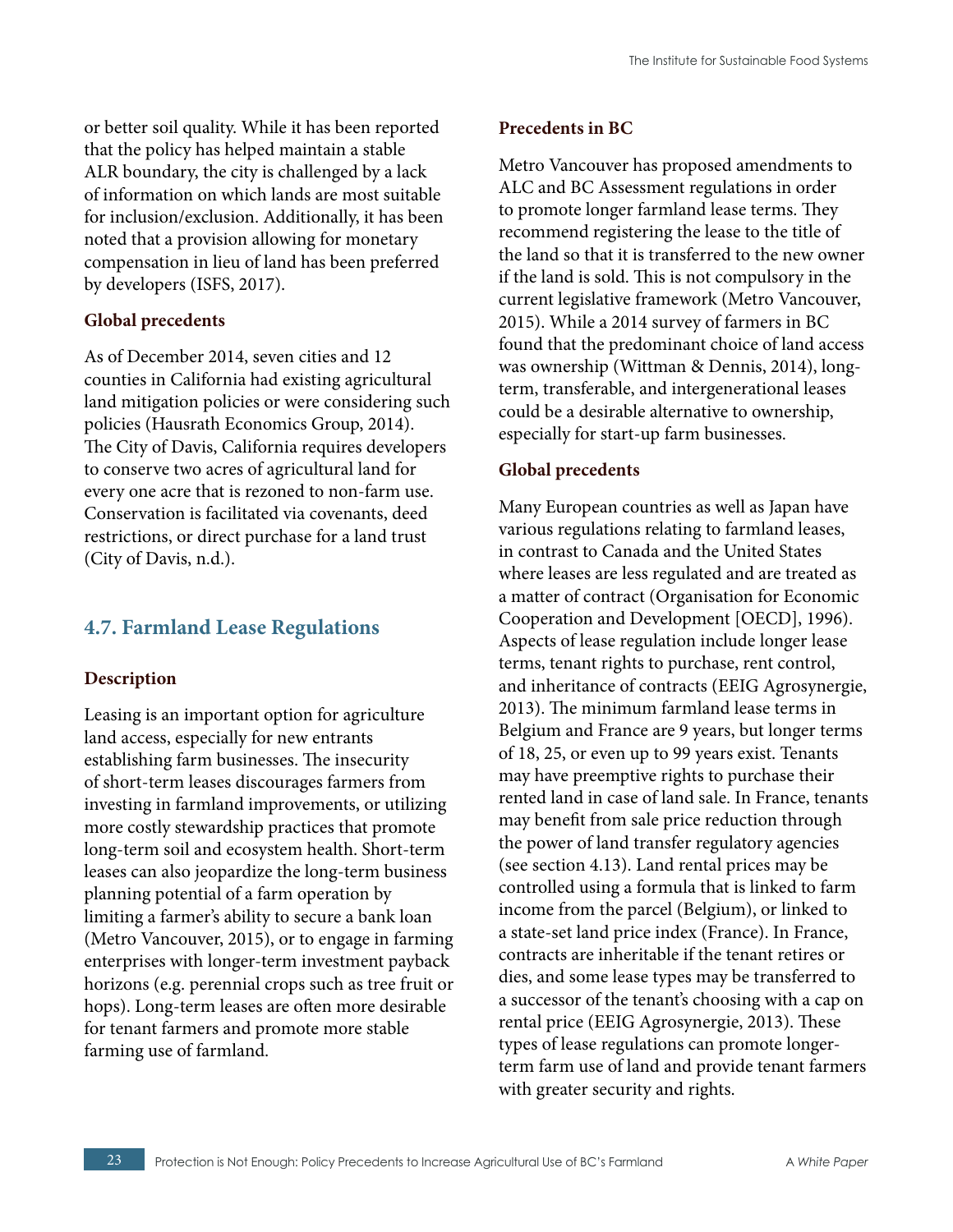# <span id="page-23-0"></span>**4.8. Farmland Ownership Restrictions**

#### **Restrictions Based on Residence/Citizenship**

#### **Description**

Many countries and Canadian provinces (Table 5) legally restrict who can acquire and own farmland. Restrictions vary depending on the context and desired outcomes. For example, some regulations allow foreign investment in agriculture but want to prevent large-scale land purchases by multinational corporations, what is sometimes referred to as "land grabbing".<sup>9</sup>

#### **Precedents in BC**

BC does not restrict individuals, companies, trusts, or other legal entities, whether foreign or domestic, from purchasing farmland (Heminthavong & Lavoie, 2015). In the case of Crown land, the initial purchase must be made by a Canadian citizen (Land Act, RSBC 1996, c 245, s. 9).

#### **Canadian precedents**

There are five Canadian provinces that have enacted legislation restricting foreign ownership of farmland: Alberta, Saskatchewan, Manitoba, Quebec and Prince Edward Island (PEI) (Bowler & Ackhurst, 2015; Government of Saskatchewan, 2015). These restrictions vary among the

#### **evaluation: 4.7 farmland lease regulations**

#### **Approach**

- Projected outcome: Increase farmers' ability to access or acquire farmland.
- Enable more secure farmland tenure for farmers who are unable to purchase land, making renting a more attractive, economically viable option. Secure tenure incentivizes investment and could lead to better agronomic and economic performance as well as resource (soil, water, air, biodiversity) stewardship.
- Some landowners may be hesitant to enter into long-term leases. Property tax exemptions with higher farm income thresholds (see previous section) may serve to offset this effect and encourage landowners to rent to farmers to gain tax relief.

#### **Cost**

• Medium: There would be costs for establishing and maintaining a system for compliance.

#### **Ease of Implementation**

• Moderately easy: May require amending the Land Title Act or other related laws or regulations.

#### **Timeframe**

• Medium: Consultation, research of best practices, drafting legislation and producing lease templates would have to be undertaken.

- Farmers who lease land would have more secure and stable tenure, enabling long term business planning.
- Governments may require additional resources for implementation and monitoring.
- Landowners could have more stable tenants, but it would also be more difficult to remove unsuitable tenants.
- There would be more incentive for farmers to invest in infrastructure as well as in land stewardship.

<sup>9</sup> Land grabbing refers to large scale acquisition of farmland by private investors, usually foreign or foreign governments (Heminthavong & Lavoie, 2015).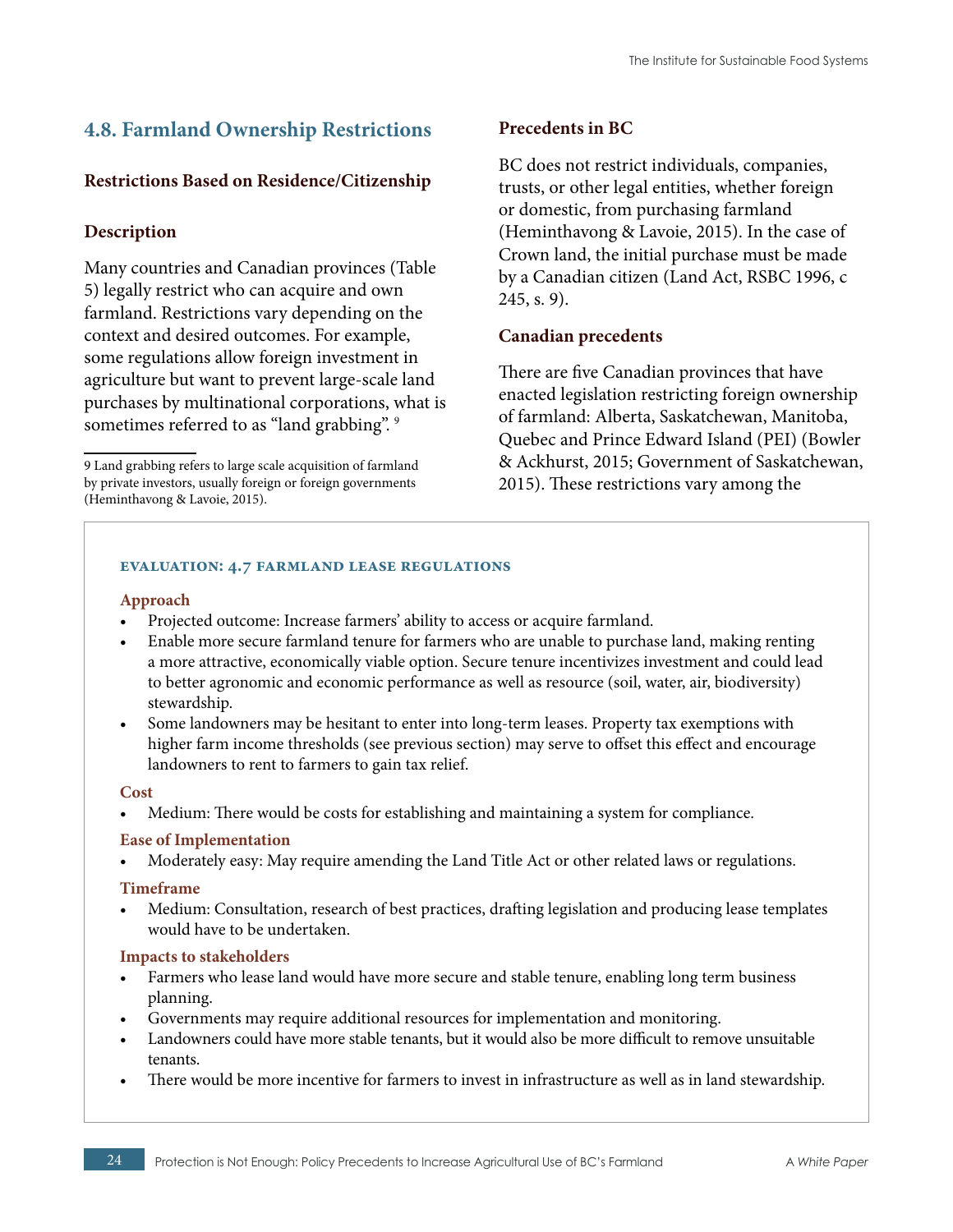provinces. For example, in Saskatchewan farmland ownership by non-Canadians/nonpermanent residents and non-Canadian entities<sup>10</sup> is limited to 10 acres. Exceptions can be granted by the Farm Land Security Board (Government of Saskatchewan. 2015). In Manitoba, farmland ownership for non-Canadians/non-permanent residents and non-100% Canadian-owned entities is limited to 40 acres. The Manitoba Farm Industry Board administers and enforces the Act and is responsible for adjudicating applications for exemption (Province of Manitoba, n.d.). In Prince Edward Island, non-residents of PEI cannot own more than 5 acres of farmland (Prince Edward Island Regulatory and Appeals Commission, n.d.).

#### **Global precedents**

Many European nations restrict land acquisition rights based on residency or citizenship (Ciaian et al., 2012). During Latvia's transitional period into the European Union, it maintained its farmland acquisition restrictions. A company could not buy agricultural land if a majority of

its shareholders were not Latvian. Non-Latvians could only buy a piece of land if they were either married to a Latvian or if they had been farming that same piece of land in Latvia for at least 3 years (Ciaian et al., 2012). Since Latvia's accession into the European Union, farmland buyers must be Latvian or EU citizens, citizens of the European Economic Area, or the Swiss Confederation. They have also implemented a requirement that companies who own farmland must report any changes in their shareholder composition so that they can be tested against the citizenship requirements (Lavina, Kalviša, & Šestakova, 2017).

# **Other Restrictions on Ownership**

#### **Description**

Other jurisdictions limit farmland ownership based on other standards unrelated to residency or citizenship. These restrictions generally have the goal of keeping farmland in farm use, or preventing unwanted landholding patterns such as fragmentation, subdivision, underproductive farming, or ownership concentration.

| <b>Type of restriction</b>                                                                                                                            | <b>Example</b>                                                                                  |
|-------------------------------------------------------------------------------------------------------------------------------------------------------|-------------------------------------------------------------------------------------------------|
| Citizenship requirements: Limiting the amount of farmland that<br>can be owned by non-citizens/non-permanent residents and non-<br>Canadian entities. | Alberta, Saskatchewan, Manitoba, Quebec,<br>Prince Edward Island                                |
| Residency requirements: Limiting the amount of farmland that<br>can be owned by non-residents.                                                        | Quebec, Prince Edward Island<br>Poland, Hungary, Czech Republic, Latvia,<br>Lithuania, Slovakia |
| Outright prohibition of any farmland acquisition by non-residents<br>or non-citizens or corporations.                                                 | Turkey                                                                                          |

*Table 5. Types and examples of farmland ownership restrictions based on residence or citizenship.*

*Note. References for ownership restrictions in Canadian provinces from Bowler & Ackhurst (2015) and Government of Saskatchewan (2015), and for restrictions in European countries from Ciaian et al. (2012).*

<sup>10</sup> Definition of a Canadian entity varies among provinces. E.g. Saskatchewan defines Canadian entities as 100% Canadianowned, while Alberta defines Canadian entities as majority Canadian-owned (Government of Saskatchewan, 2015).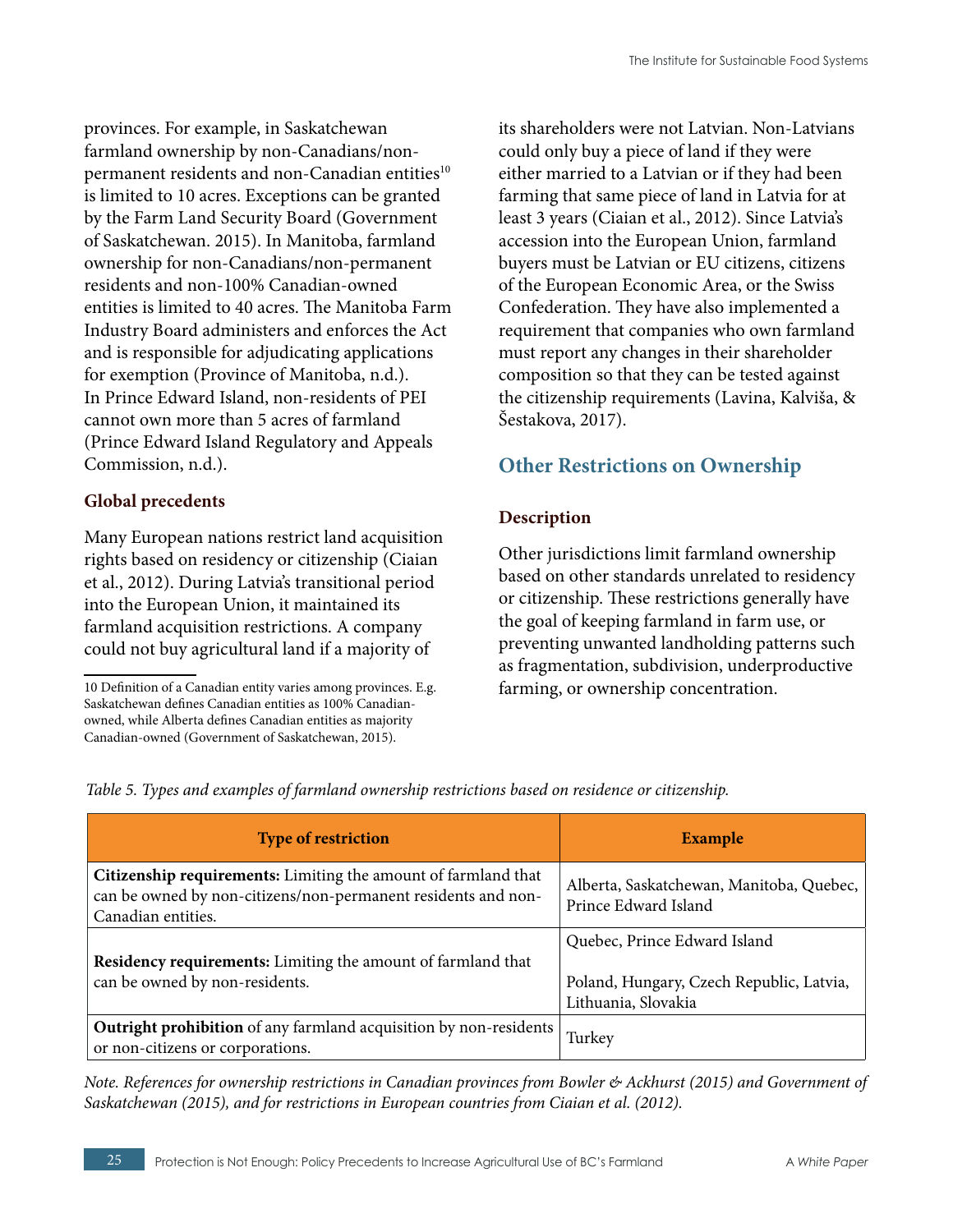#### <span id="page-25-0"></span>**Canadian precedents**

Under Saskatchewan's Farm Security Act, pension plans may not acquire farmland, and trusts may only do so if the number of noncitizen beneficiaries is limited. The legislation goes further - if the Farm Land Security Board is reviewing an investigation into the acquisition of farmland, the burden of proof is on the individual to demonstrate that they are in compliance with the Act. However, there are procedures in place for each of the above instances where exemption can be sought from the Board.

#### **Global precedents**

Until 2010, Denmark required that anyone who acquires more than 30 hectares of farmland must have agricultural training. Training requirements were determined by the Minister for Food, Agriculture, and Fisheries (Fødevareministeriet, 2009).

In addition to the citizenship restrictions referenced above, the government of Latvia, up until early 2017, required that a prospective agricultural landowner demonstrate a) professional agricultural education, and b) agricultural income or subsidies totaling one third of their total income. These requirements were recently replaced with a residency requirement (for EU citizens), and a demonstrated proficiency of the Latvian language, which seems to be a proxy for proof of intent to live permanently in the country. Individuals that are related to each other can own a maximum combined total of 4,000 hectares of agricultural land (Lavina et al., 2017).

# **4.9. Tracking and Reporting Legal and Beneficial Ownership of Farmland**

#### **Description**

Legal owners are those entities whose names appear on the land title filed with the BC government, while beneficial owners are the individuals who control and profit from property ownership and use. Without measures to

*Table 6. Types and examples of farmland ownership restrictions not based on residence or citizenship.*

| <b>Type of Restriction</b>                                                                                                                                                                                               | Example                                                   |
|--------------------------------------------------------------------------------------------------------------------------------------------------------------------------------------------------------------------------|-----------------------------------------------------------|
| Capping the amount of farmland purchased by any buyer,<br>regardless of nationality                                                                                                                                      | Hungary, Lithuania, Prince Edward Island                  |
| Requiring farmland owners to physically live on their farm and<br>operate it as a farm, or lease it to a farmer, for a minimum amount<br>of time after purchase                                                          | Denmark, Japan                                            |
| Restricting farmland ownership to professional or accredited<br>farmers or farm corporations. To qualify, buyers must have<br>farming-related education or experience, or meet a minimum level<br>of income from farming | Denmark (before 2010), Latvia (before<br>2017), Lithuania |
| Prohibiting and/or limiting investment funds (e.g. pension plans)<br>or trusts from owning farmland                                                                                                                      | Saskatchewan                                              |

*Note. References for farmland restrictions for Hungary and Lithuania (Ciaian et al., 2012), PEI (Bowler & Ackhurst, 2015), Denmark (EEIG Agrosynergie, 2013), Denmark before 2010 (Fødevareministeriet, 2009), Japan (OECD, 2009), Latvia (Lavina et al., 2017), and Saskatchewan (Government of Saskatchewan, 2016).*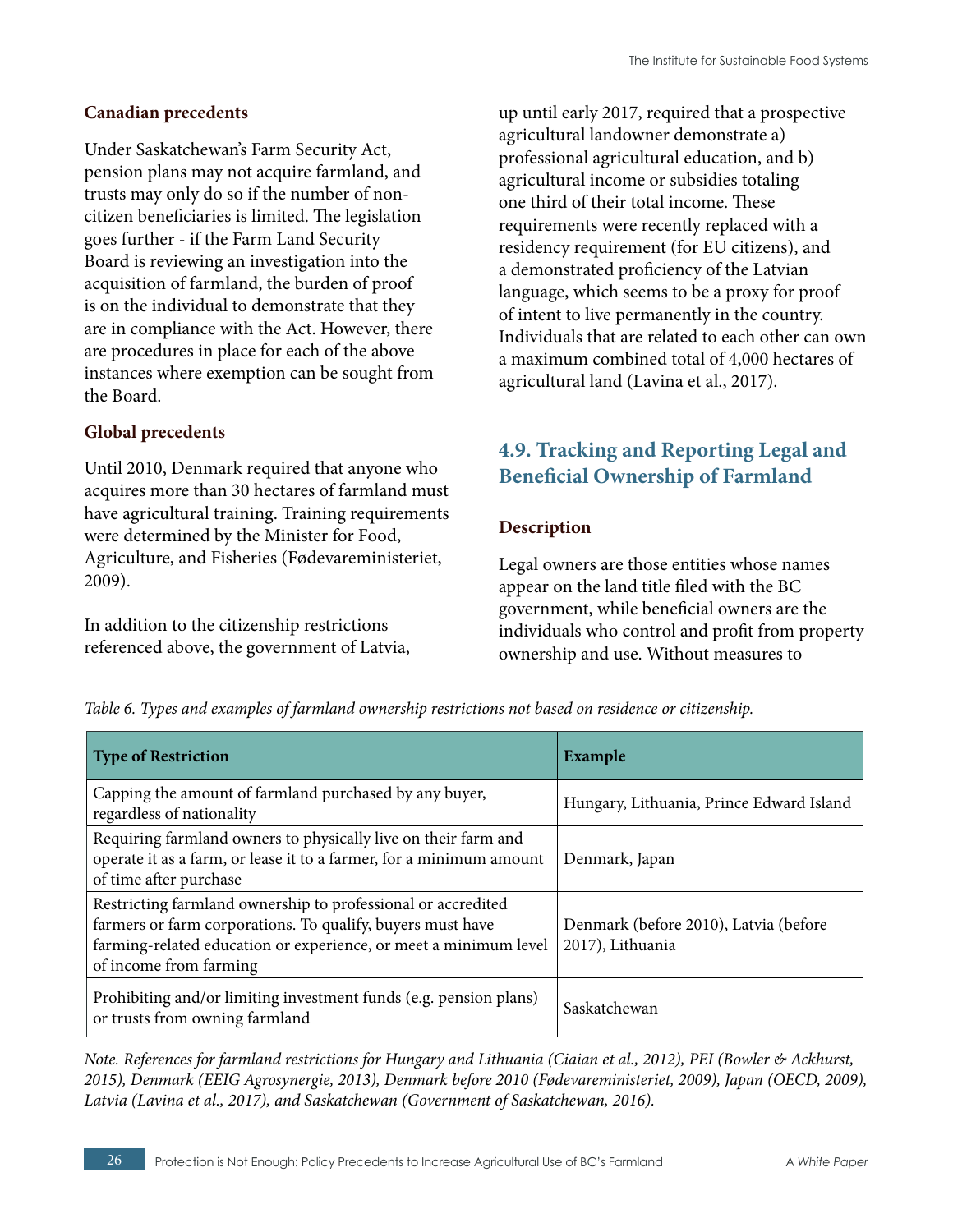identify the beneficial owner, many regulations can be evaded, including farmland ownership restrictions, as the use of legal arrangements such as trusts and nominees can obscure the primary beneficiaries of property ownership (Ross, 2016). Tracking and reporting of this information could give policymakers a sound basis to assess current land ownership trends and enact wellinformed policy to address concerns about land grabbing, speculative ownership and excessive consolidation of farmland in BC (Holtslander, 2015).

# **Legal Ownership - Tracking and Reporting**

#### **Precedents in BC**

While legal ownership information is collected in BC, reporting, access and transparency is limited.

#### **Canadian precedents**

Canadian provinces such as Prince Edward Island and Quebec collect and report on farmland ownership metrics. In Quebec it is mandatory to register land transactions in

#### **evaluation: 4.8 farmland ownership restrictions**

#### **Approach**

- Projected outcomes: Increase farmers' ability to access or acquire farmland. These type of policies limit the pool of potential farmland owners. The greater the extent of restrictions, the greater the effect should be on reducing competition for land and increasing farmers' ability to acquire farmland.
- Current Canadian provincial land ownership restrictions seem to be focused on limiting large-scale purchases by non-residents or non-citizens. Much of BC's viable ALR land is highly parcelized, therefore a large land area threshold would not address the demand in BC for smaller parcels to be developed for rural estates.
- A possible loophole is the lack of knowledge or ability to determine the beneficial owner of a property. Ineligible buyers could find ways to acquire properties using nominee owners, trusts, or shell companies (Ross, 2016; Martini, 2017).

#### **Cost**

• Medium: Regulating foreign ownership would incure procedural costs, such as the collection and reporting of ownership information,

#### **Ease of Implementation**

• Moderately difficult: Restricting ownership of farmland would involve new or amended legislation and regulations. Existing systems of ownership registration in other provinces could be used as a template for implementation. Compliance monitoring would be required.

#### **Timeframe**

• Medium-term: Implementation would depend on the passage of legislation.

- Depending on restrictions, some bona-fide farmers may face farmland ownership restrictions.
- Potential downward price pressure on farmland (Carlberg, 2002; Ferguson, Furtan, & Carlberg, 2006). Farmers could face less competition for land. Farmers may see reduced revenue from sale of their farmland.
- Speculators would have more difficulty acquiring farmland. Foreign-owned agricultural corporations could be impacted.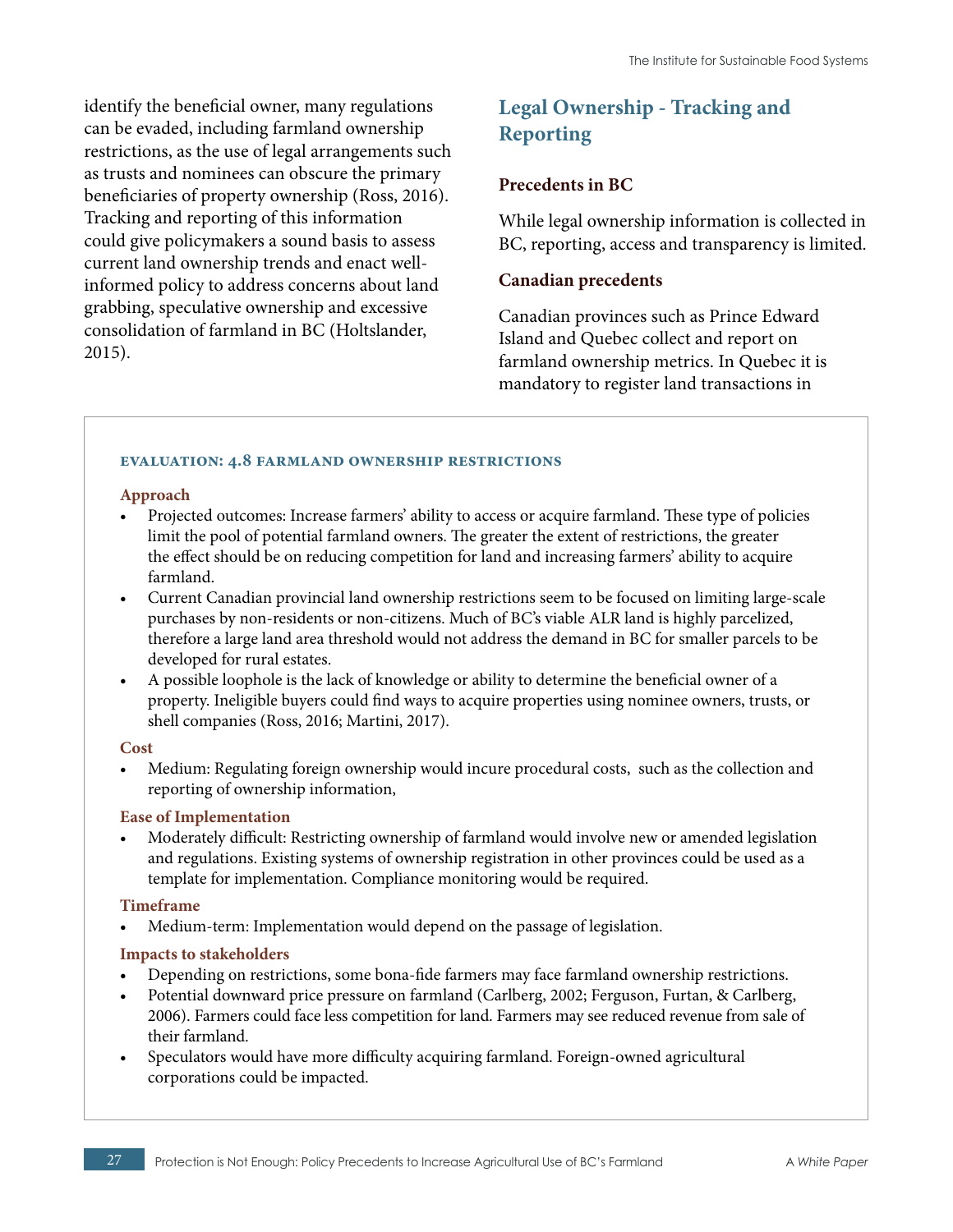a public land registration system, and since 2011 most records have been accessible online (Government of Quebec, n.d.-b).

Prince Edward Island's land identification program dates back to 1988 and requires nonresidents and corporations to register with the province when acquiring aggregate land holdings greater than 5 hectares. Applications are also publicly accessible online. Collected data includes the purchaser's name, state/province, country (of

residence) and intended land use (Prince Edward Island Regulatory and Appeals Commission, 2017).

# **Beneficial Ownership - Tracking and Reporting**

Existing Canadian laws and regulations do not require entities purchasing land to disclose beneficial ownership (Ross, 2016). Therefore,

#### **evaluation: 4.9 tracking and reporting legal and beneficial ownership**

#### **Approach**

• Projected outcomes: Increase availability and transparency of farmland ownership data. Increased data availability provides the opportunity to accurately evaluate and monitor ownership trends in BC and effectively develop targeted policies.

#### **Cost**

- Reporting legal ownership: Moderately low. BC Assessment already collects some applicable information.
- Tracking and reporting beneficial ownership: Medium. Ongoing administrative costs regarding data collection.

#### **Ease of Implementation**

- Reporting legal ownership: Moderately easy. Data that is already collected could be made available to the public in a more accessible form e.g. a database.
- Tracking and reporting beneficial ownership: Moderately difficult. New comprehensive legislation and monitoring/enforcement personnel in a number of sectors would require training and ongoing support.

#### **Timeframe**

- Reporting legal ownership: Medium- to Long-Term: Updating existing records with new information could be time consuming.
- Tracking and reporting beneficial ownership: Medium to Long Term. Would require significant regulatory and administrative change and a high degree of coordination between policy actors and stakeholders.

- Legal owners of farmland would be required to provide information regarding beneficial owners. Privacy concerns likely to arise.
- Additional government resources would be required to create and maintain public information
- Governments would have greater access to data to support policy development.
- There would likely be resistance from those who benefit from the status quo.
- The public could benefit from a more transparent real estate market and economy.
- Financial institutions, lawyers and real estate agents etc. could have new legal obligations.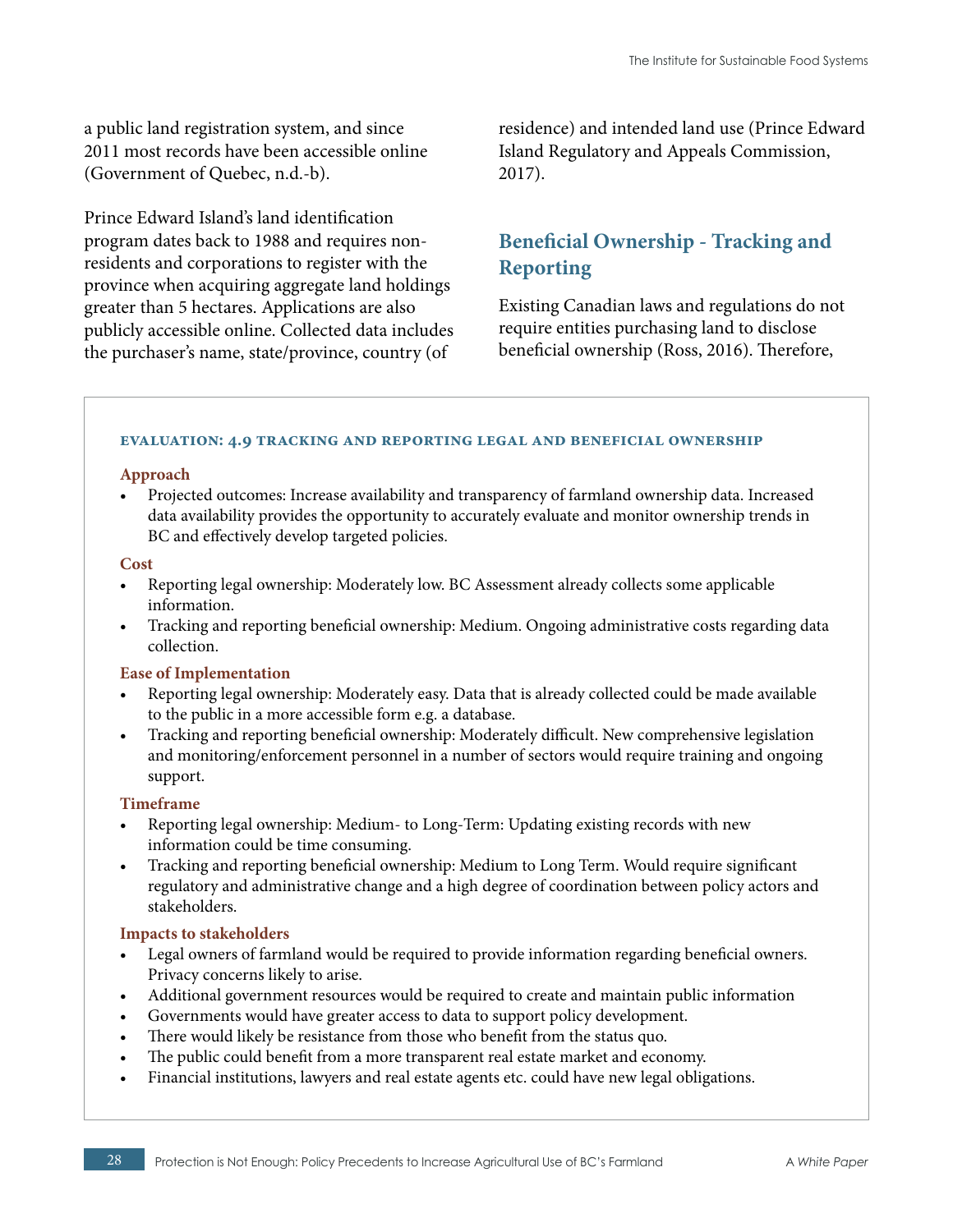<span id="page-28-0"></span>determining who is financially benefiting from agriculture land ownership, use and/ or development is extremely difficult, if not impossible.

#### **Global precedents**

In 2014, the G20 governments (Canada included) committed to implementing stronger rules under 10 principles of beneficial ownership, following recommendations made by the Financial Action Task Force (FATF, 2012)<sup>11</sup>. In short, the recommendations include:

1. Creating an appropriate legal definition of beneficial owner.

2. Assessing risk of abuse of beneficial ownership.

3. Requiring legal persons, legal arrangements, financial institutions and Designated Non-Financial Businesses and Professions (DNFBPs, e.g. lawyers and real estate agents) to maintain and share beneficial ownership information.

4. Ensuring regulatory agencies can easily access and share beneficial ownership information domestically and internationally.

5. Increasing transparency of beneficial ownership.

One year after the G20 commitment, Transparency International<sup>12</sup> (TI) reported on the progress of all G20 nations in implementing the 10 principles. The United Kingdom scored the highest in TI's report with a 'very strong' beneficial ownership tracking/reporting framework (Martini & Murphy, 2015). After a 2015 legislative amendment, all companies in the UK must keep a 'Register of Members',

recording the names and addresses of their shareholders. The UK has a central company registry that allows authorities in the UK to access full beneficial ownership information. The public is also able to access this information, with limitations to protect privacy. Companies must respond to information requests from government or the public within 5 business days (Transparency International, 2015).

With the exception of Alberta, Manitoba and Quebec, company information that is collected by Canadian provinces currently does not include shareholder information. In TI's report, Canada was deemed to have a 'very weak' beneficial ownership tracking/reporting framework (among the lowest 7 of the G20 countries), and had yet to fully comply with any of the 10 principles (Martini & Murphy, 2015; Ross, 2016).

### **4.10. Multi-Sector Governance**

#### **Description**

Agencies that unite representatives from government, industry and civil society can make significant impacts on farmland protection and promoting its use for agriculture. There is no one model for these agencies, but they share common characteristics. They have representation from multiple government levels and agencies, as well as from food system stakeholder groups like farmers' unions, universities, industry groups and non-governmental organizations. They participate in policy-making, implementation, input, and advocacy. They take a strategic approach to agricultural development that combines planning, policy-making, and economic development. They also have access to diverse funding sources (Golden Horseshoe Food and Farming Alliance, 2016; Paül & McKenzie, 2013; Vermont Housing & Conservation Board, n.d.).

<sup>11</sup> FATF is an international, inter-governmental policy making body focused on addressing threats to the international financial system.

<sup>12</sup> TI is an independent, international, chapter based nongovernmental organization with a mandate to stop corruption and promote accountability and transparency across all sectors of society.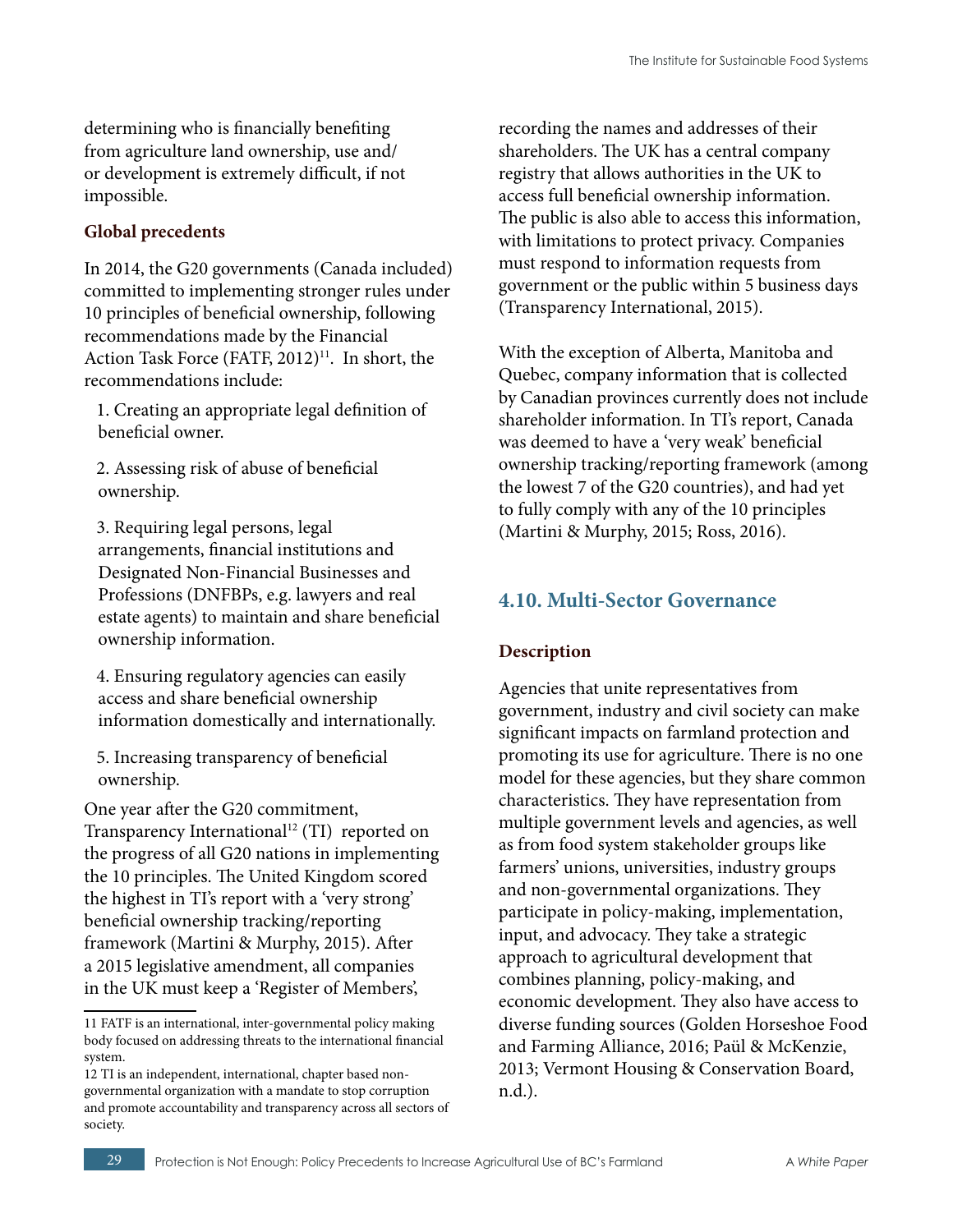An active and integrated approach to food system development can complement more passive farmland preservation policies to ensure that preserved farmland is actually used for farming (Paül & McKenzie, 2013). Local governments in BC can create agencies and form partnerships with other levels of government and civil society that address areas under their jurisdiction, such as facilitating farmland access, coordinating local food procurement policies, and supporting university-based extension education services. They can also develop networks and marketing campaigns to promote their goals and engender public support (Curran & Stobbe, 2010). Redundancy in farmland protection policies and

the involvement of multiple actors can improve farmland conservation, particularly in peri-urban areas that experience exacerbated non-use and development pressures. (Paül & McKenzie, 2013).

#### **Canadian precedents**

Food system and farming stakeholders in Ontario's Golden Horseshoe region (Niagara, Hamilton, and the Greater Toronto Area) recognized that the region's farmland preservation policies did not address the economic viability of farming (Walton, 2012). An extensive process of collaboration between local and regional governments, farmers, industry,

#### **Evaluation: 4.10 Multi-Sector governance**

#### **Approach**

• Projected outcomes: No single outcome. Could lead to more robust policy development over the long-term due to increased collaboration and relevance across agencies and levels of jurisdiction. Indirectly, may increase the viability of farming as a result of focused attention across jurisdictions and operations, collaboration, and greater access to policymakers.

#### **Cost**

• Medium. Costs include having government staff or politicians participate in governance and project work. Partners such as industry groups could contribute funding.

#### **Ease of implementation**

• Moderately difficult. This would be a highly political process by which to create policy and govern.

#### **Timeframe**

• Long-term. It would take time for collaboration and consensus-building to find common ground that can be sustained and acted upon.

- Farmers and other food system actors gain a stronger voice and increased influence on policy development.
- Governments would gain a greater awareness of the needs and issues facing the food system sector. It may become more complex to enact agricultural legislation and policies due to competing and/or conflicting priorities between groups.
- Other food system organizations (e.g. NGOs, academics/ scientists) could have a role in policymaking if the process is opened up for broader stakeholder participation.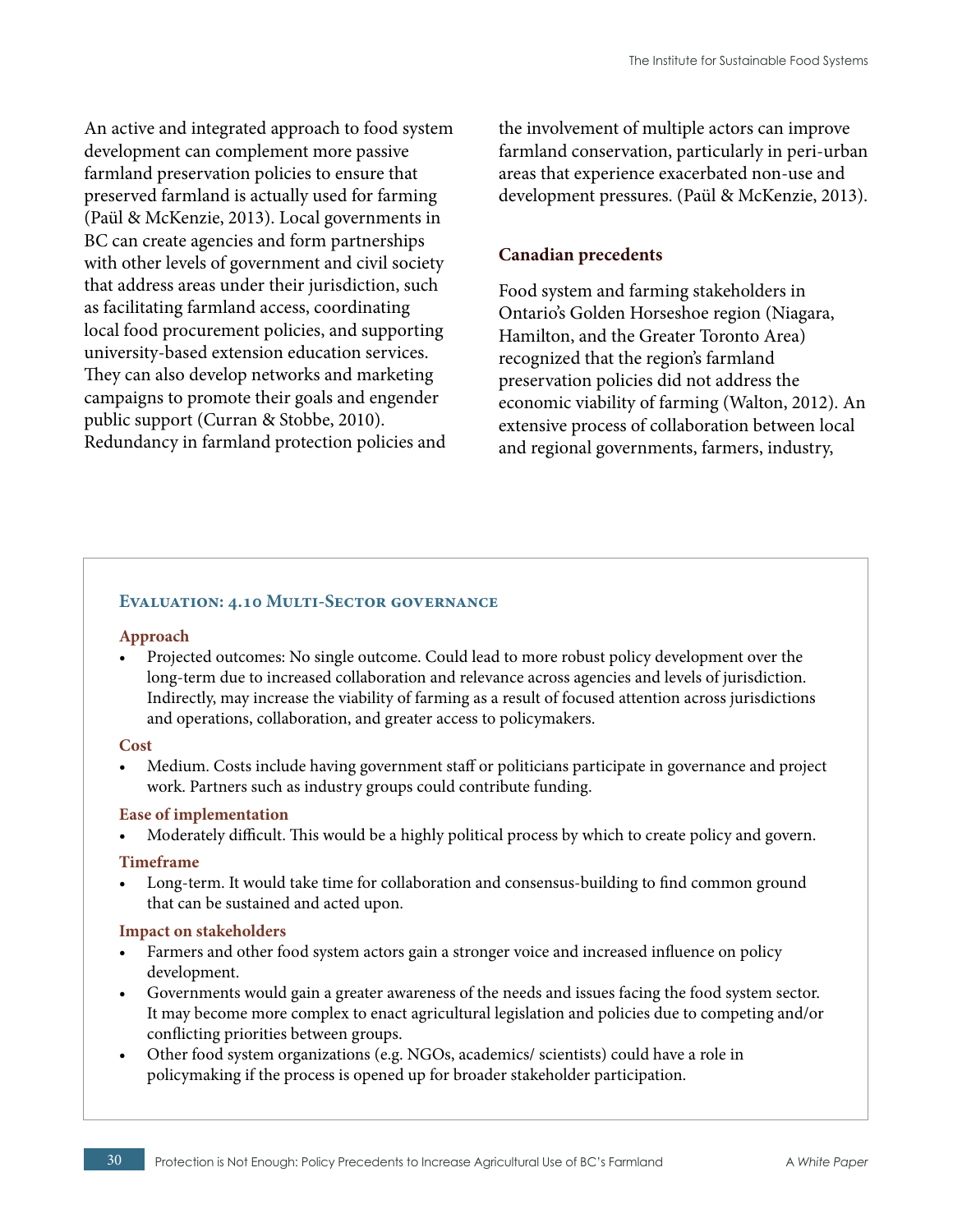<span id="page-30-0"></span>and other stakeholders created the Golden Horseshoe Food and Farming Alliance and their Food and Farming Plan 2021 (Walton, 2012). The plan focuses on economic development and innovation and has been adopted as official policy of the member municipalities (IPES Food, 2017). Each municipality has an elected official or staff as a representative on the Alliance. This allows municipalities to share policies, information and ideas, and to take part directly in working groups to implement the Alliance's initiatives (IPES Food, 2017). Resulting actions to date include funding an expanded food business incubator, conducting research projects on the regional food economy, providing policy input into the Greenbelt Plan review, and supporting local food procurement for health care facilities, municipal cafeterias, and post-secondary schools (Golden Horseshoe Food and Farming Alliance, 2016).

#### **Global precedents**

The Baix Llobregat Agricultural Park (BLAP) at the edge of metropolitan Barcelona, Spain is a permanent legal entity representing a partnership between 14 municipal governments, the Catalan, provincial, and district governments, and a private farmers' union. The park itself comprises 3350 hectares, with two thirds of the land in agricultural production as 620 farms (average farm size is approximately 3.6 hectares or 8.8 acres) and 1200 farmers. The BLAP consortium takes an active role in land-use planning and policy making. Although the park is already subject to a regional Metropolitan Plan, the BLAP adopted its own land use plan in 2004 with agriculture as primary use and greater restrictions on industrial and hobby farm uses. The consortium consistently lobbies against infrastructure developments that threaten the farmland it stewards. In addition to its active land use policy role, the BLAP consortium has also

contributed to the development of a local food network in the metropolitan region. It provides technical knowledge to farmers through staff agronomists, and manages a successful marketing and branding strategy for its members' products (Paül & McKenzie, 2013).

## **4.11. Farmland Trusts**

#### **Description**

Farmland trusts are organizations that acquire and maintain land for farming. Farmland is typically acquired by way of gift or direct purchase and protected with instruments such as covenants or conservation easements, which restrict land use activities to preserve farming capacity. Acquired farmland can then be re-sold or leased to farmers at accessible prices. (Curran & Stobbe, 2010; Land Conservancy, 2010).

#### **Precedents in BC**

Farm Folk, City Folk (FFCF), Capital Region Food & Agriculture Initiative (CR-FAIR), and UBC Land and Food Systems, are currently in the process of researching and establishing a BC foodlands trust program, through the Foodlands Cooperative of BC. The Foodlands Cooperative of BC holds the land in question, and works with community groups to facilitate its use for food production (Foodlands Cooperative of BC, n.d.). A number of farming enterprises already exist under this program.

#### **Canadian precedents**

The Ontario Farmland Trust is a non-profit charitable organization that aims to protect and preserve farmland in the province of Ontario. The organization secures agricultural easements to facilitate long-term preservation of farmland, and advocates for policy development to that same end (Ontario Farmland Trust, n.d.).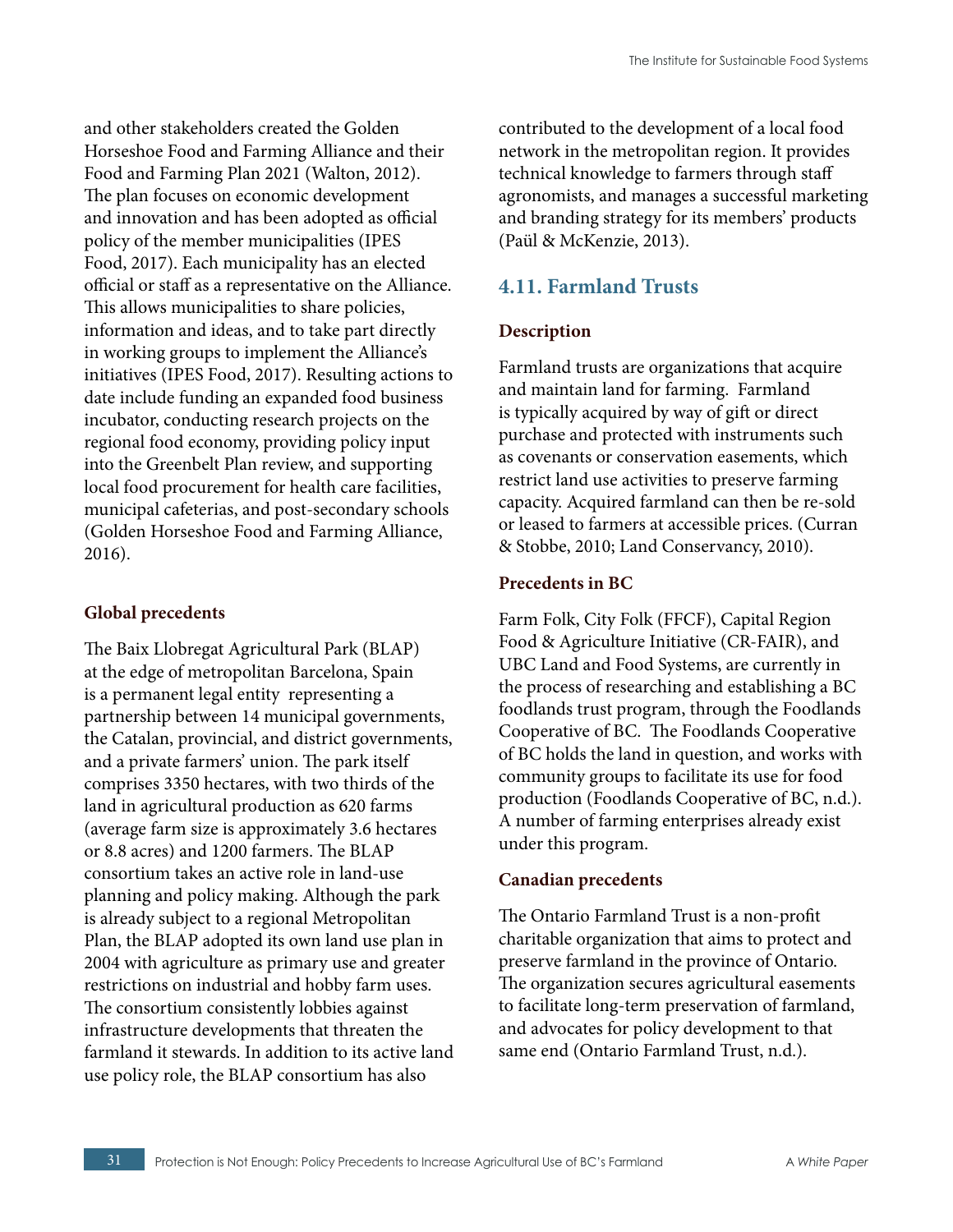#### <span id="page-31-0"></span>**Global precedents**

The Connecticut Farmland Trust is involved in the protection of 45 farms, primarily through the use of agricultural conservation easements (Connecticut Farmland trust, n.d.).

### **4.12. Public Land Banks**

#### **Description**

In many Western European countries, a land bank is a state agency with a mandate of

purchasing land and reselling or renting it out, usually for the purpose of land consolidation or land ownership reform (Hartvigsen, 2015). A public land bank with a focus on farmland would take an active role in acquiring underutilized farmland, addressing liabilities or limitations (e.g. lack of infrastructure like irrigation services or access roads), and promoting productive agricultural use of the land. A public land bank could be used to consolidate small, unfarmed ALR parcels into larger parcels which could support more varied forms of agriculture and therefore be more attractive to farmers as

#### **Evaluation: 4.11 farmland trusts**

#### **Approach**

- Projected outcomes: Increase farmers' ability to access or acquire farmland. Trusts can use covenants to directly limit the sale price of farmland, making it more accessible to farmers. Trusts also directly preserve farmland and protect it from development and speculative ownership. This would need to be implemented in conjunction with strong restrictions to discourage/ prevent non-farm use (see next point).
- Some trusts in the US found that easements on land led to higher land prices because the conserved areas became desirable for their value as country estates (Land Conservancy, 2010). In this instance, preserving farmland had the opposite result, raising the price higher than what it could support through farming activities.

#### **Cost**

• High: A public land trust<sup>1</sup> would involve initial start-up costs and significant ongoing costs.

#### **Ease of implementation**

• Difficult: Creating a new public land trust to support regional/provincial land conservation would be challenging. Non-profit land trusts already exist in BC.

#### **Timeframe**

• Long-term: If funding and good management are maintained, farmland trusts can have a longterm impact keeping farmland prices in line with agriculture production value capability (Land Conservancy, 2010).

- Farmers interested in preserving their land in perpetuity would have the option to sell to a land trust. Farmland trusts can lease land to farmers, increasing the ability of farmers to access land.
- Governments would take an active role in preserving farmland and lowering sale prices through their support or management of a trust.

<sup>1</sup> The Vermont Housing & Conservation Board cost \$3 million to start up, and an additional \$20 million in ongoing funds. The state eventually sourced other state and federal funding (Hamilton, 2004).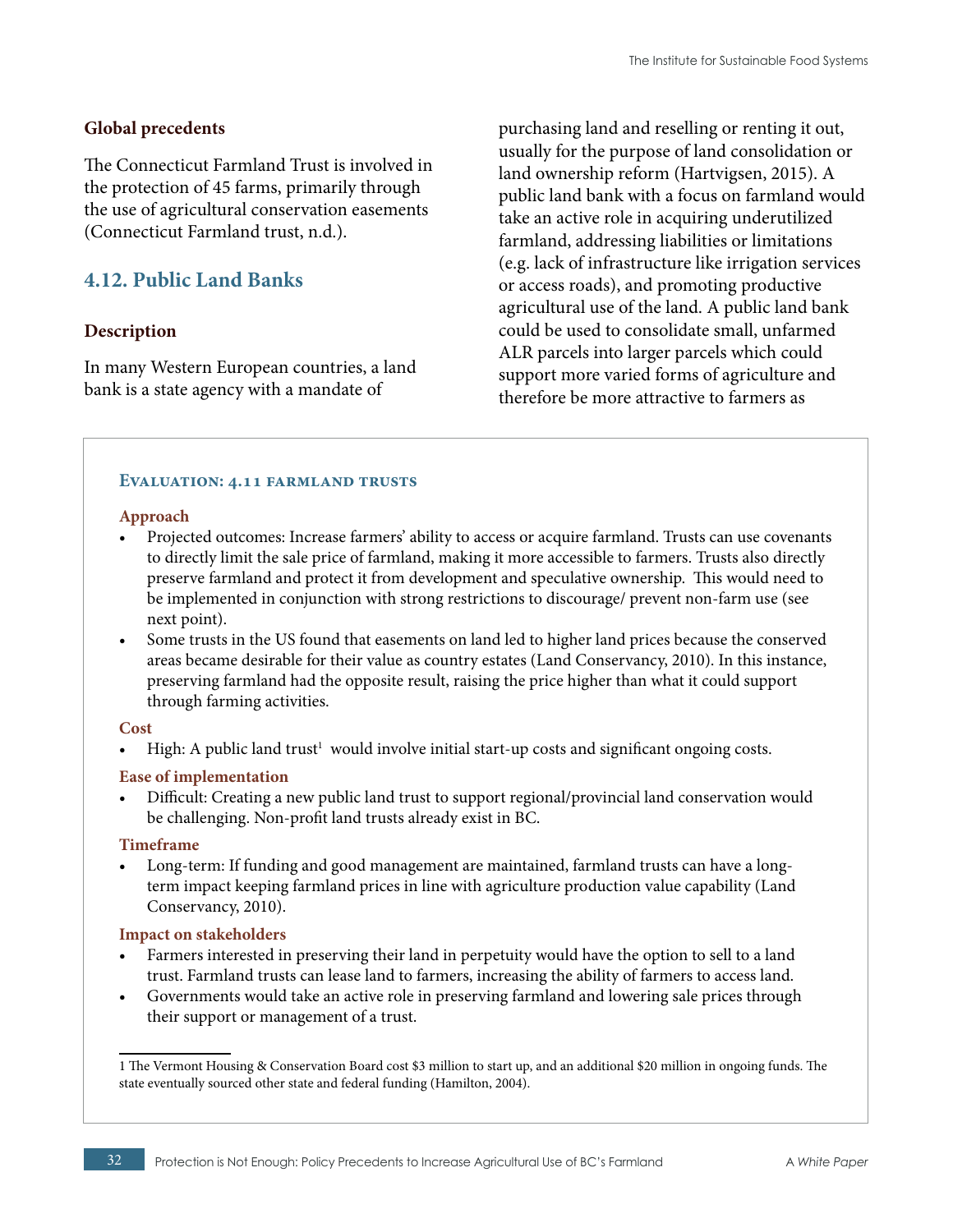opposed to residential developers. Larger parcels sell for lower per acre prices in Metro Vancouver and the Fraser Valley (Sussmann et al., 2016), and therefore a land bank that consolidates agriculture lands may render aggregated parcels more affordable and hence more accessible by farmers (Colliers International, 2014).

#### **Canadian precedents**

In 1969, the provincial government of Prince Edward Island established a publicly funded land bank, the Land Development Corporation (LDC). Its mandate included acquiring farmland and making it available to farmers, as well as preserving and developing agricultural land for agricultural uses. The LDC no longer exists, with large capital and administrative costs a major reason for its cessation (Province of Nova Scotia, 2008). However, a report by the province's Commission on the Lands Protection Act acknowledged significant public support for a similar government-administered agency with land banking powers (Carver, 2013).

#### **Evaluation: 4.12 public land banks**

#### **Approach**

- Projected outcomes: Increase farmers' ability to access or acquire farmland. A public agriculture land bank would further protect farmland, increase farmers' ability to access (by renting or buying from the public land bank), and likely increase the amount of farmland used for farming. It could consolidate fragmented parcels to increase the viability of farmland for a range of farming uses.
- Unlike a land trust that focuses explicitly on preservation, this tool directly addresses increased farming use of farmland.

#### **Cost**

• High:<sup>1</sup> In addition to startup and operational costs of a new agency, the cost of buying land would be significant.

#### **Ease of implementation**

• Difficult: Would likely require involvement from all levels of government. It would take time to determine the mandate, scope and powers of the agency. May require legislation and regulatory support.

#### **Timeframe**

• Long-term: Land purchases, improvements, and sales would be done incrementally. These activities would have most impact if carried out within a long-term strategy.

- Farmers would be able to buy or rent farmland from the state at appropriate prices.
- Governments would have to allocate funds or create new revenue sources in order to purchase land. Government would have greater influence over farmland use.

<sup>1</sup> Governments could explore public-private partnership models for funding. Refer to recommendations made in Commission of the Lands Protection Act (2013).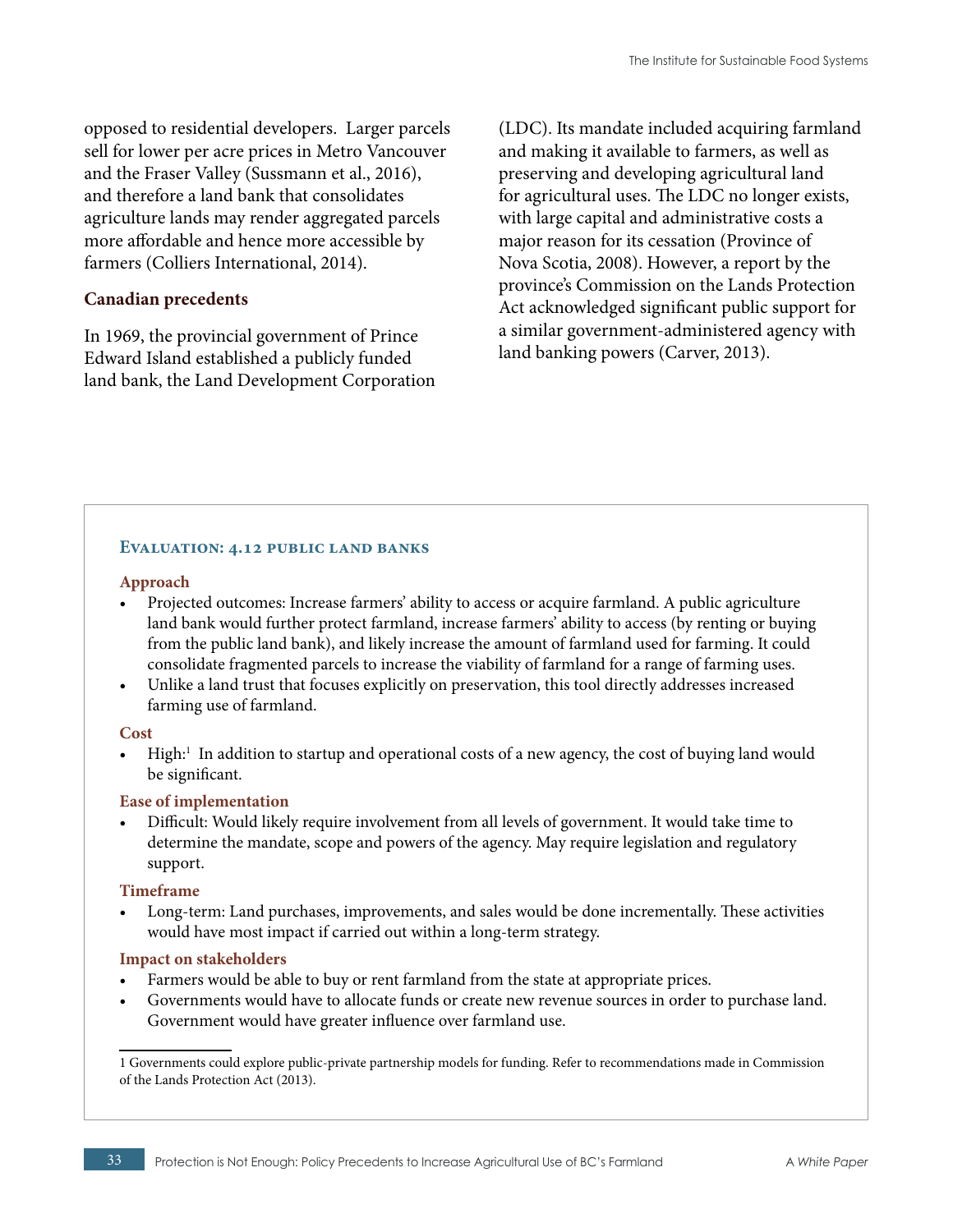#### **Global precedents**

The Netherlands, Germany, and Denmark all have state-run land banks that function to achieve their land use/development goals. Denmark's agricultural ministry manages a state land bank that was initially established in 1919 to support the creation of viable family farms, but has since shifted to supporting projects aimed at ecosystem restoration (Hartvigsen, 2015).

An example of an agriculture-focused land bank is the Land Fund of Latvia, a state-owned and funded agency that allows the state to buy farmland and offer it for sale or rent to individuals or companies for agricultural use. The purpose of the Land Fund is to ensure that agricultural land is used for agricultural purposes and to curtail farmland speculation (Latvijas Republikas Saeima, 2017). From July 2015 to December 2016, the Fund procured 112 parcels of land with a total area of 2,038 ha and total price of EUR 4.6 million. It is projected to buy another 1,500 ha of land in 2017, worth EUR 3 million ("Investing", 2016).

#### **Evaluation: 4.13 land transfer regulatory agencies**

#### **Approach**

• Projected outcomes: Increase farmers' ability to access or acquire farmland; Reduce non-farm use of farmland. The degree of effectiveness would depend on the nature of the agency. The actions of a land transfer regulatory agency could result in lower sale price of farmland, less farmland used for non-farm purposes, or more farmland used for productive farming. Agencies could possibly sell or lease land back to farmers, increasing access to farmland. Agencies could monitor land transactions and collect relevant data.

#### **Cost**

• High. Requires funding for staff, space, and operations. An agency with pre-emptive right to purchase land (similar to French SAFERs) would require significant funding/ cash flow.

#### **Ease of Implementation**

• Difficult. Legal and regulatory change would be required to establish new land transfer regulatory agencies.

#### **Timeframe**

Long-term.

- Market price of farmland could be controlled, and farmers could have reduced competition for farmland purchases, which would be a benefit for new farmers or farmers looking to acquire more land. Retiring farmers may see reduced revenue from agriculture land sales.
- Real estate industry faces additional administrative burden.
- Governments would have greater control over the agricultural land market and be able to effectively enforce farmland use, sales and ownership policies.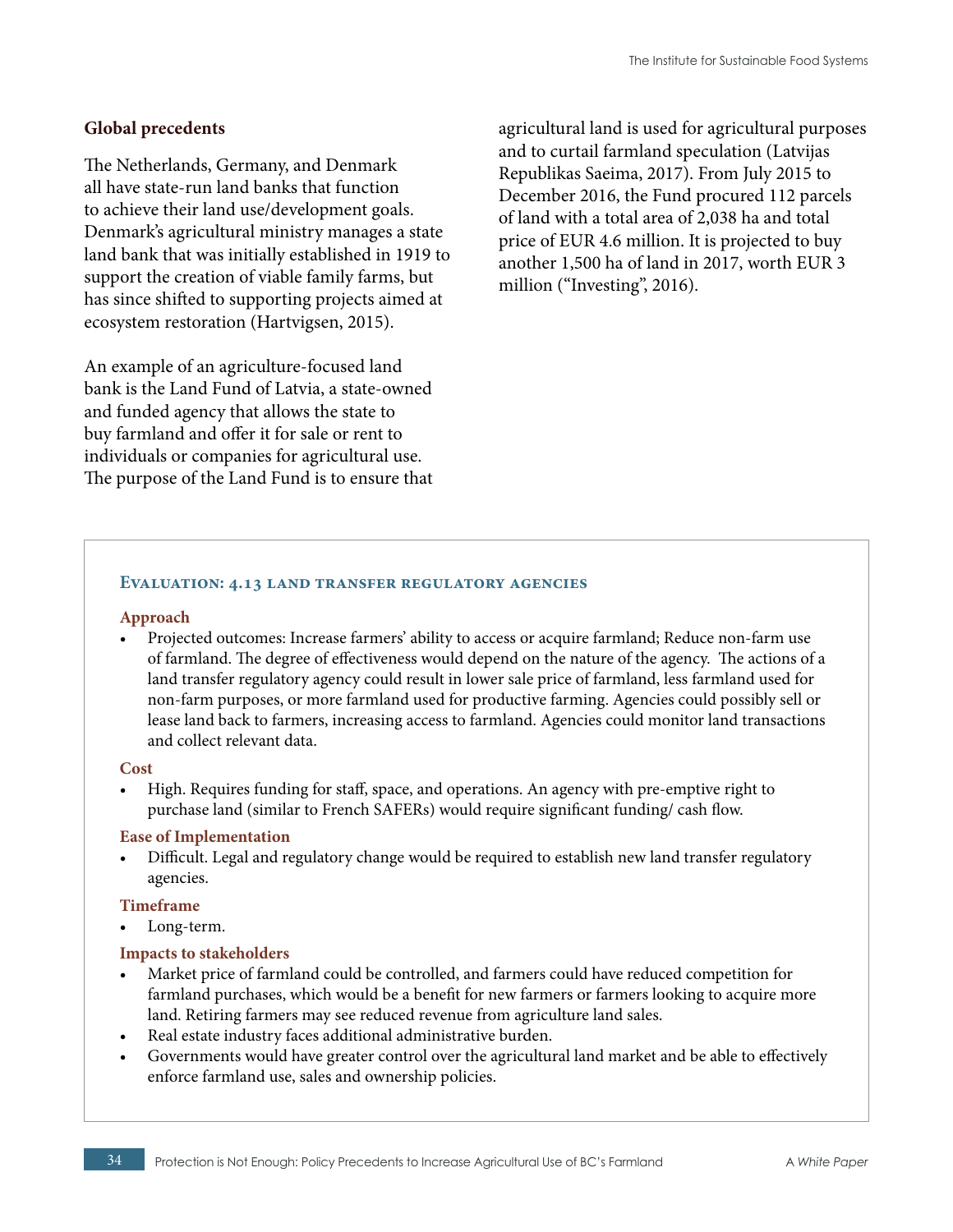# <span id="page-34-0"></span>**4.13. Land Transfer Regulatory Agencies**

#### **Description**

A number of European nations have government agencies that regulate transfers of agricultural land ownership or operation in support of desired food system outcomes. For example, they might prevent the fragmentation of the agricultural land base or its concentration in the hands of a few owners. They regulate various aspects including sale price of the land, size of the land being sold, lease agreements (in support of tenant farmers - see Farmland Lease Regulations section 4.7), among others. (EEIG Agrosynergie, 2013).

#### **Global precedents**

In France, public agencies called SAFERs ("Sociétés d'Aménagement Foncier et d'Etablissement Rural")13 regulate the land market with the goal of preventing speculation or concentration of land, supporting new farmers, and consolidating farm parcels to an appropriate and viable size. There are 26 SAFER agencies operating at the regional level, but they are governed by national legislation. Their governing boards have representatives from local and national government, farmers' organizations, and a major financial cooperative. SAFERs have the pre-emptive right to buy land that is on the market, and then resell it to interested farmers in alignment with its objectives. They can also suggest a lower price if the asking price is judged to be higher than market value for agricultural use. The seller must accept the adjudicated price or take the land off of the real estate market. Because the law requires that SAFERs be notified about all farmland sales, they have comprehensive information about farmland real estate market trends, enabling them to address speculation head on (Merlet, 2015).

<sup>13</sup> Translated into English as "Land Development and Rural Settlement Associations" (Merlet & Levesque, 2008)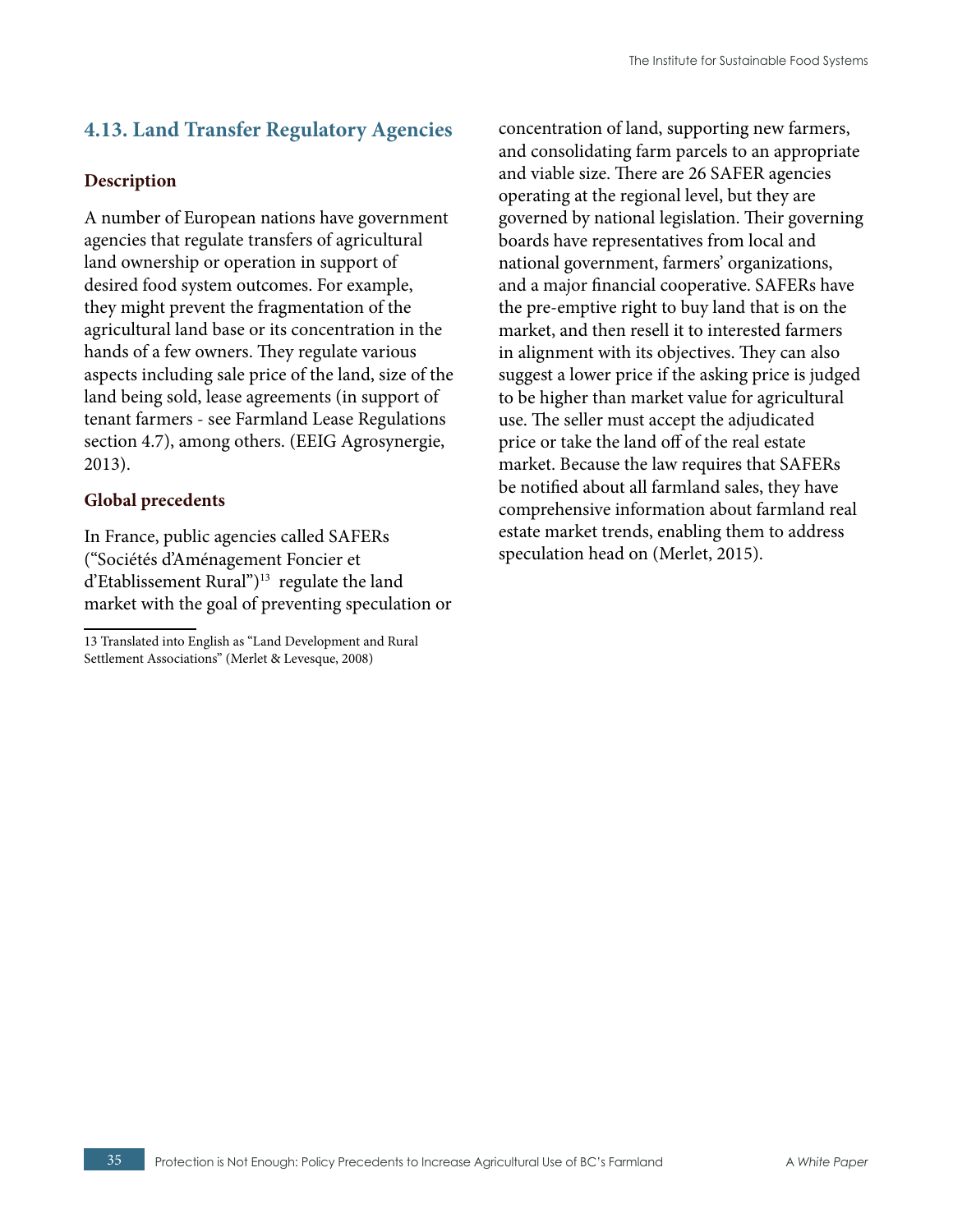| <b>Policy Precedents</b>                                                               | <b>Jurisdiction</b>    | <b>Projected Outcome</b>                                                  | <b>Ease of</b><br>Implementation | <b>Timeframe</b>  |
|----------------------------------------------------------------------------------------|------------------------|---------------------------------------------------------------------------|----------------------------------|-------------------|
| <b>Fiscal Policies</b>                                                                 |                        |                                                                           |                                  |                   |
| 1. Farm Property Tax Relief                                                            | Provincial             | Reduce non-farm use of<br>farmland                                        | Easy                             | Short             |
| <b>Farmland Conversion Tax</b><br>2.                                                   | Provincial             | Reduce non-farm use of<br>farmland                                        | Easy                             | Short             |
| 3. Farm Income Tax Relief                                                              | Federal                | Raise farm incomes and/or<br>improve the economic viability<br>of farming | Moderately<br>difficult          | Medium            |
| <b>Land Use Policies</b>                                                               |                        |                                                                           |                                  |                   |
| 4. Urban Growth Boundary                                                               | Municipal/<br>Regional | Reduce non-farm use of<br>farmland                                        | Moderately easy                  | Medium to<br>long |
| 5. Agriculture Enterprise<br><b>Zones</b>                                              | Municipal/<br>Regional | Raise farm incomes and/or<br>improve the economic viability<br>of farming | Moderately easy                  | Medium            |
| 6. Required Mitigation of<br><b>Rezoned Farmland</b>                                   | Municipal/<br>Regional | Reduce non-farm use of<br>farmland                                        | Moderately easy                  | Short             |
| <b>Regulatory Policies</b>                                                             |                        |                                                                           |                                  |                   |
| 7. Farmland Lease<br><b>Regulations</b>                                                | Provincial             | Increase farmers' ability to<br>access or acquire farmland                | Moderately easy                  | Medium            |
| 8. Farmland Ownership<br><b>Restrictions</b>                                           | Provincial             | Increase farmers' ability to<br>access or acquire farmland                | Moderately<br>difficult          | Medium            |
| 9. Tracking & Reporting<br><b>Legal and Beneficial</b><br><b>Onwership of Farmland</b> | Provincial/<br>Federal | Increase availability and<br>transparency of farmland<br>ownership data   | Moderately<br>difficult          | Medium            |
| <b>Agency Policies</b>                                                                 |                        |                                                                           |                                  |                   |
| 10. Multi-sectoral<br>Governance                                                       | Multiple               | No single outcome                                                         | Moderately<br>difficult          | Long              |
| 11. Farmland Trusts (Public)                                                           | Provincial             | Increase farmers' ability to<br>access or acquire farmland                | Difficult                        | Long              |
| 12. Public Land Banks                                                                  | Provincial             | Increase farmers' ability to<br>access or acquire farmland                | Difficult                        | Long              |
| 13. Land Transfer<br><b>Regulatory Agencies</b>                                        | Provincial             | Increase farmers' ability to<br>access or acquire farmland                | Difficult                        | Long              |

*Table 7. Summary of policy precedents based on policy objective, cost, ease of implementation, and timeline.*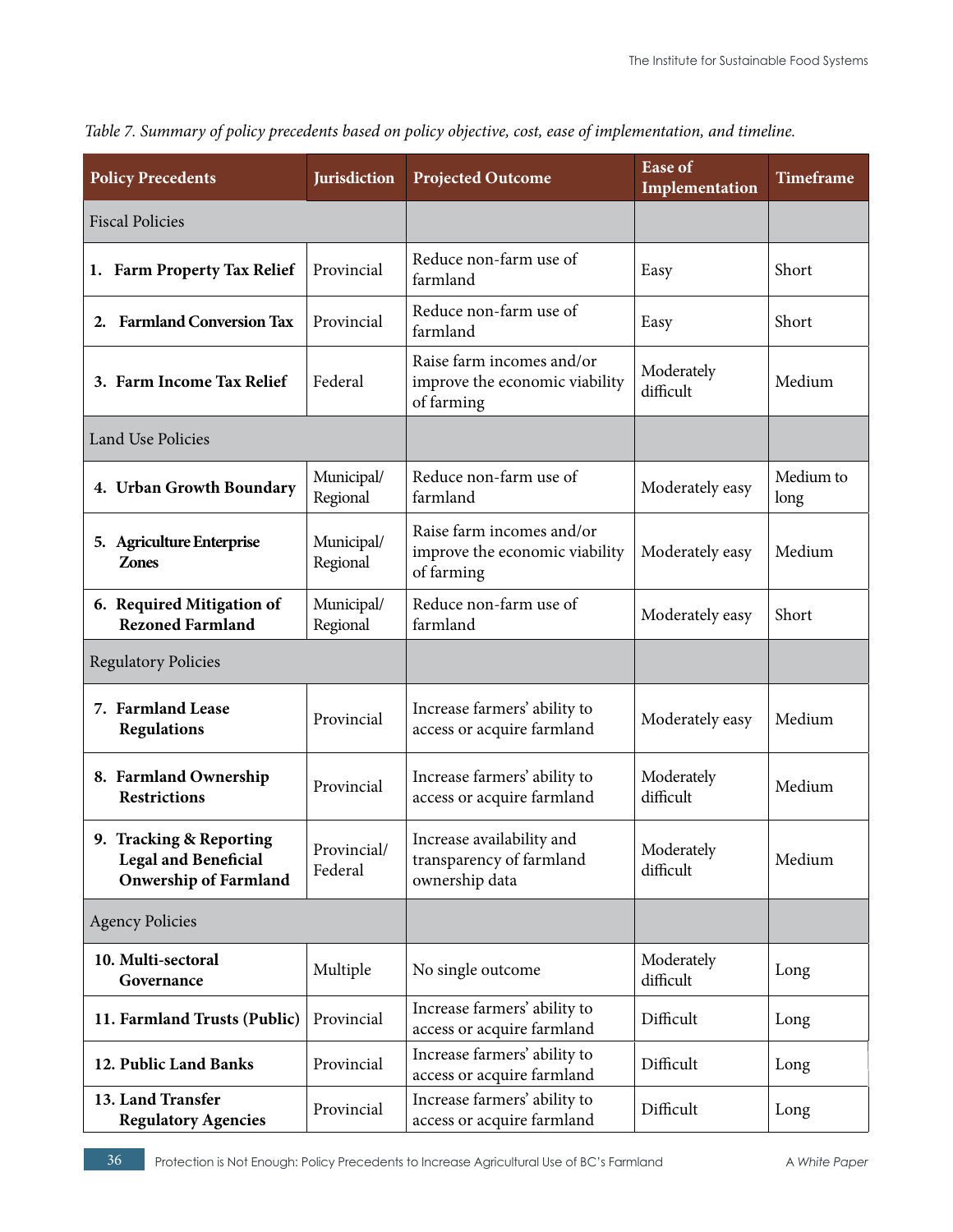# <span id="page-36-0"></span>**5. Discussion**

Here we raise four pertinent considerations regarding the policies presented in this paper. The purpose is to motivate policy makers and practitioners to consider coordination, longevity, and impact of our policy environment and options. As we grapple with unprecedented resource exhaustion, environmental degradation, biodiversity loss and ecosystem compromise, we assert that these considerations are important. Agriculture and fresh water are necessary for both food production and human prosperity. Farmland is an irreplaceable, essentially non-renewable natural resource that must be protected.

# **5.1. Which policy has greatest impact?**

The challenge of keeping farmland for farm use is complex and operates within the current food system and economic paradigm that treats food and food producing lands solely as commodities. Keeping farmland unavailable for speculative ownership and farmland values accessible to bona fide farmers cannot be isolated from economic globalization, market deregulation, concentration of wealth, and laissez-faire capitalism. Our policies need to protect our foodlands as the precious, scarce, and non-renewable resource that they are, for the fundamentally critical role they play in feeding us, and for the public benefits they bring to our communities.

To achieve such outcomes we need to acknowledge that our current policy regime is insufficient. Sweeping change in our policy landscape is required. The greatest impact will be achieved via a suite of policies that address the many different elements of the problem, are enacted at requisite governance levels, and operate within a clear, overarching vision of a sustainable food system.<sup>14</sup>

There is no one jurisdiction or policy that can address the larger issue in isolation. For example, a policy that restricts ownership of farmland based on residency or agriculture credentials needs a way to track and evaluate beneficial ownership. Implementing these policies would require cooperation between the provincial and federal governments. In other words, two different policy instruments crafted by two different levels of government must work together to achieve the desired result.

While far-reaching, fundamental change is needed, many of the policy tools presented herein represent "low-hanging fruit"; that is, policy that would be relatively easy to implement, cost relatively little, and complement existing policies, processes, and regulations. These are the zoning, land use, and select taxation related tools. Other policies have potential for more profound impact (such as a public land trust or creation of a land transfer regulatory agency) by countering dominant contemporary political-economic ideology and the commodification of food and farmland. These would require public support, stakeholder engagement, coordination between communities and jurisdictions, and relatively substantial start-up and operational costs. Incremental change is integral to more profound wholesale system restructuring (MacRae, 2011). As such, both are important contributors to change. Individual jurisdictions must evaluate which tools make the most sense to pursue on a case-by-case basis, taking into account their priorities, goals, and resources. Leadership at all levels is important to effect lasting change. Thus it is critical to acknowledge that only a purposeful, strategic, multidimensional, and coordinated (between all levels of government) policy agenda will accomplish the crucial objective(s) we have identified.

<sup>14</sup> See MacRae (2011) and Food Secure Canada (2015) for examples of proposed national food policies to for comprehensive policy change.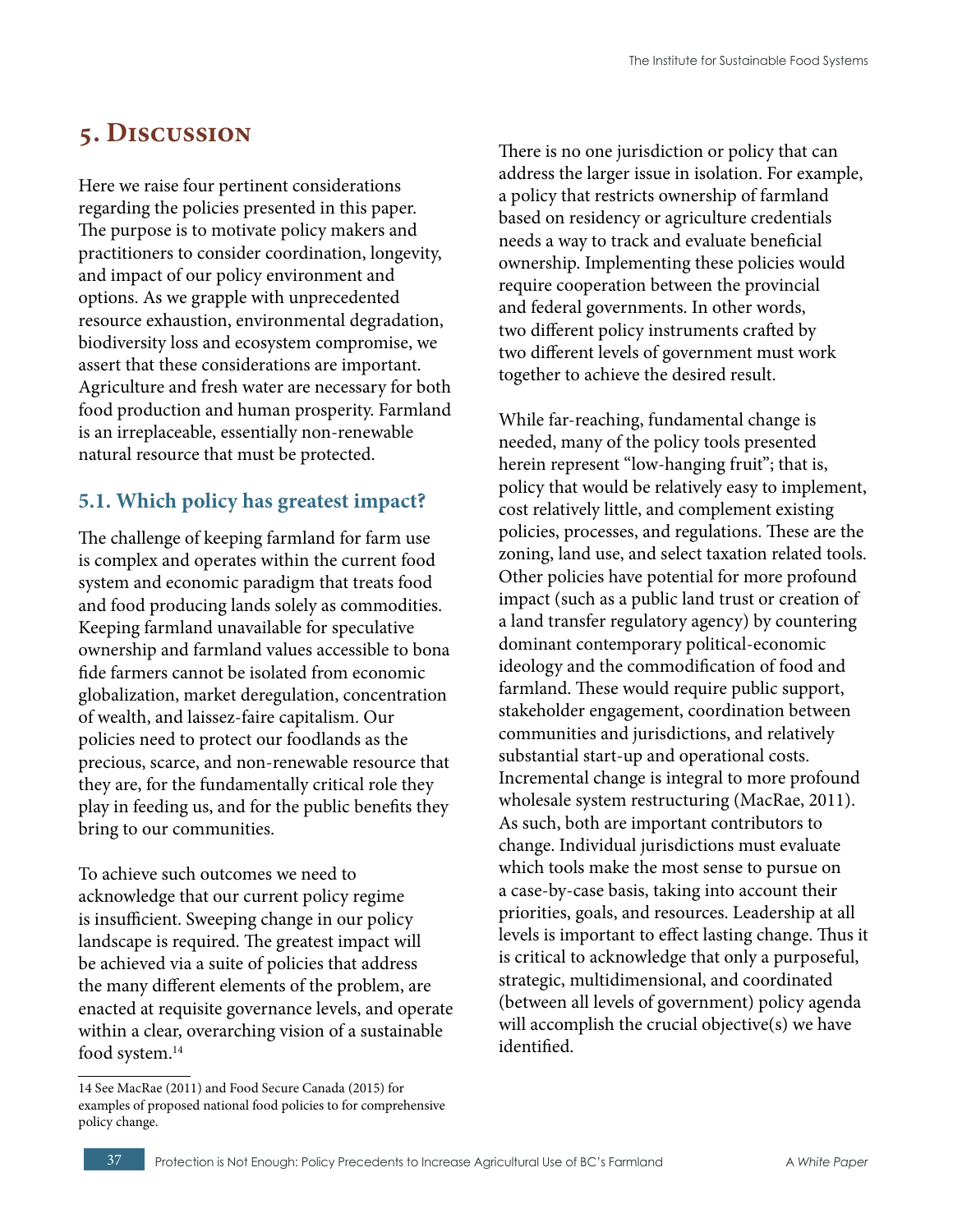# <span id="page-37-0"></span>**5.2. How can policy withstand government change?**

Policy is subject to the priorities and actions of the sitting government. A policy enacted by one government may be ignored, interpreted, amended, or repealed by successive governments. Some of the policy precedents discussed in this report have been amended or repealed due to shifts in governments, priorities and/or ideologies, including responses to market deregulation (e.g. The Netherlands' urban development boundary; Denmark's restriction of farmland ownership to bona-fide farmers). In BC, the ALR is an example of a food system policy that has experienced changes in scope and priority under different political parties since its implementation in 1973 (Garrish, 2002). Interestingly, the ALR has maintained high levels of public support (Ipsos Reid Public Affairs, 2008; McAllister Opinion Research, 2014).

For policy to transcend electoral cycles, it must be institutionalized, funded, embedded in high level policy, monitored, and evaluated to maintain public support (IPES Food, 2017). Any one level of government has limited power to affect the food system without support from, and alignment with, other governmental jurisdictions. Multisectoral governance structures (4.12) can amplify appeals emanating from local governments and communities for change in higher level government focus and policy. It can also facilitate funding streams from varied sources, which can help to buffer shifts in government budgeting priorities. Multi-sectoral collaboration can also build networks and relationships among stakeholders that transcend institutional boundaries and provide resilience in the face of transition.

# **5.3. How do we weigh public and private interests?**

Conversations surrounding the protection and use of farmland resources cannot exist independently from discussions of public and private interests.

Valuing farmland for its potential to produce an essential resource for society's sustenance and wellbeing (food) rather than a commodity to be marketed, bought and sold exclusively for financial gain undoubtedly calls for an examination of many entrenched cultural constructs. Central to such discourse are the ideas of private property rights, land ownership, limitations of the "free market" ideal, the weighing of private interests with the maintenance of public goods, the reestablishment of the commons, as well as the role of government in enabling or curtailing these. For example, a number of the policies explored in this paper would result in decreased farmland property values, negatively impacting landowners whose wealth is primarily vested in their land. Others limit private property rights. Policy makers must be willing to question long-standing values, challenge vested interests, and invite informed policy debate in order to build support for effective systemic change.

# **6. Policies Suggested for Further Investigation**

The following suite of six policies are presented for further investigation. In combination they have potential to achieve a range of desired outcomes that could result in increased use of farmland for agriculture and food production. Additionally, the policies presented below can operate within existing regulatory and agency frameworks in BC, which can facilitate their applicability to the BC context.15

1. **Farmland ownership restrictions :** Ownership restrictions limit the amount of farmland that can be owned by non-Canadians, non-residents and/ or non-Canadian owned entities. Restrictions can also be based on the intent/capability of landowners

<sup>15</sup> These policies primarily target federal and provincial governments. Local governments also have an important role areas such as advocacy, liaising, enforcement and ensuring that their bylaws, policies and regulations are in alignment with provincial recommendations. E.g. Ministry of Agriculture's recommendations for bylaws in farming areas (BC Ministry of Agriculture, 2015).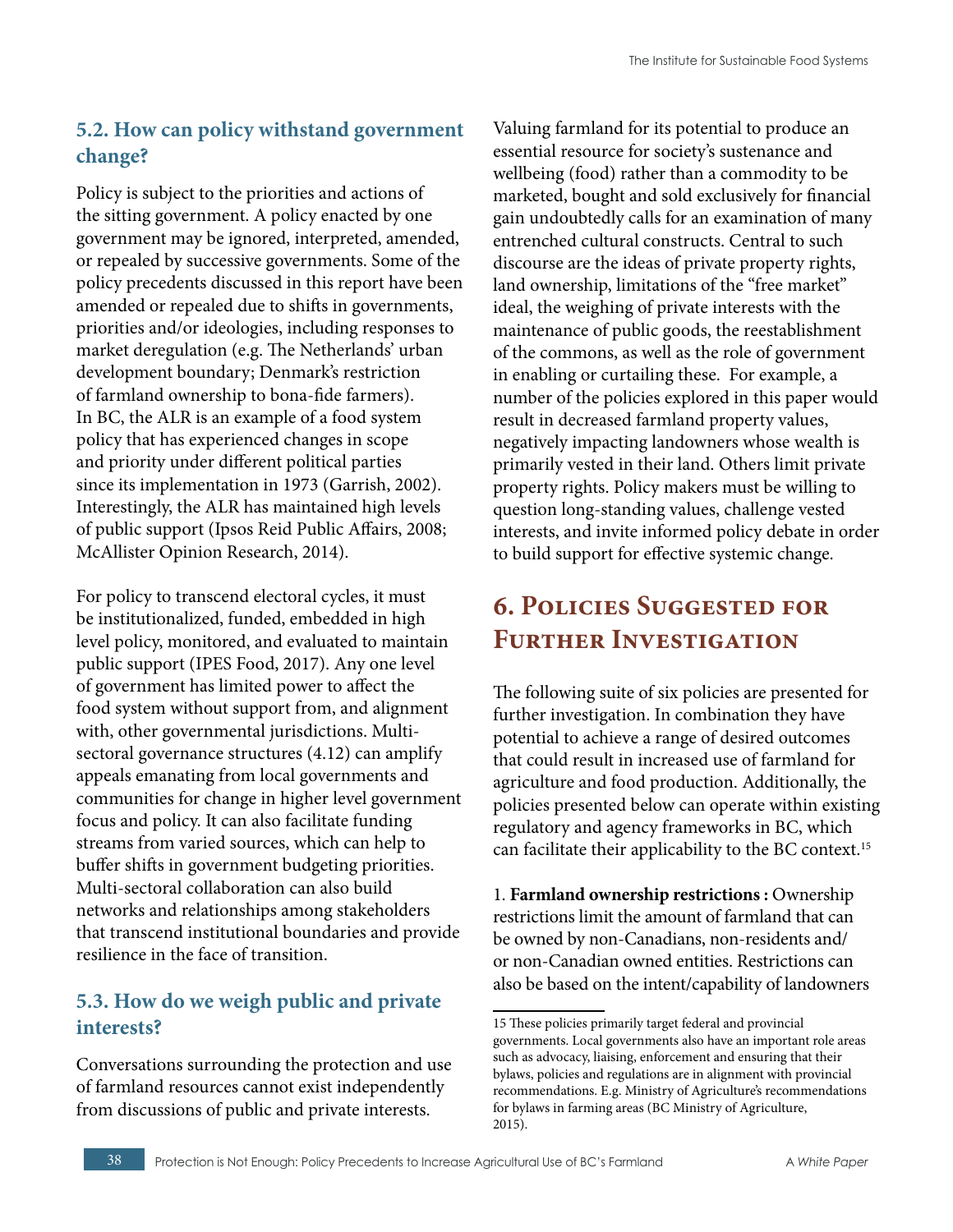to farm including farming-related experience, technical training, or minimum income from farming. Further study is required to determine the most appropriate dimensions for potential ownership restrictions in British Columbia.

#### **2. Farm property tax relief reform:** BC

Assessment facilitates reduced property taxation for farmland to support and encourage the public benefits provided by farming. Some benefits, such as a 50% school tax exemption, are available to all ALR property owners. Other benefits, such as reduced taxation rates, are available for properties classified as a farm for assessment purposes. To qualify, landowners must achieve a minimum annual income from farming activities. Presently BC has one of the lowest income thresholds for achieving farm class tax status in Canada, and abroad. In particular, the current \$2,500 annual gross farm income threshold for farms between 2 and 10 acres to qualify for farm class status (set in 1993) has been characterized as too easily achieved, and results in a much lower property tax burden<sup>16</sup> for landowners who engage in minimal farming activity (Upland Consulting, 2015). Previous reviews $17$  of qualifying farm income thresholds propose two tax policy changes to ensure that the benefits to landowners are balanced with the public benefits they generate: 1) increase farm income threshold, particularly for farms between 2 and 10 acres; and 2) establish a multi-tier system that awards greater benefits to farms that achieve higher farm income levels.

**3. Implement tax on the conversion of agricultural land to non-agricultural use:**  Require the payment of a tax for the conversion of agricultural to non-agricultural uses. In order to be effective, the fee levied would need to be sufficient to remove financial incentive for the conversion of agricultural land. Additionally, this tax policy should not be used as carte blanche for the removal of agricultural land from the ALR.

**4. Require the disclosure of beneficial, in addition to legal, ownership of farmland and make data publically available:** Requiring data collection and reporting of both legal and beneficial land ownership can assist in the development and enforcement of policies related to farmland ownership and use as well as anticipate policy outcomes. Provincial oversight and management of farmland ownership tracking and reporting could help to assess and improve ownership policies and promote the use of farmland for agricultural purposes.

**5. Improve lease regulations to promote longerterm leases and better ensure the rights and security of tenant farmers:** There is minimal regulation of farmland lease agreements in BC, and Canada at large (OECD, 1996). Policies such as minimum lease terms, preferential purchase rights for tenants, and control of rental prices could improve the rights and security of tenant farmers.

**6. Designate agricultural enterprise zones near farmland:** Strategic zoning for supportive agricultural activities can improve producers' access to essential services such as processing, storage, and equipment repairs. Encouraging the co-location of agricultural services can facilitate the formation of local infrastructure to increase the viability of farming (Curran & Stobbe, 2010).

<sup>16</sup> Metro Vancouver report assessed that the "...average difference in the annual taxes paid on a 10 acre (4 ha) lot with \$150,000 in building improvements for properties with, and without farm class, using tax rates for seven municipalities was \$7,088." (Metro Vancouver, 2016. P. 7)

<sup>17</sup> Adjustments to qualifying income thresholds for farm classification represent one dimension of recommended property tax reform to encourage the agricultural use of farmland. For additional recommendations see Encouraging Agricultural Production through Farm Property Tax Reform in Metro Vancouver (Metro Vancouver, 2016).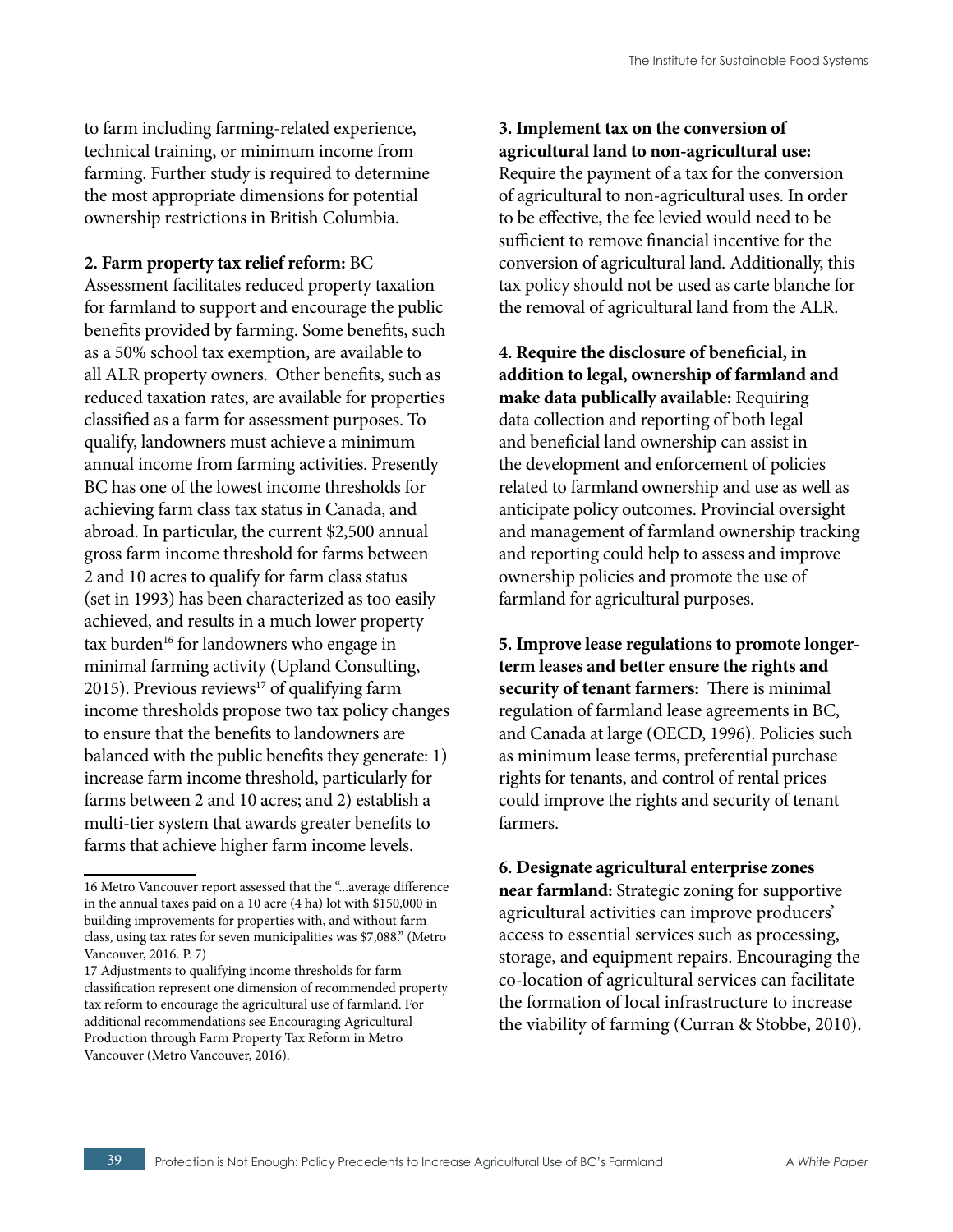# <span id="page-39-0"></span>**7. Conclusion**

If it is our intent to increase the use of BC's limited agricultural land for agriculture and food production, we must make farming more economically viable, eliminate competition for farmland from conflicting economic interests, prevent urban and industrial encroachment, remove incentives for non-farm uses, and halt speculative financial investment in farmland. To do this we need supportive, enabling and powerful policies.

One goal of this paper is to raise the profile of the issues of valuation, ownership, access and use of farmland, as well as the dearth of information regarding farmland ownership, and to bring forward existing policy precedents that may otherwise be overlooked or not readily imagined in the dominant socio-economic-political environment. But if we truly want systemic change, an examination and alteration of our precepts will be necessary. Policies that might seem radical for BC are, in other places, long accepted as the norm. Much of the groundwork already exists for the development and utilization of many promising policies. We must continue to improve on these frameworks and share results and best practices with other jurisdictions. In presenting and comparing these precedents, we hope to encourage discourse, debate and openness to novel and comprehensive ways of protecting agricultural land, supporting its use for agriculture, and expanding our options for the substantive food system change that is imperative for our sustainable food future.

Recommended future research includes a rigorous evaluation of the effectiveness and outcomes of the policies presented in this report. For example, pilot projects could be undertaken to test policy efficacy and impacts, with due consideration for the specific context and the many dimensions of the complex problem being addressed. In addition, policymakers must acknowledge that increasing access to farmland and farming is only half the equation, and will not in and of itself result in a more sustainable, self-reliant, and economically robust food system that better captures and retains food dollars being spent in the region. Facilitating the development of a commensurate post-production sector (aggregation, processing, storage, and distribution) is also necessary and merits research into fostering its development.

Overwhelmingly, public sentiment in BC supports the objective of the ALR—farmland protection. Increasingly, the public comprehends the ramifications of relegating our food supply to the uncertainty of the neo-liberal, globalized food system, and they favor and participate in nascent local-regional food systems. Our policy makers now need to fully embrace the imperative of protecting farmland, the importance of enabling its exclusive valuation and use for farming, and the largely untapped potential that exists in building regional food systems. The time for our policy makers to take definitive action is now. At the same time, this requires society to confront the trade-offs that make land more accessible to farmers. The question we must ultimately ask is, at what juncture will the sense of strengthening food system adaptability, resilience, and food self-reliance become obvious enough to demand decisive support and action? Will we have time to act if we wait? It is imperative these questions be addressed if we are to move toward a food system future appropriate for the 21st century. In light of both the challenges and great potentials that exist, for British Columbians the time to do so is clearly upon us.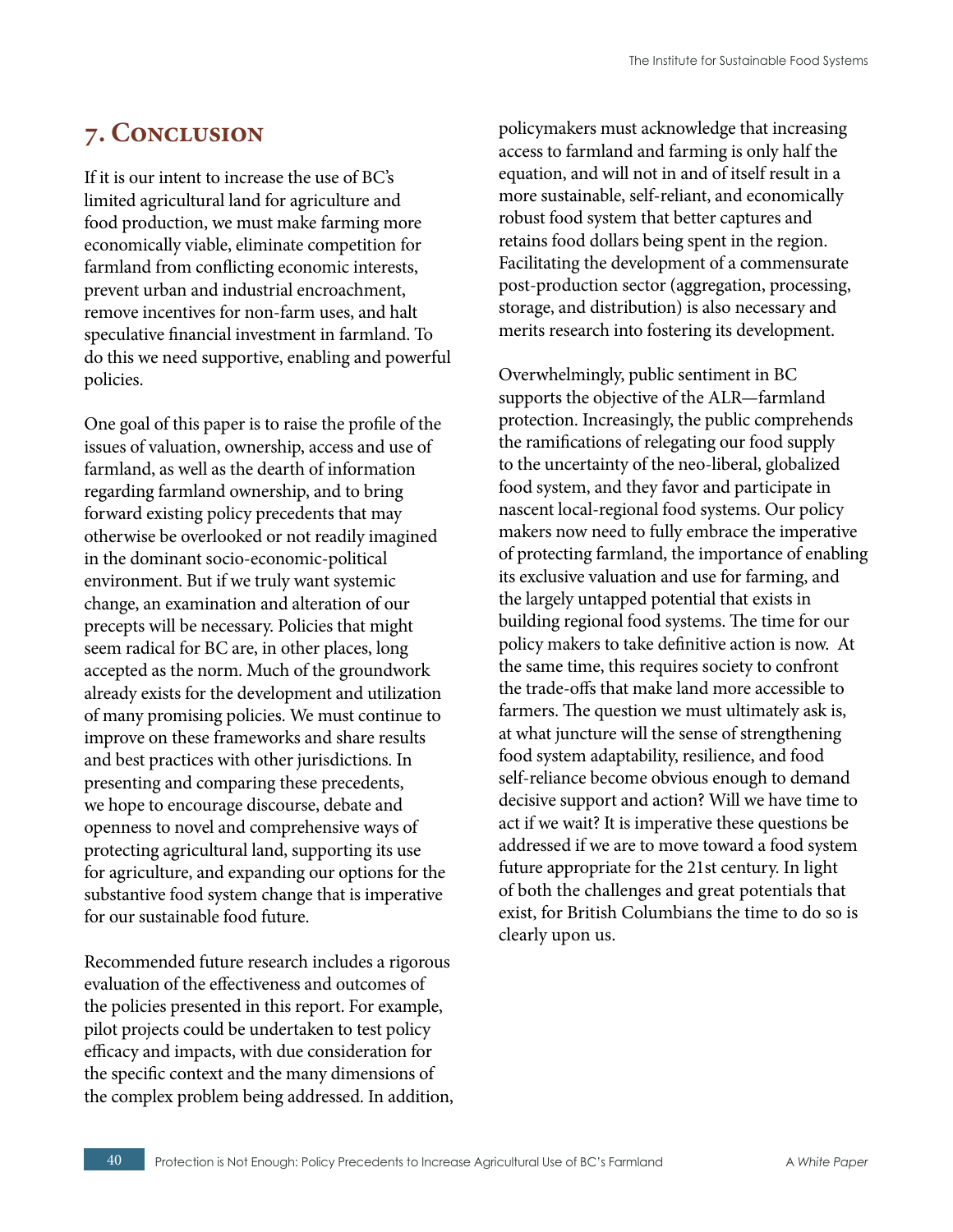# <span id="page-40-0"></span>6. References

- Agricultural Land Commission. (2013). Agricultural capability classification in BC. Retrieved from: [http://www.alc.gov.bc.ca/alc/content/library/](http://www.alc.gov.bc.ca/alc/content/library/agricultural-capability) [agricultural-capability](http://www.alc.gov.bc.ca/alc/content/library/agricultural-capability)
- Agricultural Land Commission. (2017). Annual report 2016-2017. Retrieved from: [http://www.alc.gov.](http://www.alc.gov.bc.ca/assets/alc/assets/library/commission-reports/annual_report_2016-2017.pdf) [bc.ca/assets/alc/assets/library/commission-reports/](http://www.alc.gov.bc.ca/assets/alc/assets/library/commission-reports/annual_report_2016-2017.pdf) [annual\\_report\\_2016-2017.pdf](http://www.alc.gov.bc.ca/assets/alc/assets/library/commission-reports/annual_report_2016-2017.pdf)
- Albisinni, F. (2017). Agricultural law in Italy: overview. Retrieved from: [https://uk.practicallaw.](https://uk.practicallaw.thomsonreuters.com/6-606-7166) [thomsonreuters.com/6-606-7166](https://uk.practicallaw.thomsonreuters.com/6-606-7166)
- Alterman, R. (1997). The challenge of farmland preservation: Lessons from a six-nation comparison. Journal of the American Planning Association, 63(2), 220-244. Retrieved from [http://](http://search.ebscohost.com/login.aspx?direct=true&db=bth&AN=9705083819&site=ehost-live&scope=site) [search.ebscohost.com/login.aspx?direct=true&db=](http://search.ebscohost.com/login.aspx?direct=true&db=bth&AN=9705083819&site=ehost-live&scope=site) [bth&AN=9705083819&site=ehost-live&scope=site](http://search.ebscohost.com/login.aspx?direct=true&db=bth&AN=9705083819&site=ehost-live&scope=site)
- Avison Young. (2015). Metro Vancouver industrial overview. Retrieved from [http://www.avisonyoung.](http://www.avisonyoung.com/fileDownloader.php?file=files/content-files/Offices/Vancouver/Research/2015/Vancouver_IndustrialOverview_Spring2015.pdf) [com/fileDownloader.php?file=files/content-files/](http://www.avisonyoung.com/fileDownloader.php?file=files/content-files/Offices/Vancouver/Research/2015/Vancouver_IndustrialOverview_Spring2015.pdf) [Offices/Vancouver/Research/2015/Vancouver\\_](http://www.avisonyoung.com/fileDownloader.php?file=files/content-files/Offices/Vancouver/Research/2015/Vancouver_IndustrialOverview_Spring2015.pdf) [IndustrialOverview\\_Spring2015.pdf](http://www.avisonyoung.com/fileDownloader.php?file=files/content-files/Offices/Vancouver/Research/2015/Vancouver_IndustrialOverview_Spring2015.pdf)
- Bardach, E. (2012). A practical guide to policy analysis: The eightfold path to more effective problem solving. CQ Press, Sage Publications Inc.
- BC Ministry of Agriculture. (2011). Regulating the siting and size of residential uses in the ALR: Discussion paper and minister's bylaw standard. Retrieved from [https://www2.gov.bc.ca/gov/](https://www2.gov.bc.ca/gov/content/industry/agriculture-seafood/agricultural-land-and-environment/strengthening-farming/local-government-bylaw-standards-and-farm-bylaws/residential-uses-in-the-alr) [content/industry/agriculture-seafood/agricultural](https://www2.gov.bc.ca/gov/content/industry/agriculture-seafood/agricultural-land-and-environment/strengthening-farming/local-government-bylaw-standards-and-farm-bylaws/residential-uses-in-the-alr)[land-and-environment/strengthening-farming/](https://www2.gov.bc.ca/gov/content/industry/agriculture-seafood/agricultural-land-and-environment/strengthening-farming/local-government-bylaw-standards-and-farm-bylaws/residential-uses-in-the-alr) [local-government-bylaw-standards-and-farm](https://www2.gov.bc.ca/gov/content/industry/agriculture-seafood/agricultural-land-and-environment/strengthening-farming/local-government-bylaw-standards-and-farm-bylaws/residential-uses-in-the-alr)[bylaws/residential-uses-in-the-alr](https://www2.gov.bc.ca/gov/content/industry/agriculture-seafood/agricultural-land-and-environment/strengthening-farming/local-government-bylaw-standards-and-farm-bylaws/residential-uses-in-the-alr)
- BC Ministry of Agriculture. (2014). Metro Vancouver regional report summer 2010 & 2011. Retrieved from [http://www.metrovancouver.org/services/](http://www.metrovancouver.org/services/regional-planning/agriculture/agriculture-land-use/Pages/default.aspx) [regional-planning/agriculture/agriculture-land](http://www.metrovancouver.org/services/regional-planning/agriculture/agriculture-land-use/Pages/default.aspx)[use/Pages/default.aspx](http://www.metrovancouver.org/services/regional-planning/agriculture/agriculture-land-use/Pages/default.aspx)
- BC Ministry of Agriculture. (2015). Guide for bylaw development in farming areas. Retrieved from: [http://www.alc.gov.bc.ca/assets/alc/assets/library/](http://www.alc.gov.bc.ca/assets/alc/assets/library/land-use-planning/guide_for_bylaw_development_in_farming_areas_2015.pdf) land-use-planning/guide for bylaw development [in\\_farming\\_areas\\_2015.pdf](http://www.alc.gov.bc.ca/assets/alc/assets/library/land-use-planning/guide_for_bylaw_development_in_farming_areas_2015.pdf)
- BC Ministry of Agriculture (2016). Agriculture in Brief, Census of Agriculture, British Columbia Provincial Profile. Retrieved from [https://www2.](https://www2.gov.bc.ca/gov/content/industry/agriculture-seafood/statistics/census-of-agriculture) [gov.bc.ca/gov/content/industry/agriculture](https://www2.gov.bc.ca/gov/content/industry/agriculture-seafood/statistics/census-of-agriculture)[seafood/statistics/census-of-agriculture](https://www2.gov.bc.ca/gov/content/industry/agriculture-seafood/statistics/census-of-agriculture)
- BC Ministry of Agriculture. (n.d.). Agricultural land use inventory reports. Retrieved from: [http://](http://www2.gov.bc.ca/gov/content/industry/agriculture-seafood/agricultural-land-and-environment/strengthening-farming/planning-for-agriculture/agricultural-land-use-inventories/) [www2.gov.bc.ca/gov/content/industry/agriculture](http://www2.gov.bc.ca/gov/content/industry/agriculture-seafood/agricultural-land-and-environment/strengthening-farming/planning-for-agriculture/agricultural-land-use-inventories/)[seafood/agricultural-land-and-environment/](http://www2.gov.bc.ca/gov/content/industry/agriculture-seafood/agricultural-land-and-environment/strengthening-farming/planning-for-agriculture/agricultural-land-use-inventories/) [strengthening-farming/planning-for-agriculture/](http://www2.gov.bc.ca/gov/content/industry/agriculture-seafood/agricultural-land-and-environment/strengthening-farming/planning-for-agriculture/agricultural-land-use-inventories/) [agricultural-land-use-inventories/](http://www2.gov.bc.ca/gov/content/industry/agriculture-seafood/agricultural-land-and-environment/strengthening-farming/planning-for-agriculture/agricultural-land-use-inventories/)
- Bengston, D. N., Fletcher, J. O., & Nelson, K. C. (2004). Public policies for managing urban growth and protecting open space: Policy instruments and lessons learned in the United States. Landscape and Urban Planning, 69(2–3), 271–286. doi:10.1016/j. landurbplan.2003.08.007
- Born, B., & Purcell, M. (2006). Avoiding the local trap. Journal of Planning Education and Research, 26(2), 195–207. https://doi. org/10.1177/0739456X06291389
- Bowler, A., & Ackhurst, K. (2015, June). Restrictions in Canada on foreign ownership of land. Cultivate (8). Retrieved from [http://www.nortonrosefulbright.](http://www.nortonrosefulbright.com/files/cultivate-food-and-agribusiness-newsletter-129806.pdf) [com/files/cultivate-food-and-agribusiness](http://www.nortonrosefulbright.com/files/cultivate-food-and-agribusiness-newsletter-129806.pdf)[newsletter-129806.pdf](http://www.nortonrosefulbright.com/files/cultivate-food-and-agribusiness-newsletter-129806.pdf)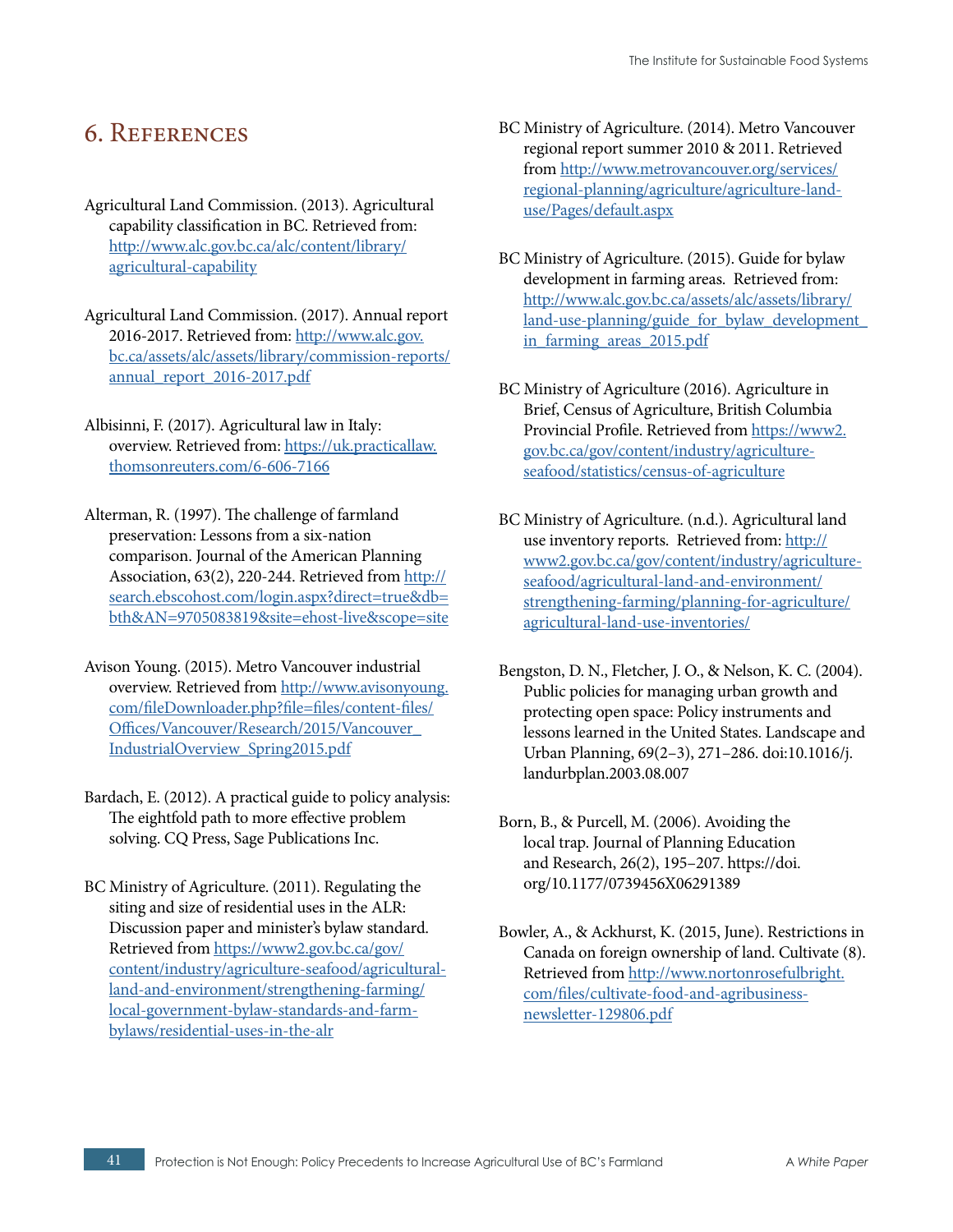- Brend, Y. (2017, November 28). Farm in Richmond, B.C., sells for more than 100 times its assessed value. CBC News British Columbia. Retrieved from [http://www.cbc.ca/news/canada/british-columbia/](http://www.cbc.ca/news/canada/british-columbia/richmond-farm-sales-alr-rural-land-sales-hot-1.4422668) [richmond-farm-sales-alr-rural-land-sales](http://www.cbc.ca/news/canada/british-columbia/richmond-farm-sales-alr-rural-land-sales-hot-1.4422668)[hot-1.4422668](http://www.cbc.ca/news/canada/british-columbia/richmond-farm-sales-alr-rural-land-sales-hot-1.4422668)
- California Council of Land Trusts. (2014). Conserving California's harvest: A model mitigation program and ordinance for local governments. Retrieved from [https://www.calandtrusts.org/wp-content/](https://www.calandtrusts.org/wp-content/uploads/2014/03/conserving-californias-harvest-web-version-6.26.14.pdf) [uploads/2014/03/conserving-californias-harvest](https://www.calandtrusts.org/wp-content/uploads/2014/03/conserving-californias-harvest-web-version-6.26.14.pdf)[web-version-6.26.14.pdf](https://www.calandtrusts.org/wp-content/uploads/2014/03/conserving-californias-harvest-web-version-6.26.14.pdf)
- Carlberg, J. G. (2002). Effects of ownership restrictions on farmland values in Saskatchewan. Journal of Agricultural and Applied Economics, 34(2), 349– 358.<https://doi.org/10.1017/S1074070800009111>
- Carter-Whitney, M., & Miller, S. (2010). Nurturing fruit and vegetable processing in Ontario. Retrieved from [https://sustainontario.com/custom/](https://sustainontario.com/custom/uploads/2011/03/Metcalf_Food_Solutions_Nurturing_Fruit_and_Vegetable_Processing_in_Ontario.pdf) [uploads/2011/03/Metcalf\\_Food\\_Solutions\\_](https://sustainontario.com/custom/uploads/2011/03/Metcalf_Food_Solutions_Nurturing_Fruit_and_Vegetable_Processing_in_Ontario.pdf) Nurturing Fruit and Vegetable Processing in [Ontario.pdf](https://sustainontario.com/custom/uploads/2011/03/Metcalf_Food_Solutions_Nurturing_Fruit_and_Vegetable_Processing_in_Ontario.pdf)
- Ciaian, P., Kancs, d., Swinnen, J., Van Herck, K., Vranken, L. (2012). Sales market regulations for agricultural land in EU member states and candidate countries (Factor Markets Working Paper No. 14). Brussels: Center for European Policy Studies.
- City of Abbotsford. (n.d.). Industrial land supply. Retrieved from [http://www.abbotsford.ca/city\\_hall/](http://www.abbotsford.ca/city_hall/plan_for_200K/plan_for_200K_-_industrial_land_supply.htm) plan\_for\_200K/plan\_for\_200K\_-\_industrial\_land [supply.htm](http://www.abbotsford.ca/city_hall/plan_for_200K/plan_for_200K_-_industrial_land_supply.htm)
- City of Davis. (n.d.). Policy framework. Retrieved from [http://cityofdavis.org/city-hall/community](http://cityofdavis.org/city-hall/community-development-and-sustainability/open-space-program/policy-framework)[development-and-sustainability/open-space](http://cityofdavis.org/city-hall/community-development-and-sustainability/open-space-program/policy-framework)[program/policy-framework](http://cityofdavis.org/city-hall/community-development-and-sustainability/open-space-program/policy-framework)
- City of Pitt Meadows. (2017). Zoning bylaw no. 2505. Retrieved from [http://www.pittmeadows.bc.ca/EN/](http://www.pittmeadows.bc.ca/EN/main/residents/738/2379.html) [main/residents/738/2379.html](http://www.pittmeadows.bc.ca/EN/main/residents/738/2379.html)
- City of Surrey. (2004). City policy no. O-51: Policy for considering applications for exclusion of land from the Agricultural Land Reserve. Retrieved from: <http://www.surrey.ca/files/O51.pdf>
- City of Surrey. (2014). Official community plan: Bylaw no. 18020. Retrieved from: [http://www.surrey.ca/](http://www.surrey.ca/bylawsandcouncillibrary/BYL_OCP_18020.pdf) [bylawsandcouncillibrary/BYL\\_OCP\\_18020.pdf](http://www.surrey.ca/bylawsandcouncillibrary/BYL_OCP_18020.pdf)
- Clapp, J. (2014). Financialization, distance and global food politics. Journal of Peasant Studies, 41(5), 797–814. [https://doi.org/10.1080/03066150.2013.8](https://doi.org/10.1080/03066150.2013.875536) [75536](https://doi.org/10.1080/03066150.2013.875536)
- Colliers International. (2014). Property tax scenario analysis for agricultural and industrial lands in the Metro Vancouver region. Retrieved from: [http://www.metrovancouver.org/services/](http://www.metrovancouver.org/services/regional-planning/PlanningPublications/Property_Tax_Scenario_Analysis_for_Agricultural_and_Industrial_Lands.pdf) [regional-planning/PlanningPublications/Property\\_](http://www.metrovancouver.org/services/regional-planning/PlanningPublications/Property_Tax_Scenario_Analysis_for_Agricultural_and_Industrial_Lands.pdf) Tax Scenario Analysis for Agricultural and [Industrial\\_Lands.pdf](http://www.metrovancouver.org/services/regional-planning/PlanningPublications/Property_Tax_Scenario_Analysis_for_Agricultural_and_Industrial_Lands.pdf)
- Commission on the Lands Protection Act. (2013). The gift of jurisdiction: our island province. Report on the Prince Edward Lands Protection Act. Retrieved from [https://www.princeedwardisland.ca/sites/](https://www.princeedwardisland.ca/sites/default/files/publications/gift_of_jurisdiction_-_our_island_province.pdf) default/files/publications/gift\_of\_jurisdiction [our\\_island\\_province.pdf](https://www.princeedwardisland.ca/sites/default/files/publications/gift_of_jurisdiction_-_our_island_province.pdf)
- Condon, P. M., Mullinix, K., Fallick, A., & Harcourt, M. (2010). Agriculture on the edge: Strategies to abate urban encroachment onto agricultural lands by promoting viable human-scale agriculture as an integral element of urbanization. International Journal of Agricultural Sustainability, 8(1-2), 104- 115. doi:10.3763/ijas.2009.0465
- Connecticut Farmland Trust. (n.d.). What we do. Retrieved from [http://ctfarmland.org/site/what-we](http://ctfarmland.org/site/what-we-do-2/)[do-2/](http://ctfarmland.org/site/what-we-do-2/)

Conner, D. S., Knudson, W. A., Hamm, M. W., & Peterson, H. C. (2008). The food system as an economic driver: Strategies and applications for Michigan. Journal of Hunger and Environmental Nutrition, 3(4), 371-383. [http://dx.doi.](http://dx.doi.org/10.1080/19320240802528849) [org/10.1080/19320240802528849](http://dx.doi.org/10.1080/19320240802528849)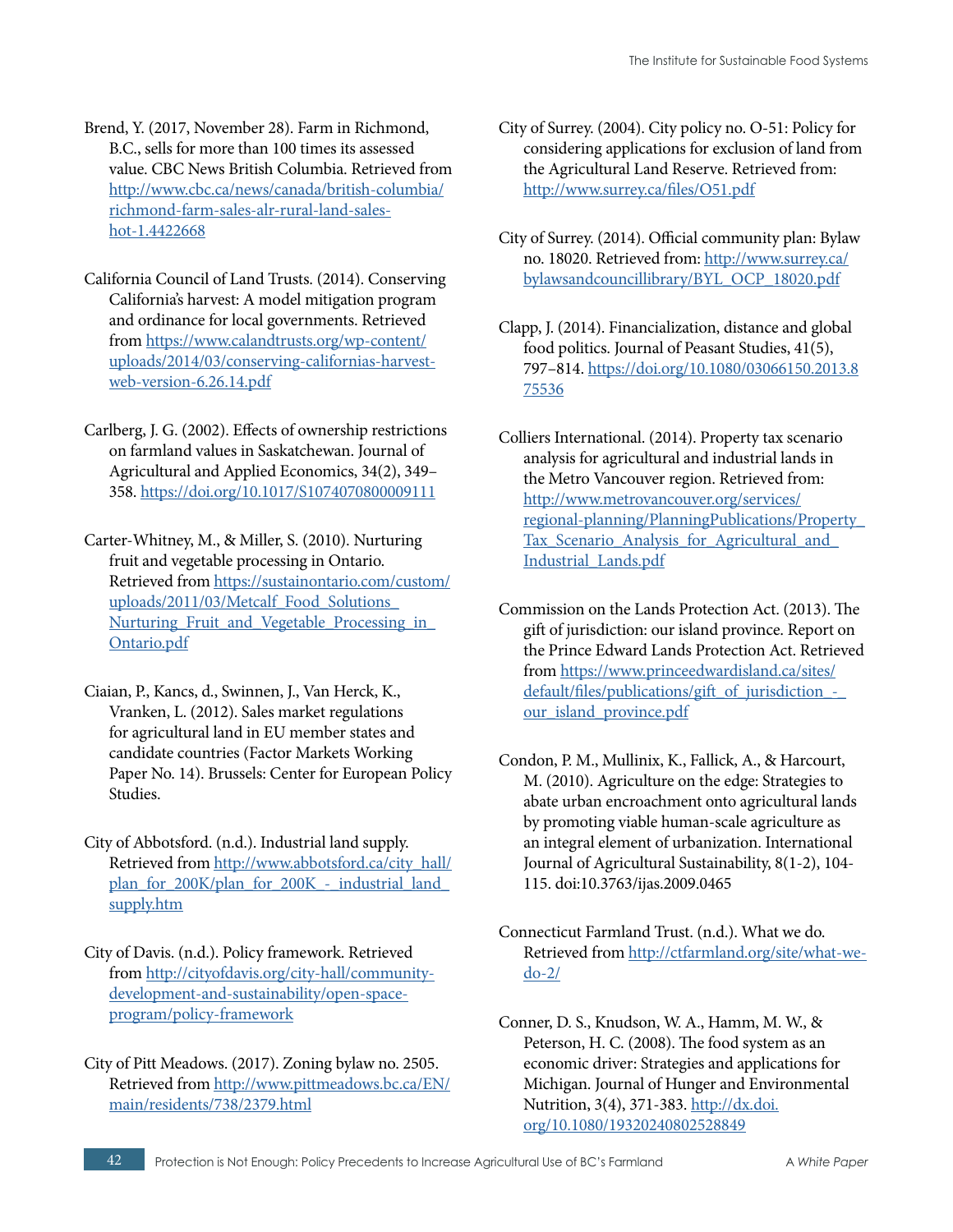- Cooper, S. (2017, May 28). Speculators target B.C. farmland after foreign buyer tax introduced for residences. The Vancouver Sun. Retrieved from: [http://vancouversun.com/news/local-news/](http://vancouversun.com/news/local-news/farmland) [farmland](http://vancouversun.com/news/local-news/farmland)
- Coughlin, R. E. (1981). The protection of farmland: a reference guidebook for state and local governments. Washington, D.C.: National Agricultural Lands Study.
- Crawford, E., & Beveridge, R. (2013). Strengthening BC's agriculture sector in the face of climate change. Retrieved from [http://pics.uvic.](http://pics.uvic.ca/sites/default/files/uploads/publications/Strengthening%20BC%27s%20Agriculture%20Sector_0.pdf) [ca/sites/default/files/uploads/publications/](http://pics.uvic.ca/sites/default/files/uploads/publications/Strengthening%20BC%27s%20Agriculture%20Sector_0.pdf) [Strengthening%20BC%27s%20Agriculture%20](http://pics.uvic.ca/sites/default/files/uploads/publications/Strengthening%20BC%27s%20Agriculture%20Sector_0.pdf) [Sector\\_0.pdf](http://pics.uvic.ca/sites/default/files/uploads/publications/Strengthening%20BC%27s%20Agriculture%20Sector_0.pdf)
- Curran, D. (2003). Smart bylaws summary. Retrieved from [http://www.wcel.org/publication/smart](http://www.wcel.org/publication/smart-bylaws-summary)[bylaws-summary](http://www.wcel.org/publication/smart-bylaws-summary)
- Curran, D., & Stobbe, T. (2010). Local government policy options to protect agricultural land and improve the viability of farming in Metro Vancouver. Retrieved from [http://www.](http://www.metrovancouver.org/services/regional-planning/PlanningPublications/Local_Government_Policy_Options_to_Protect_Agricultural_Land.pdf) [metrovancouver.org/services/regional-planning/](http://www.metrovancouver.org/services/regional-planning/PlanningPublications/Local_Government_Policy_Options_to_Protect_Agricultural_Land.pdf) [PlanningPublications/Local\\_Government\\_Policy\\_](http://www.metrovancouver.org/services/regional-planning/PlanningPublications/Local_Government_Policy_Options_to_Protect_Agricultural_Land.pdf) [Options\\_to\\_Protect\\_Agricultural\\_Land.pdf](http://www.metrovancouver.org/services/regional-planning/PlanningPublications/Local_Government_Policy_Options_to_Protect_Agricultural_Land.pdf)
- Direction générale des Finances publiques [General Directorate of Public Finances]. (2017, June 12). Résultat imposable à l'impôt sur le revenu (IR) ou à l'impôt sur les sociétés (IS) [Income taxable result (IR) or corporation tax (IS)]. Retrieved from [https://www.impots.gouv.fr/portail/professionnel/](https://www.impots.gouv.fr/portail/professionnel/resultat-imposable-limpot-sur-le-revenu-ir-ou-limpot-sur-les-societes) [resultat-imposable-limpot-sur-le-revenu-ir-ou](https://www.impots.gouv.fr/portail/professionnel/resultat-imposable-limpot-sur-le-revenu-ir-ou-limpot-sur-les-societes)[limpot-sur-les-societes](https://www.impots.gouv.fr/portail/professionnel/resultat-imposable-limpot-sur-le-revenu-ir-ou-limpot-sur-les-societes)
- District of Saanich. (2008). Sustainable Saanich official community plan. Retrieved from [http://www.](http://www.saanich.ca/EN/main/community/community-planning/official-community-plan-ocp.html) [saanich.ca/EN/main/community/community](http://www.saanich.ca/EN/main/community/community-planning/official-community-plan-ocp.html)[planning/official-community-plan-ocp.html](http://www.saanich.ca/EN/main/community/community-planning/official-community-plan-ocp.html)
- EEIG Agrosynergie. (2013). Evaluation of the structural effects of direct support; Chapter 4 Review of national legal and institutional frameworks. Retrieved from [https://ec.europa.eu/agriculture/](https://ec.europa.eu/agriculture/evaluation/market-and-income-reports/structural-effects-direct-support-2013_en) [evaluation/market-and-income-reports/structural](https://ec.europa.eu/agriculture/evaluation/market-and-income-reports/structural-effects-direct-support-2013_en)[effects-direct-support-2013\\_en](https://ec.europa.eu/agriculture/evaluation/market-and-income-reports/structural-effects-direct-support-2013_en)
- Financial Action Task Force. (n.d.). Glossary. Financial Action Task Force. Paris, France. Retrieved from: <http://www.fatf-gafi.org/glossary/>
- Financial Action Task Force (2012, updated 2016). International Standards on Combating Money Laundering and the Financing of Terrorism & Proliferation. The FATF Recommendations. Retrieved from [http://www.fatf-gafi.org/media/](http://www.fatf-gafi.org/media/fatf/documents/recommendations/pdfs/FATF_Recommendations.pdf ) [fatf/documents/recommendations/pdfs/FATF\\_](http://www.fatf-gafi.org/media/fatf/documents/recommendations/pdfs/FATF_Recommendations.pdf ) [Recommendations.pdf](http://www.fatf-gafi.org/media/fatf/documents/recommendations/pdfs/FATF_Recommendations.pdf )
- Ferguson, S., Furtan, H., & Carlberg, J. (2006). The political economy of farmland ownership regulations and land prices. Agricultural Economics, 35(1), 59–65. https://doi.org/10.1111/ j.1574-0862.2006.00139.x
- Fødevareministeriet [Ministry of Environment and Food]. (2009, October 8). Forslag til lov om ændring af lov om landbrugsejendomme [Proposals to law amending the agricultural property act]. Retrieved from [https://www.](ttps://www.retsinformation.dk/Forms/R0710.aspx?id=127384) [retsinformation.dk/Forms/R0710.aspx?id=127384](ttps://www.retsinformation.dk/Forms/R0710.aspx?id=127384)
- Foodlands Cooperative of BC (n.d.).What We Do. Retrieved from [http://www.](http://www.foodlandscooperativeofbc.ca/what-we-do/) [foodlandscooperativeofbc.ca/what-we-do/](http://www.foodlandscooperativeofbc.ca/what-we-do/)
- Food Secure Canada. (2015). Resetting the table: A people's food policy for Canada. Retrieved from [https://foodsecurecanada.org/sites/](https://foodsecurecanada.org/sites/foodsecurecanada.org/files/fsc-resetting-2015_web.pdf) [foodsecurecanada.org/files/fsc-resetting-2015\\_web.](https://foodsecurecanada.org/sites/foodsecurecanada.org/files/fsc-resetting-2015_web.pdf) [pdf](https://foodsecurecanada.org/sites/foodsecurecanada.org/files/fsc-resetting-2015_web.pdf)
- G20. (2014). G20 high-level principles on beneficial ownership transparency. Retrieved from: [http://star.](http://star.worldbank.org/star/sites/star/files/g20_high-level_principles_beneficial_ownership_transparency.pdf) [worldbank.org/star/sites/star/files/g20\\_high-level\\_](http://star.worldbank.org/star/sites/star/files/g20_high-level_principles_beneficial_ownership_transparency.pdf) [principles\\_beneficial\\_ownership\\_transparency.pdf](http://star.worldbank.org/star/sites/star/files/g20_high-level_principles_beneficial_ownership_transparency.pdf)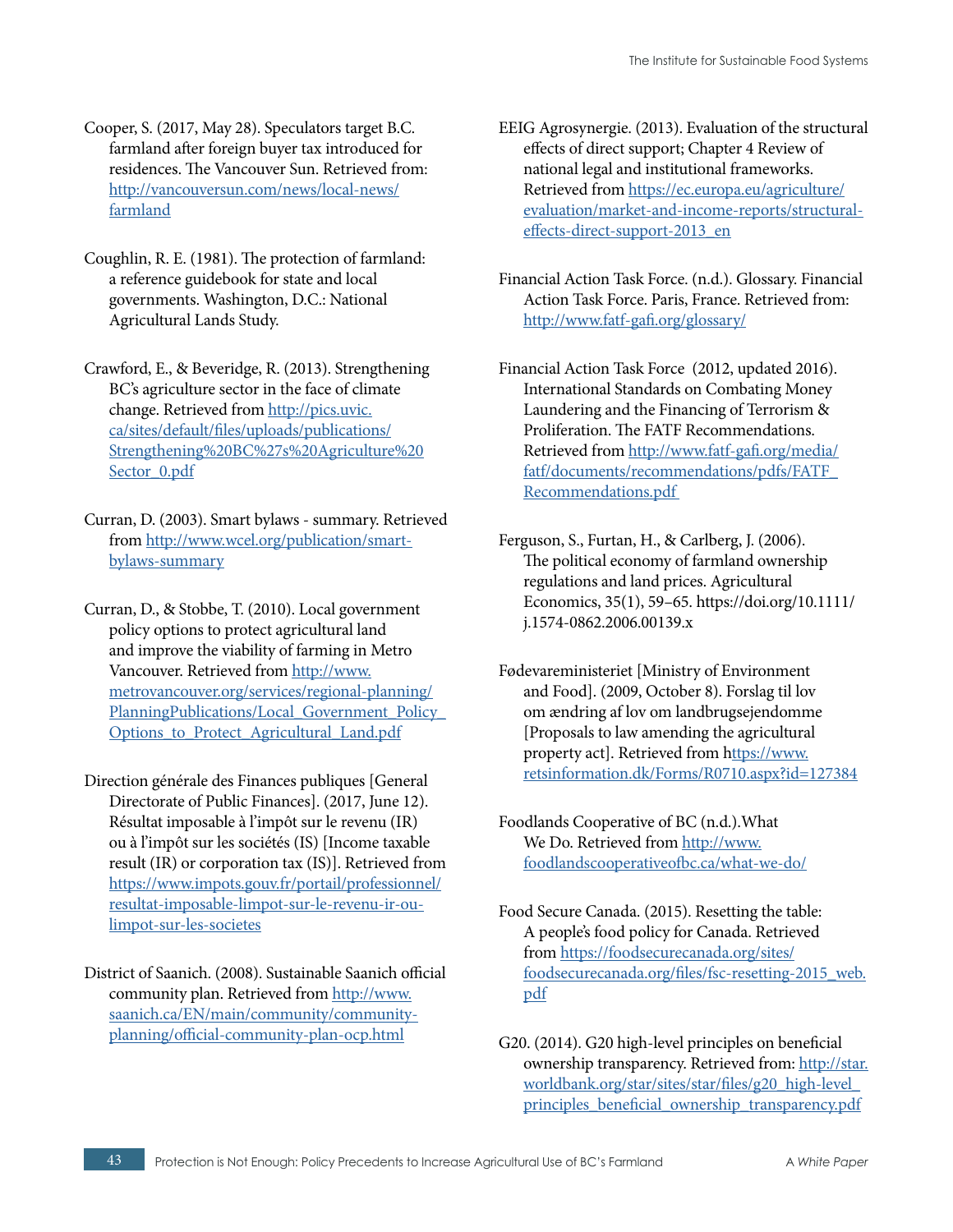Garrish, C. (2002). Unscrambling the omelette: Understanding British Columbia's agricultural land reserve. BC Studies 136, 25-55. Retrieved from [http://ojs.library.ubc.ca/index.php/bcstudies/](http://ojs.library.ubc.ca/index.php/bcstudies/article/view/1649/1694) [article/view/1649/1694](http://ojs.library.ubc.ca/index.php/bcstudies/article/view/1649/1694)

- Golden Horseshoe Food and Farming Alliance. (2016). Reports from the alliance. Retrieved from [http://](http://www.foodandfarming.ca/about/reports-and-messages/) [www.foodandfarming.ca/about/reports-and](http://www.foodandfarming.ca/about/reports-and-messages/)[messages/](http://www.foodandfarming.ca/about/reports-and-messages/)
- Government of Quebec (n.d.-a) Conditions d'admissibilité [Eligibility criteria]. Retrieved from [http://www.mapaq.gouv.qc.ca/fr/](http://www.mapaq.gouv.qc.ca/fr/Productions/taxes/conditionsdadmissibilite/Pages/conditionsdadmissibilite.aspx) [Productions/taxes/conditionsdadmissibilite/Pages/](http://www.mapaq.gouv.qc.ca/fr/Productions/taxes/conditionsdadmissibilite/Pages/conditionsdadmissibilite.aspx) [conditionsdadmissibilite.aspx](http://www.mapaq.gouv.qc.ca/fr/Productions/taxes/conditionsdadmissibilite/Pages/conditionsdadmissibilite.aspx)
- Government of Quebec. (n.d.-b). Land register of Quebec. Retrieved from [http://mern.gouv.qc.ca/](http://mern.gouv.qc.ca/english/land/register/index.jsp) [english/land/register/index.jsp](http://mern.gouv.qc.ca/english/land/register/index.jsp)
- Government of Saskatchewan. (2015). Saskatchewan farmland ownership. Retrieved from [https://](https://www.saskatchewan.ca/~/media/files/government/have%20your%20say/farmland/farmlandownership.pdf?la=en) [www.saskatchewan.ca/~/media/files/](https://www.saskatchewan.ca/~/media/files/government/have%20your%20say/farmland/farmlandownership.pdf?la=en) [government/have%20your%20say/farmland/](https://www.saskatchewan.ca/~/media/files/government/have%20your%20say/farmland/farmlandownership.pdf?la=en) [farmlandownership.pdf?la=en](https://www.saskatchewan.ca/~/media/files/government/have%20your%20say/farmland/farmlandownership.pdf?la=en)
- Government of Saskatchewan. (2016). The Saskatchewan farm security act. Retrieved from [http://www.publications.gov.sk.ca/freelaw/](http://www.publications.gov.sk.ca/freelaw/documents/English/Statutes/Statutes/S17-1.pdf) [documents/English/Statutes/Statutes/S17-1.pdf](http://www.publications.gov.sk.ca/freelaw/documents/English/Statutes/Statutes/S17-1.pdf)
- Grando, S., & Ortolani, L. (2015). Short food chains in Rome: Context, experiences, policy implications. Urban Agriculture Magazine, 29, 57-59. Retrieved from [http://www.ruaf.org/sites/default/files/](http://www.ruaf.org/sites/default/files/UAM%2029%20p57-59.pdf) [UAM%2029%20p57-59.pdf](http://www.ruaf.org/sites/default/files/UAM%2029%20p57-59.pdf)
- Hall, P. (1984). The World Cities. London: Weidenfeld and Nicolson.
- Hamilton, B. (2004). Agricultural land trust research project: Final report. Manitoba Research Alliance. Retrieved from<http://deslibris.ca/ID/224891>

Hartvigsen, M. (2015). Experiences with land consolidation and land banking in central and eastern Europe after 1989 (Land Tenure Working Paper no. 26). Rome: Food and Agriculture Organization of the United Nations. Retrieved from <http://www.fao.org/3/a-i4352e.pdf>

- Hassebrook, C. (2006). What the family farm crisis looks like: Factors contributing to the current situation and building a national agenda for change. In K. Mullinix (Ed.), The Next Agricultural Revolution: Revitalizing family-based agriculture and rural communities (pp. 23–31). Yakima, Washington: Good Fruit Grower.
- Hausrath Economics Group. (2014). County of Yolo agricultural mitigation program policy options for increased mitigation ratios: Public review draft report. Retrieved from [http://www.yolocounty.org/](http://www.yolocounty.org/home/showdocument?id=27310) [home/showdocument?id=27310](http://www.yolocounty.org/home/showdocument?id=27310)
- Heffernan, W. (2006). Understanding what's happening in our food and farming systems. In K. Mullinix (Ed.), The Next Agricultural Revolution: Revitalizing family-based agriculture and rural communities (pp. 11–21). Yakima, Washington: Good Fruit Grower.
- Heminthavong, K., & Lavoie, A. (2015, June 1). Farmland grabbing in Canada. (Publication no. 2014-101-E). Retrieved from [https://lop.parl.ca/](https://lop.parl.ca/Content/LOP/ResearchPublications/2014-101-e.html?cat=agriculture) [Content/LOP/ResearchPublications/2014-101-e.](https://lop.parl.ca/Content/LOP/ResearchPublications/2014-101-e.html?cat=agriculture) [html?cat=agriculture](https://lop.parl.ca/Content/LOP/ResearchPublications/2014-101-e.html?cat=agriculture)
- Holtslander, C. (2015). Losing our grip 2015 update: How a corporate farmland buy-up, rising farm debt, and agribusiness financing of inputs threaten family farms and food sovereignty. National Farmers Union. Saskatoon, Saskatchewan.
- Institute for Sustainable Food Systems. (2017). Municipal planner interview with the City of Surrey re: policy for considering application for exclusion of land from the ALR. Retrieved from [https://www.kpu.ca/isfs/foodpolicydatabase/city](https://www.kpu.ca/isfs/foodpolicydatabase/city-surrey-policy-considering-applications-exclusion-land-agricultural-land)[surrey-policy-considering-applications-exclusion](https://www.kpu.ca/isfs/foodpolicydatabase/city-surrey-policy-considering-applications-exclusion-land-agricultural-land)[land-agricultural-land](https://www.kpu.ca/isfs/foodpolicydatabase/city-surrey-policy-considering-applications-exclusion-land-agricultural-land)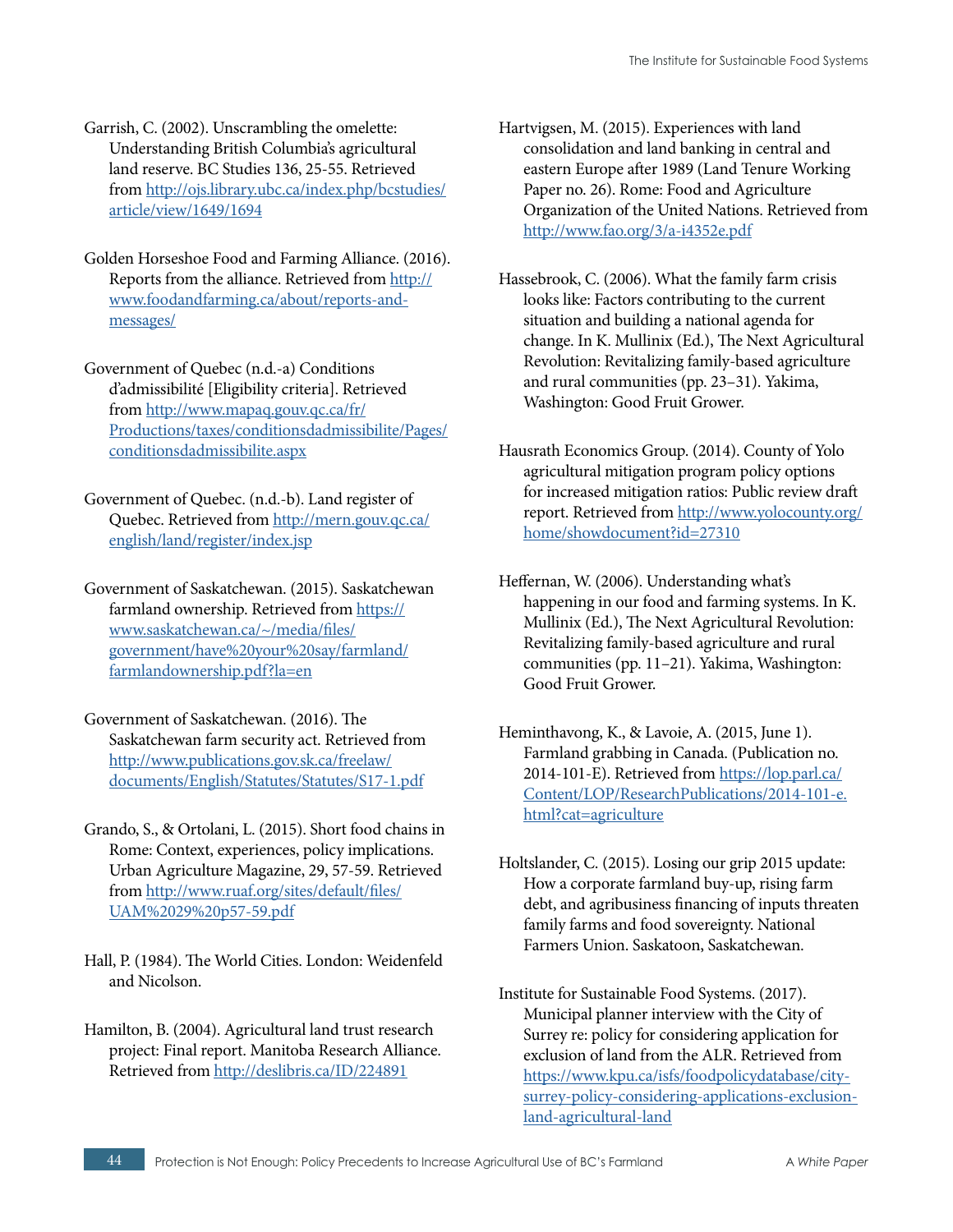- Baltic News Network. (2016, December 16). Investing three millions, Land Fund to procure 1,500 ha of land next year. (Retrieved from [http://bnn-news.](http://bnn-news.com/investing-three-millions-land-fund-to-procure-1-500-ha-of-land-next-year-156763) [com/investing-three-millions-land-fund-to-procure-](http://bnn-news.com/investing-three-millions-land-fund-to-procure-1-500-ha-of-land-next-year-156763)[1-500-ha-of-land-next-year-156763](http://bnn-news.com/investing-three-millions-land-fund-to-procure-1-500-ha-of-land-next-year-156763)
- IPES Food. (2017). What makes urban food policy happen? Insights from five case studies. International Panel of Experts on Sustainable Food Systems. Retrieved from [http://www.ipes-food.org/new](http://www.ipes-food.org/new-report-what-makes-urban-food-policy-happen)[report-what-makes-urban-food-policy-happen](http://www.ipes-food.org/new-report-what-makes-urban-food-policy-happen)
- Ipsos Reid Public Affairs. (2008, December 12). Poll of public opinions toward agriculture, food and agrifood production in BC. Retrieved from [https://www.](https://www.alc.gov.bc.ca/alc/content/library/audits-and-surveys) [alc.gov.bc.ca/alc/content/library/audits-and-surveys](https://www.alc.gov.bc.ca/alc/content/library/audits-and-surveys)
- Kalugina, A. (2016). Affordable housing policies: An overview. Cornell Real Estate Review, 14(1), 76-83. Retrieved from [http://scholarship.sha.cornell.edu/](http://scholarship.sha.cornell.edu/crer/vol14/iss1/10/) [crer/vol14/iss1/10/](http://scholarship.sha.cornell.edu/crer/vol14/iss1/10/)
- Klassen, S. E., & Wittman, H. (2017). Place-based food systems: 'Re-valuing local' and fostering socioecological sustainability. In J. Duncan & M. Bailey (Eds.), Sustainable Food Futures: Multidisciplinary Solutions. London and New York: Routledge.
- Koomen, E., Dekkers, J., & Van Dijk, T. (2008). Openspace preservation in the Netherlands: Planning, practice and prospects. Land Use Policy, 25(3), 361–377.

Land Act, RSBC 1996, c 245, s. 9.

- Land Conservancy. (2010). A review of farmland trusts: Communities supporting farmland, farming, and farmers. Retrieved from [http://www.farmfolkcityfolk.](http://www.farmfolkcityfolk.ca/community-farms-program/a-review-of-farmland-trusts/) [ca/community-farms-program/a-review-of-farmland](http://www.farmfolkcityfolk.ca/community-farms-program/a-review-of-farmland-trusts/)[trusts/](http://www.farmfolkcityfolk.ca/community-farms-program/a-review-of-farmland-trusts/)
- Land Use and Natural Resources Clinic. (2015). Agricultural mitigation case studies: Program summaries and stakeholder perspectives from seven western communities. Retrieved from [http://www.](http://www.farmlandinfo.org/sites/default/files/2015-07-UM-LawClinicAgMitigationCase%20Studies-Final.pdf) [farmlandinfo.org/sites/default/files/2015-07-UM-](http://www.farmlandinfo.org/sites/default/files/2015-07-UM-LawClinicAgMitigationCase%20Studies-Final.pdf)[LawClinicAgMitigationCase%20Studies-Final.pdf](http://www.farmlandinfo.org/sites/default/files/2015-07-UM-LawClinicAgMitigationCase%20Studies-Final.pdf)
- Latvijas Republikas Saeima [Parliament of the Republic of Latvia]. (2017, March 23). Rules for purchasing agricultural land revised. Retrieved from [http://](http://www.saeima.lv/en/news/saeima-news/25729-rules-for-purchasing-agricultural-land-revised) [www.saeima.lv/en/news/saeima-news/25729-rules](http://www.saeima.lv/en/news/saeima-news/25729-rules-for-purchasing-agricultural-land-revised)[for-purchasing-agricultural-land-revised](http://www.saeima.lv/en/news/saeima-news/25729-rules-for-purchasing-agricultural-land-revised)
- Lavina, L., Kalviša, A. and Šestakova, N. (2017, June 14). Significant amendments to the law on land privatisation in rural areas. Lexology. Retrieved from: [http://www.lexology.com/library/detail.](http://www.lexology.com/library/detail.aspx?g=e0d048bd-6300-40ef-90da-c5432323a670) [aspx?g=e0d048bd-6300-40ef-90da-c5432323a670](http://www.lexology.com/library/detail.aspx?g=e0d048bd-6300-40ef-90da-c5432323a670)
- Leduc County. (2017). Land use bylaw 7-08. Retrieved from [http://www.leduc-county.com/about/](http://www.leduc-county.com/about/documents#category/960) [documents#category/960](http://www.leduc-county.com/about/documents#category/960)
- MacRae, R. (2011). A joined up food policy for Canada. Journal of Hunger & Environmental Nutrition, 6(4), 424-457. doi:10.1080/19320248.20 11.627297
- MacRae, R., & Donahue, K. (2013). Municipal Food Policy Entrepreneurs: A Preliminary Analysis of How Canadian Cities and Regional Districts are Involved in Food System Change. Canadian Agri-Food Policy Institute. Ottawa. Retrieved from Canadian Electronic Library/desLibri0s
- Martini, M. (2017). Doors wide open: Corruption and real estate in four key markets. Transparency International. Retrieved from: [https://www.](https://www.transparency.org/whatwedo/publication/doors_wide_open_corruption_and_real_estate_in_four_key_markets) [transparency.org/whatwedo/publication/doors\\_](https://www.transparency.org/whatwedo/publication/doors_wide_open_corruption_and_real_estate_in_four_key_markets) wide open corruption and real estate in four key markets
- Martini, M., & Murphy, M. (2015). Just for show: Reviewing G20 promises on beneficial ownership. Transparency International Report. Retrieved from: [https://www.transparency.org/whatwedo/](https://www.transparency.org/whatwedo/publication/just_for_show_g20_promises) [publication/just\\_for\\_show\\_g20\\_promises](https://www.transparency.org/whatwedo/publication/just_for_show_g20_promises)
- McAllister Opinion Research. (2014). BC public attitudes toward agriculture and food 2014. Retrieved from [http://www.refbc.com/sites/default/](http://www.refbc.com/sites/default/files/BC-Poll-Agriculture-and-Food-Detailed-Topline-Report-Aug-2014-PUBLIC.pdf) [files/BC-Poll-Agriculture-and-Food-Detailed-](http://www.refbc.com/sites/default/files/BC-Poll-Agriculture-and-Food-Detailed-Topline-Report-Aug-2014-PUBLIC.pdf)[Topline-Report-Aug-2014-PUBLIC.pdf](http://www.refbc.com/sites/default/files/BC-Poll-Agriculture-and-Food-Detailed-Topline-Report-Aug-2014-PUBLIC.pdf)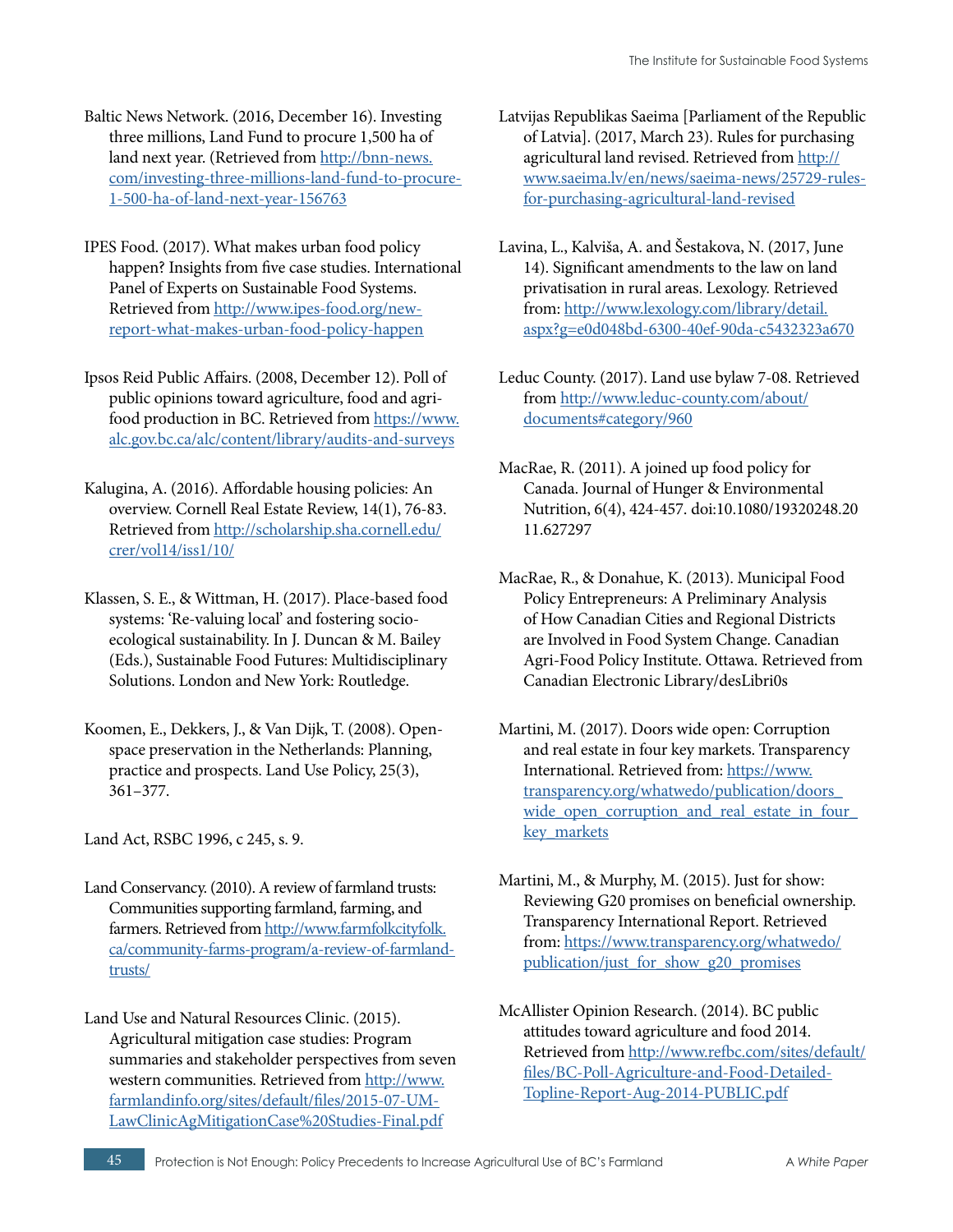- McMichael, P. (2011). Food system sustainability: Questions of environmental governance in the new world (dis)order. Global Environmental Change, 21(3), 804–812. https://doi.org/10.1016/j. gloenvcha.2011.03.016
- Merlet, M. (2015, April). SAFERs: Land agencies that have been used to regulate the French rural land market for over 50 Years. Retrieved from [http://](http://www.agter.org/bdf/en/corpus_chemin/fiche-chemin-556.html) [www.agter.org/bdf/en/corpus\\_chemin/fiche](http://www.agter.org/bdf/en/corpus_chemin/fiche-chemin-556.html)[chemin-556.html](http://www.agter.org/bdf/en/corpus_chemin/fiche-chemin-556.html)
- Merlet, M., & Levesque, R. (2008, May). The SAFERs, an original land market regulation mechanism that is operated by the State and farmers' organisations in France. Retrieved from [http://www.agter.org/](http://www.agter.org/bdf/en/corpus_chemin/fiche-chemin-56.html) [bdf/en/corpus\\_chemin/fiche-chemin-56.html](http://www.agter.org/bdf/en/corpus_chemin/fiche-chemin-56.html)
- Metro Vancouver. (n.d.). About industrial lands. Retrieved from [http://www.metrovancouver.org/](http://www.metrovancouver.org/services/regional-planning/industrial-lands/about-industrial-lands/Pages/default.aspx) [services/regional-planning/industrial-lands/about](http://www.metrovancouver.org/services/regional-planning/industrial-lands/about-industrial-lands/Pages/default.aspx)[industrial-lands/Pages/default.aspx](http://www.metrovancouver.org/services/regional-planning/industrial-lands/about-industrial-lands/Pages/default.aspx)
- Metro Vancouver. (2011). Regional food system strategy. Retrieved from [https://](https://www.metrovancouver.org/services/regional-planning/PlanningPublications/RegionalFoodSystemStrategy.pdf) [www.metrovancouver.org/services/](https://www.metrovancouver.org/services/regional-planning/PlanningPublications/RegionalFoodSystemStrategy.pdf) [regional-planning/PlanningPublications/](https://www.metrovancouver.org/services/regional-planning/PlanningPublications/RegionalFoodSystemStrategy.pdf) [RegionalFoodSystemStrategy.pdf](https://www.metrovancouver.org/services/regional-planning/PlanningPublications/RegionalFoodSystemStrategy.pdf)
- Metro Vancouver. (2014). Farming in Metro Vancouver. Retrieved from [http://www.](http://www.metrovancouver.org/services/regional-planning/agriculture/resources/Pages/default.aspx) [metrovancouver.org/services/regional-planning/](http://www.metrovancouver.org/services/regional-planning/agriculture/resources/Pages/default.aspx) [agriculture/resources/Pages/default.aspx](http://www.metrovancouver.org/services/regional-planning/agriculture/resources/Pages/default.aspx)
- Metro Vancouver. (2015). Farm lease agreements in Metro Vancouver. Retrieved from: [http://www.](http://www.metrovancouver.org/services/regional-planning/agriculture/resources/Pages/default.aspx) [metrovancouver.org/services/regional-planning/](http://www.metrovancouver.org/services/regional-planning/agriculture/resources/Pages/default.aspx) [agriculture/resources/Pages/default.aspx](http://www.metrovancouver.org/services/regional-planning/agriculture/resources/Pages/default.aspx)
- Metro Vancouver. (2016). Encouraging agricultural production through farm property tax reform in Metro Vancouver. Retrieved from [http://www.](http://www.metrovancouver.org/services/regional-planning/agriculture/resources/Pages/default.aspx) [metrovancouver.org/services/regional-planning/](http://www.metrovancouver.org/services/regional-planning/agriculture/resources/Pages/default.aspx) [agriculture/resources/Pages/default.aspx](http://www.metrovancouver.org/services/regional-planning/agriculture/resources/Pages/default.aspx)
- Metro Vancouver. (2017, July 28). Metro Vancouver 2040: Shaping our future. (Bylaw No.1136, 2010). Retrieved from [http://www.metrovancouver.org/](http://www.metrovancouver.org/services/regional-planning/metro-vancouver-2040/about-metro-2040/Pages/default.aspx) [services/regional-planning/metro-vancouver-2040/](http://www.metrovancouver.org/services/regional-planning/metro-vancouver-2040/about-metro-2040/Pages/default.aspx) [about-metro-2040/Pages/default.aspx](http://www.metrovancouver.org/services/regional-planning/metro-vancouver-2040/about-metro-2040/Pages/default.aspx)
- Ministry of Community and Rural Development. (2009). Farm assessment review panel: 2009 report. Retrieved from <http://deslibris.ca/ID/218695>
- Ministry of Economy and Finance. (2016, December 7). 2017 budget law. Retrieved from [http://www.](http://www.mef.gov.it/en/focus/article_0028.html) [mef.gov.it/en/focus/article\\_0028.html](http://www.mef.gov.it/en/focus/article_0028.html)
- Mullinix, K., Dorward, C., Shutzbank, M., & Krishnan, P. (2013). Beyond protection: Delineating the economic and food production potential of underutilized, small-parcel farmland in metropolitan Surrey, British Columbia. Journal of Agriculture, Food Systems, and Community Development: New Leaf Associates, Inc. doi:10.5304/jafscd.2013.041.005
- Mullinix, K., C. Dorward, C. Sussmann, W. Polasub, S. Smukler, C. Chiu, A. Rallings, C. Feeney, and M. Kissinger. (2016). The future of our food system: Report on the Southwest BC bioregion food system design project. Richmond, British Columbia: Institute for Sustainable Food Systems, Kwantlen Polytechnic University.
- Needham, B. (1992). A theory of land prices when land is supplied publicly: The case of the Netherlands. Urban Studies, 29(5), 669–686. https://doi. org/10.1080/00420989220080621
- Nibourg, T. (2016). How Do I Obtain "Farm" Status in Alberta - Frequently Asked Questions. Retrieved January 10, 2018, from http://www1. agric.gov.ab.ca/\$department/dep[tdocs.nsf/all/](http://docs.nsf/all/faq7142?opendocument) [faq7142?opendocument](http://docs.nsf/all/faq7142?opendocument)
- Ontario Farmland Trust. (n.d.). Ontario farmland trust. Retrieved from [https://ontariofarmlandtrust.](https://ontariofarmlandtrust.ca/) [ca/](https://ontariofarmlandtrust.ca/)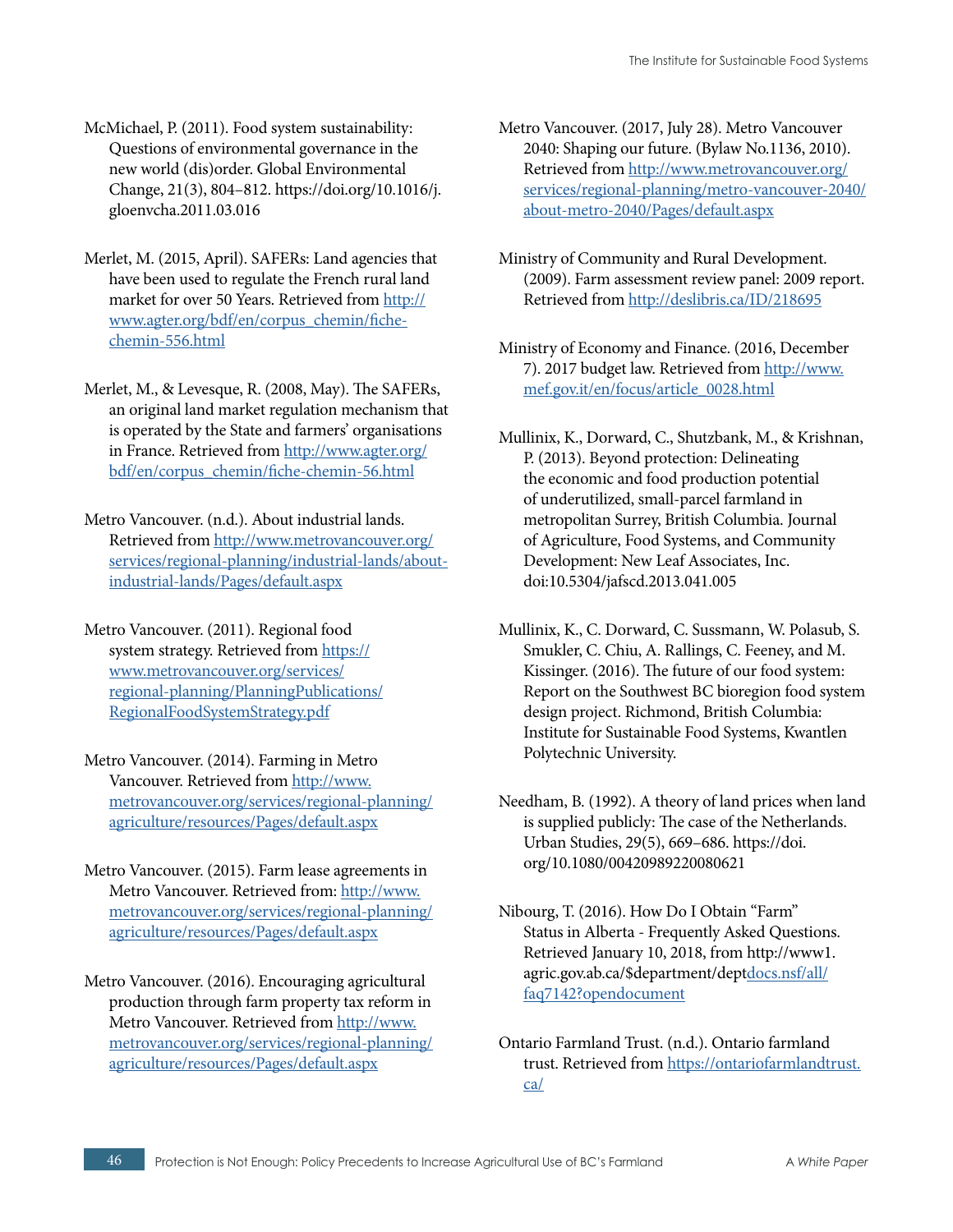Ontario Ministry of Agriculture, Food and Rural Affairs. (n.d.). Farm property class tax rate program. Retrieved from [http://www.omafra.gov.](http://www.omafra.gov.on.ca/english/policy/ftaxfacts.htm) [on.ca/english/policy/ftaxfacts.htm](http://www.omafra.gov.on.ca/english/policy/ftaxfacts.htm)

Organisation for Economic Cooperation and Development. (1996). Policies affecting farmland mobility. Retrieved fro[m http://]( http://www.oecd.org/officialdocuments/publicdisplaydocumentpdf/?cote=OCDE/GD(96)125&docLanguage=En) [www.oecd.org/officialdocuments/]( http://www.oecd.org/officialdocuments/publicdisplaydocumentpdf/?cote=OCDE/GD(96)125&docLanguage=En) [publicdisplaydocumentpdf/?cote=OCDE/]( http://www.oecd.org/officialdocuments/publicdisplaydocumentpdf/?cote=OCDE/GD(96)125&docLanguage=En) [GD\(96\)125&docLanguage=En]( http://www.oecd.org/officialdocuments/publicdisplaydocumentpdf/?cote=OCDE/GD(96)125&docLanguage=En)

Organisation for Economic Cooperation and Development. (2009). Evaluation of agricultural policy reforms in Japan. Retrieved from [https://](https://www.oecd.org/japan/42791674.pdf) [www.oecd.org/japan/42791674.pdf](https://www.oecd.org/japan/42791674.pdf)

Paül, V., & McKenzie, F. H. (2013). Peri-urban farmland conservation and development of alternative food networks: Insights from a case-study area in metropolitan Barcelona (Catalonia, Spain). Land Use Policy, 30(1), 94-105. doi:10.1016/j.landusepol.2012.02.009

Prince Edward Island Regulatory and Appeals Commission. (n.d.). The Prince Edward Island Lands Protection Act. Retrieved from [http://www.](http://www.irac.pe.ca/document.aspx?file=faq/documents/lpafaq.asp) [irac.pe.ca/document.aspx?file=faq/documents/](http://www.irac.pe.ca/document.aspx?file=faq/documents/lpafaq.asp) [lpafaq.asp](http://www.irac.pe.ca/document.aspx?file=faq/documents/lpafaq.asp)

Prince Edward Island Regulatory and Appeals Commission. (2017). LPA applications databank. Retrieved from<http://www.irac.pe.ca/land/data/>

Province of Manitoba. (n.d). The Manitoba farm industry board and the farm lands ownership act. Government of Manitoba. Retrieved from: [https://](https://www.gov.mb.ca/agriculture/land/pubs/farm-lands-ownership-act-factsheet.pdf) [www.gov.mb.ca/agriculture/land/pubs/farm-lands](https://www.gov.mb.ca/agriculture/land/pubs/farm-lands-ownership-act-factsheet.pdf)[ownership-act-factsheet.pdf](https://www.gov.mb.ca/agriculture/land/pubs/farm-lands-ownership-act-factsheet.pdf)

Province of Nova Scotia. (2008, October). A review of initiatives intended to conserve agricultural land. Retrieved from [https://novascotia.ca/agri/](https://novascotia.ca/agri/documents/business-research/LandUseReview.pdf) [documents/business-research/LandUseReview.pdf](https://novascotia.ca/agri/documents/business-research/LandUseReview.pdf) Provincial Agricultural Land Commission. (2011, July). Business plan 2011/12. Retrieved from [http://](http://www.alc.gov.bc.ca/alc/content/library/commission-reports) [www.alc.gov.bc.ca/alc/content/library/commission](http://www.alc.gov.bc.ca/alc/content/library/commission-reports)[reports](http://www.alc.gov.bc.ca/alc/content/library/commission-reports)

Quayle, M. (1998). Stakes in the ground: Provincial interest in the agricultural land commission act. Retrieved from [http://www.alc.gov.bc.ca/assets/alc/](http://www.alc.gov.bc.ca/assets/alc/assets/library/archived-publications/alr-history/stakes_in_the_ground_-_quayle_1998.pdf) [assets/library/archived-publications/alr-history/](http://www.alc.gov.bc.ca/assets/alc/assets/library/archived-publications/alr-history/stakes_in_the_ground_-_quayle_1998.pdf) [stakes\\_in\\_the\\_ground\\_-\\_quayle\\_1998.pdf](http://www.alc.gov.bc.ca/assets/alc/assets/library/archived-publications/alr-history/stakes_in_the_ground_-_quayle_1998.pdf)

Ross, A. (2016). No reason to hide: Unmasking the anonymous owners of Canadian companies and trusts. Transparency International Canada. Retrieved from [http://www.transparencycanada.](http://www.transparencycanada.ca/wp-content/uploads/2017/05/TIC-BeneficialOwnershipReport-Interactive.pdf) [ca/wp-content/uploads/2017/05/TIC-](http://www.transparencycanada.ca/wp-content/uploads/2017/05/TIC-BeneficialOwnershipReport-Interactive.pdf)[BeneficialOwnershipReport-Interactive.pdf](http://www.transparencycanada.ca/wp-content/uploads/2017/05/TIC-BeneficialOwnershipReport-Interactive.pdf)

Schmid, O., & Jahrl, I. (2014, April). WP2 final case study report: City region of Zurich (Switzerland). Frick, Switzerland: FiBL Switzerland and SUPURBFOOD Project. Retrieved from [http://](http://supurbfood.eu/scripts/document.php?id=126) [supurbfood.eu/scripts/document.php?id=126](http://supurbfood.eu/scripts/document.php?id=126)

Site Economics Ltd. (2015, October). The industrial land market and trade growth in Metro Vancouver. Retrieved from [https://www.portvancouver.com/](https://www.portvancouver.com/wp-content/uploads/2015/12/SiteEconomics-Study_MetroVancouver-Industrial-Land-Market.pdf) [wp-content/uploads/2015/12/SiteEconomics-](https://www.portvancouver.com/wp-content/uploads/2015/12/SiteEconomics-Study_MetroVancouver-Industrial-Land-Market.pdf)[Study\\_MetroVancouver-Industrial-Land-Market.](https://www.portvancouver.com/wp-content/uploads/2015/12/SiteEconomics-Study_MetroVancouver-Industrial-Land-Market.pdf) [pdf](https://www.portvancouver.com/wp-content/uploads/2015/12/SiteEconomics-Study_MetroVancouver-Industrial-Land-Market.pdf)

Smith, B. E. (2012). A work in progress - The British Columbia farmland preservation program. Retrieved from [https://www.alc.gov.bc.ca/alc/](https://www.alc.gov.bc.ca/alc/content/library/archived-publications/alr-history) [content/library/archived-publications/alr-history](https://www.alc.gov.bc.ca/alc/content/library/archived-publications/alr-history)

State of Hawaii. (n.d.). Enterprise zones. Retrieved from<http://invest.hawaii.gov/business/ez/>

State of Hawaii. (2016). Hawaii enterprise zones program. Retrieved from [http://invest.hawaii.gov/](http://invest.hawaii.gov/business/ez/ez-annual-reports/) [business/ez/ez-annual-reports/](http://invest.hawaii.gov/business/ez/ez-annual-reports/)